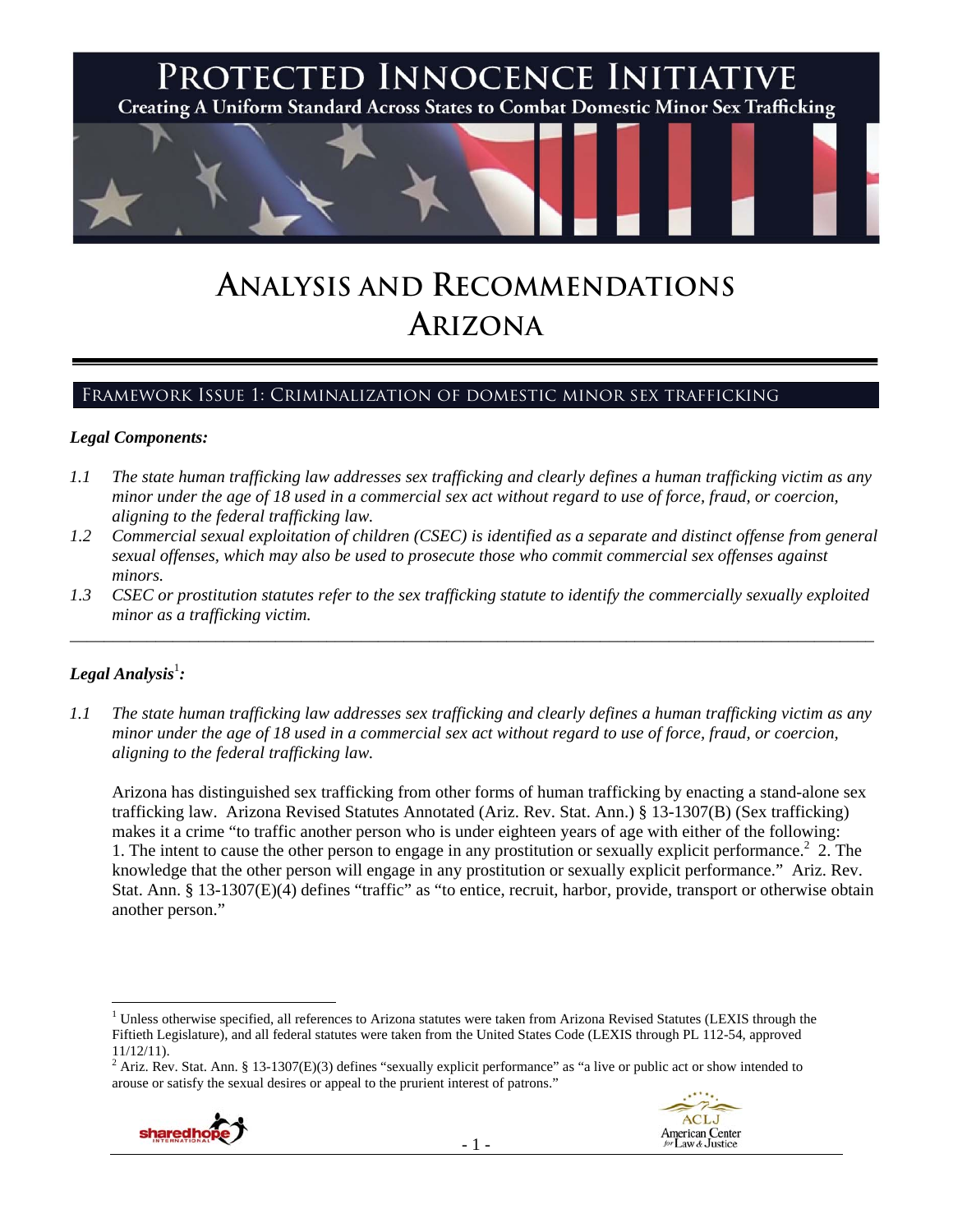Sex trafficking is a Class 2 felony<sup>3</sup> with penalty enhancements (Dangerous crimes against children) for trafficking a minor under 15. Ariz. Rev. Stat. Ann. §§ 13-1307(D), 13-705(C)

*1.2 Commercial sexual exploitation of children (CSEC) is identified as a separate and distinct offense from general sexual offenses, which may also be used to prosecute those who commit commercial sex offenses against*  minors.<sup>4</sup>

The following state laws create separate and specific crimes of commercial sexual exploitation of children:

- 1. Ariz. Rev. Stat. Ann. § 13-3212 (Child prostitution) criminalizes the sale and purchase of sex with a minor.<sup>5</sup> It states in part,
	- A. A person commits child prostitution by knowingly:
		- 1. Causing any minor to engage in prostitution.
		- 2. Using any minor for the purposes of prostitution.
		- 3. Permitting a minor who is under the person's custody or control to engage in prostitution.

4. Receiving any benefit for or on account of procuring or placing a minor in any place or in the charge or custody of any person for the purpose of prostitution.

5. Receiving any benefit pursuant to an agreement to participate in the proceeds of prostitution of a minor.

6. Financing, managing, supervising, controlling or owning, either alone or in association with others, prostitution activity involving a minor.

7. Transporting or financing the transportation of any minor with the intent that the minor engage in prostitution.

- B. A person who is at least eighteen years of age commits child prostitution by knowingly:
	- 1. Engaging in prostitution with a minor who is under fifteen years of age.

2. Engaging in prostitution with a minor who the person knows is fifteen, sixteen or seventeen years of age.

- 3. Engaging in prostitution with a minor who is fifteen, sixteen, or seventeen years of age.
- . . . .
- 2. Ariz. Rev. Stat. Ann. § 13-3206 (Taking child for purpose of prostitution) makes it a crime if one "takes away any minor from the minor's father, mother, guardian or other person having the legal custody of the minor, for the purpose of prostitution . . . ." A conviction is punishable as a Class 4 felony, unless the minor is under 15, which makes a conviction punishable as a Class 2 felony since it is a dangerous crime against a child under Ariz. Rev. Stat. Ann. § 13-705(C).
- 3. Ariz. Rev. Stat. Ann. § 13-3552 (Commercial sexual exploitation of a minor) is a Class 2 felony with sentence enhancements if the minor is under 15. Ariz. Rev. Stat. Ann. §§ 13-3552(B), 13-705(D). The law states in part,
	- A. A person commits commercial sexual exploitation of a minor by knowingly: 1. Using, employing, persuading, enticing, inducing or coercing a minor to engage in or assist others to engage in exploitive exhibition or other sexual conduct<sup>6</sup> for the purpose of producing any



 $\overline{a}$  $3$  Here and elsewhere in this report that felony classifications are mentioned, they result in the following imprisonment ranges pursuant to Ariz. Rev. Stat. Ann. § 13-702: Class 2 is punishable by imprisonment of 4-10 years (presumptive 5 years), Class 3 is punishable by imprisonment of 2.5 to 7 years (presumptive 3.5. years), Class 4 is punishable by imprisonment of 1.5 to 3 years (presumptive 2.5 years), Class 5 is punishable by imprisonment of .75 to 2 years (presumptive 1.5 years), and Class 6 is punishable by .5 to 1.5 years (presumptive 1 year). These penalties are listed without consideration of aggravating or mitigating factors, which increase or reduce the penalties respectively, according to the guidelines given in Ariz. Rev. Stat. Ann. § 13-702. All classes of felonies are punishable by possible fines up to \$150,000. Ariz. Rev. Stat. A

All classes of felonies are punishable by possible fines up to \$150,000. Ariz. Rev. Stat. Ann. § 13-801.<br><sup>4</sup> See infra Sections 2.4 and 3.1 for charts outlining the relevant penalty provisions for offenses listed in this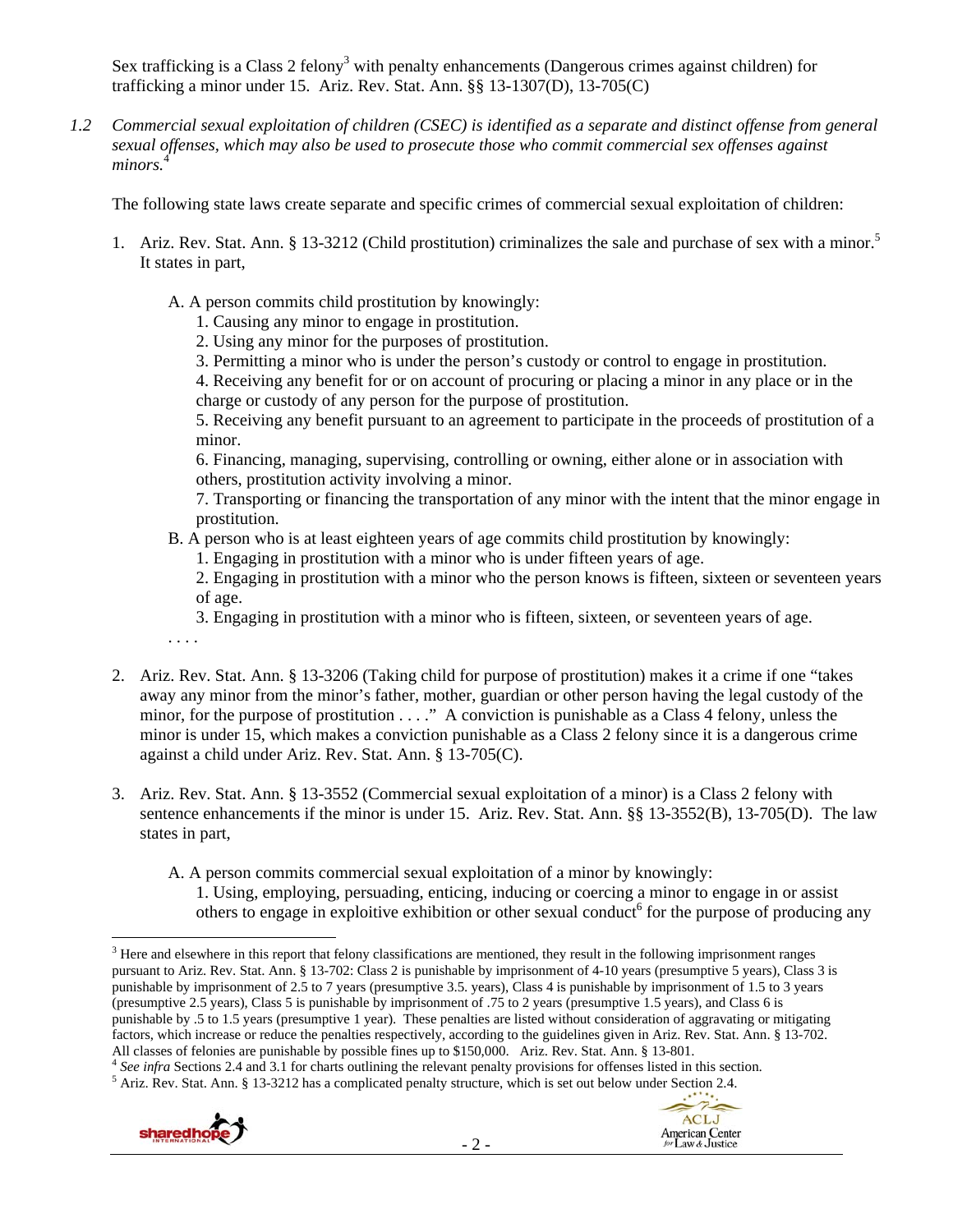visual depiction or live act depicting such conduct.

2. Using, employing, persuading, enticing, inducing or coercing a minor to expose the genitals or anus or the areola or nipple of the female breast for financial or commercial gain.

3. Permitting a minor under the person's custody or control to engage in or assist others to engage in exploitive exhibition or other sexual conduct for the purpose of producing any visual depiction or live act depicting such conduct.

4. Transporting or financing the transportation of any minor through or across this state with the intent that the minor engage in prostitution, exploitive exhibition or other sexual conduct for the purpose of producing a visual depiction or live act depicting such conduct.

. . . .

Other sexual exploitation laws that may apply in cases of commercial sexual exploitation of a child although they do not specify commercial exchanges include the following:

- 1. Ariz. Rev. Stat. Ann. § 13-3553 (Sexual exploitation of a minor) states that a person commits a crime by knowingly "1. Recording, filming, photographing, developing or duplicating any visual depiction in which a minor is engaged in exploitive exhibition or other sexual conduct. 2. Distributing, transporting, exhibiting, receiving, selling, purchasing, electronically transmitting, possessing or exchanging any visual depiction in which a minor is engaged in exploitive exhibition or other sexual conduct." Violating Ariz. Rev. Stat. Ann. § 13-3553 is a Class 2 felony with sentence enhancements if the minor is under 15. Ariz. Rev. Stat. Ann. §§ 13-3553(C), 13-705(D).
- 2. Ariz. Rev. Stat. Ann. § 13-3554 (Luring a minor for sexual exploitation) makes "offering or soliciting sexual conduct with another person knowing or having reason to know that the other person is a minor" a crime. The statute is a Class 3 felony with sentence enhancements if the minor is under 15. Ariz. Rev. Stat. Ann. §§ 13-3554(C), 13-705(E).
- 3. Ariz. Rev. Stat. Ann. § 13-3560(A), (C) (Aggravated luring a minor for sexual exploitation) makes the following actions a Class 2 felony, with sentence enhancements under Ariz. Rev. Stat. Ann. § 13- 705(D) if the minor is under 15:

A. A person commits aggravated luring a minor for sexual exploitation if the person does both of the following:

1. Knowing the character and content of the depiction, uses an electronic communication device to transmit at least one visual depiction of material that is harmful to minors<sup>7</sup> for the

9. "Sexual conduct" means actual or simulated:

(a) Sexual intercourse, including genital-genital, oral-genital, anal-genital or oral-anal, whether between persons of the same or opposite sex.

<sup>(</sup>a) To the average adult applying contemporary state standards with respect to what is suitable for minors, it both: (i) Appeals to the prurient interest, when taken as a whole. In order for an item as a whole to be found or intended to have an appeal to the prurient interest, it is not necessary that the item be successful in arousing or exciting any particular form of prurient interest either in the hypothetical average person, in a member of



 $\overline{a}$  $<sup>6</sup>$  Ariz. Rev. Stat. Ann. § 13-3551, which provides the definitions for chapter 35.1, states in subsection (9),</sup>

<sup>(</sup>b) Penetration of the vagina or rectum by any object except when done as part of a recognized medical procedure. (c) Sexual bestiality.

<sup>(</sup>d) Masturbation, for the purpose of sexual stimulation of the viewer.

<sup>(</sup>e) Sadomasochistic abuse for the purpose of sexual stimulation of the viewer.

<sup>(</sup>f) Defecation or urination for the purpose of sexual stimulation of the viewer. 7

<sup>&</sup>lt;sup>7</sup> Ariz. Rev. Stat. Ann. § 13-3560(E)(2) refers to § 13-3501 for the definition of "harmful to minors." Ariz. Rev. Stat. Ann. § 13-3501 states,

<sup>1. &</sup>quot;Harmful to minors" means that quality of any description or representation, in whatever form, of nudity, sexual activity, sexual conduct, sexual excitement, or sadomasochistic abuse, when both: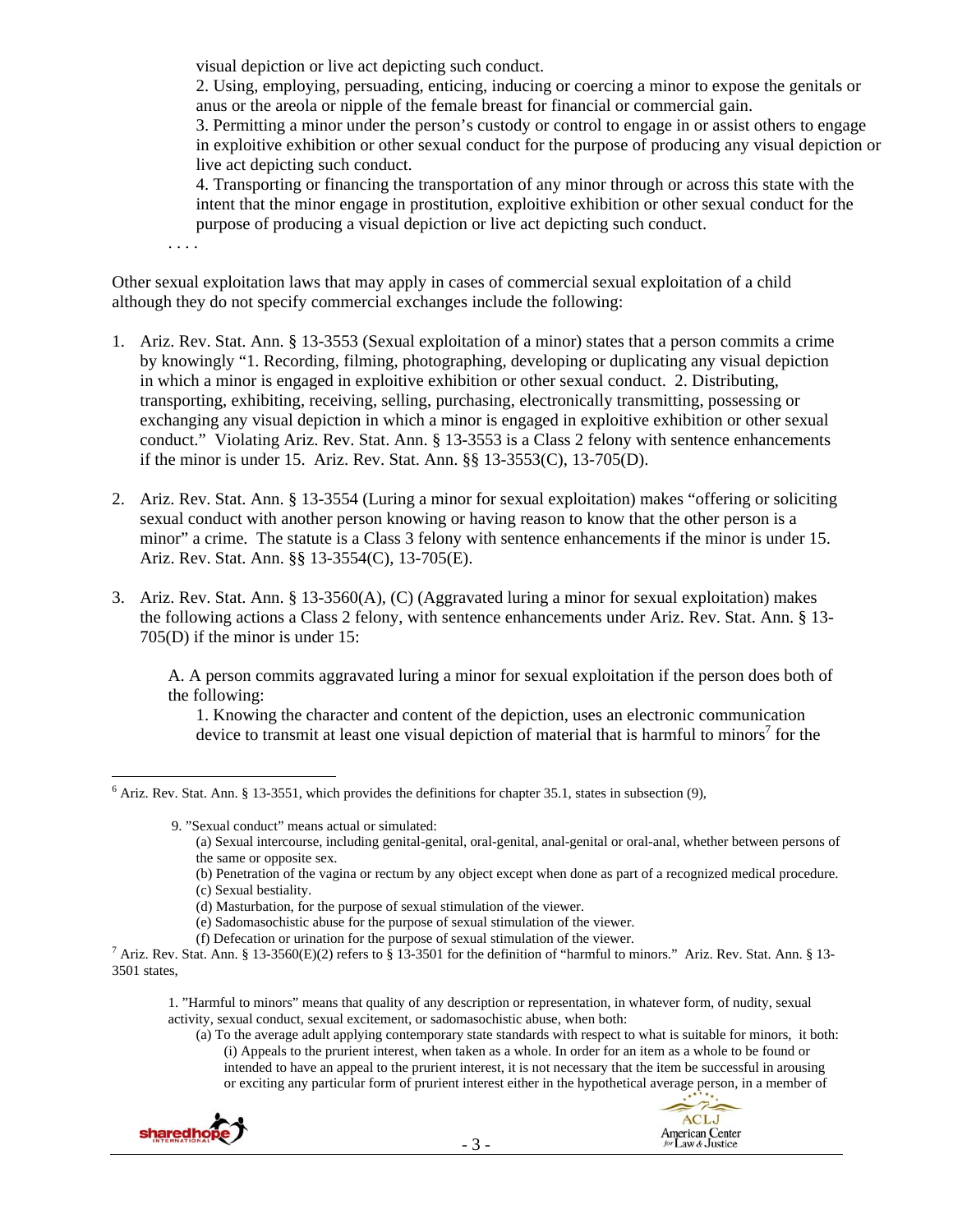purpose of initiating or engaging in communication with a recipient who the person knows or has reason to know is a minor.

2. By means of the communication, offers or solicits sexual conduct with the minor. The offer or solicitation may occur before, contemporaneously with, after or as an integrated part of the transmission of the visual depiction.

*1.3 CSEC or prostitution statutes refer to the sex trafficking statute to identify the commercially sexually exploited minor as a trafficking victim.* 

The CSEC statutes (listed above) do not refer to Ariz. Rev. Stat. Ann. § 13-1307 (Sex trafficking).

1.3.1 Recommendation: Add specific references to Ariz. Rev. Stat. Ann. § 13-1307 (Sex trafficking) in the CSEC statutes to clarify the application of Ariz. Rev. Stat. Ann. § 13-1307 in order to properly identify victims.

<sup>(</sup>b) Taken as a whole does not have serious literary, artistic, political, or scientific value for minors.





its intended and probable recipient group or in the trier of fact.

<sup>(</sup>ii) Portrays the description or representation in a patently offensive way.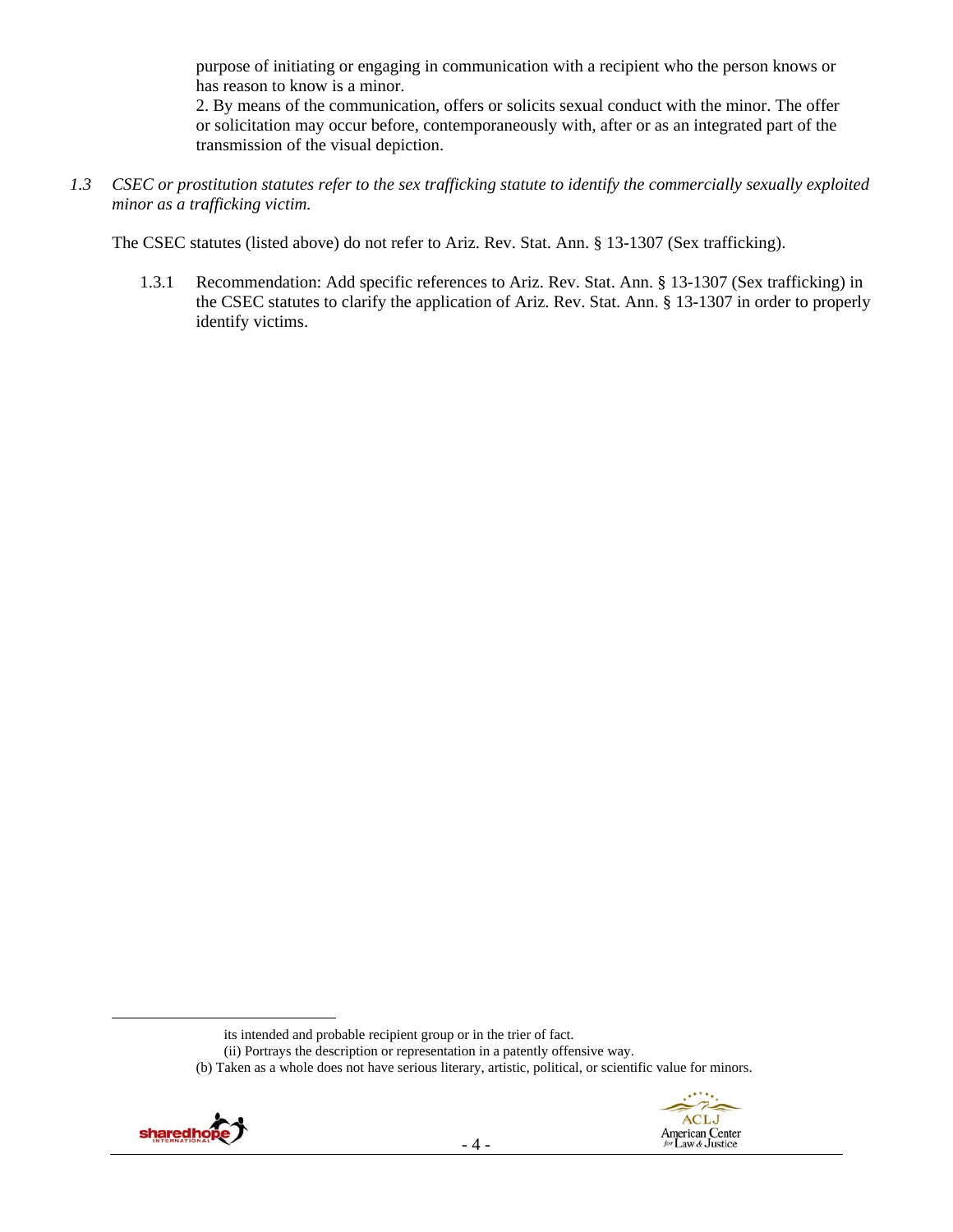## Framework Issue 2: Criminal provisions for demand

#### *Legal Components:*

- *2.1 The state sex trafficking law can be applied to the buyers of commercial sex acts with a victim of domestic minor sex trafficking.*
- *2.2 Buyers of commercial sex acts with a minor can be prosecuted under CSEC laws.*
- *2.3 Solicitation laws differentiate buying sex acts with an adult and buying sex acts with a minor under 18.*
- *2.4 Penalties for buyers of commercial sex acts with minors are as high as federal penalties.*
- *2.5 Using the Internet to lure, entice, or purchase, or attempt to lure, entice, or purchase commercial sex acts with a minor is a separate crime or results in an enhanced penalty for buyers.*
- *2.6 No age mistake defense is permitted for a buyer of commercial sex acts with any minor under 18.*
- *2.7 Base penalties for buying sex acts with a minor are sufficiently high for all minors under 18 and not reduced for older minors.*
- *2.8 Financial penalties for buyers of commercial sex acts with minors are sufficiently high to make it difficult for buyers to hide the crime.*
- *2.9 Buying and possessing child pornography carries penalties as high as similar federal offenses.*
- *2.10 Convicted buyers of commercial sex acts with minors and child pornography are required to register as sex offenders.*

\_\_\_\_\_\_\_\_\_\_\_\_\_\_\_\_\_\_\_\_\_\_\_\_\_\_\_\_\_\_\_\_\_\_\_\_\_\_\_\_\_\_\_\_\_\_\_\_\_\_\_\_\_\_\_\_\_\_\_\_\_\_\_\_\_\_\_\_\_\_\_\_\_\_\_\_\_\_\_\_\_\_\_\_\_\_\_\_\_\_\_\_\_\_

# *Legal Analysis:*

*2.1 The state sex trafficking law can be applied to the buyers of commercial sex acts with a victim of domestic minor sex trafficking.* 

Ariz. Rev. Stat. Ann. § 13-1307 (Sex trafficking) could apply to buyers of sex from victims of domestic minor sex trafficking through the term "obtain." Federal prosecutors, under the Trafficking Victims Protection Act (TVPA),<sup>8</sup> have applied the crime of human trafficking to attempted buyers of commercial sex with minors by charging that the buyers attempted to "obtain"<sup>9</sup> a person under 18 to engage in commercial sex.<sup>10</sup> It is unsettled whether the courts will uphold this interpretation of the TVPA. It is arguable, therefore, that the term "obtain" in Arizona's trafficking statute may be similarly applied, and could, therefore, implicate buyers for sex trafficking.

*2.2 Buyers of commercial sex acts with a minor can be prosecuted under CSEC laws.* 

Ariz. Rev. Stat. Ann. § 13-3212(B) (Child prostitution) does include the crime of buying sex with a minor by stating,

- B. A person who is at least eighteen years of age commits child prostitution by knowingly:
	- 1. Engaging in prostitution<sup>11</sup> with a minor who is under fifteen years of age.
	- 2. Engaging in prostitution with a minor who the person knows is fifteen, sixteen or seventeen years

under a fee arrangement with any person for money or any other valuable consideration."



 $\overline{a}$ <sup>8</sup> Trafficking Victims Protection Act (TVPA) of 2000, Pub. L. No. 106-386, 114 Stat. 1464, 1466 (codified in scattered sections of 18 and 22 U.S.C.).

 $9$  18 U.S.C. § 1591(a).

<sup>10</sup> *See, e.g*., Indictment at 1, United States v. Oflyng, No. 09-00084-01-CR-W-SOW (W.D. Mo. Mar. 10, 2009); *see also* News Release, U.S. Department of Justice, Office of the Unites States Attorney for the Western District of Missouri, Human Trafficking Rescue Project, Operation Guardian Angel, Final Defendant Pleads Guilty to Sex Trafficking of a Child, (Dec. 18, 2009), http://www.justice.gov/usao/mow/news2009/mikoloyck.ple.htm.<br><sup>11</sup> Ariz. Rev. Stat. Ann. § 13-3211 states, "'Prostitution' means engaging in or agreeing or offering to engage in sexual conduct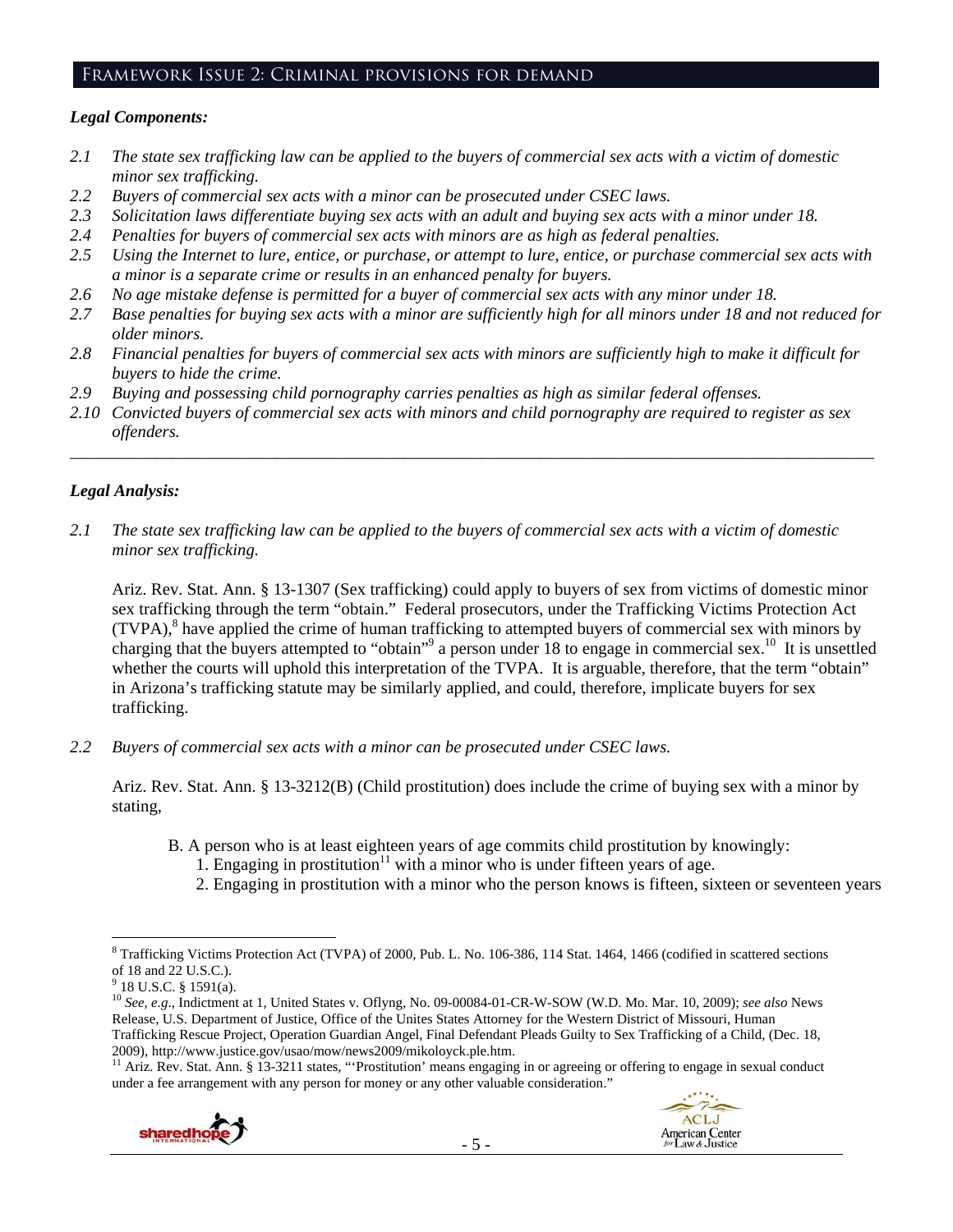of age.

3. Engaging in prostitution with a minor who is fifteen, sixteen, or seventeen years of age.

*2.3 Solicitation laws differentiate buying sex acts with an adult and buying sex acts with a minor under 18.* 

Ariz. Rev. Stat. Ann. § 13-1002 defines the crime of solicitation as follows: "A person . . . commits solicitation if, with the intent to promote or facilitate the commission of a felony or misdemeanor, such person commands, encourages, requests or solicits another person to engage in specific conduct which would constitute the felony or misdemeanor or which would establish the other's complicity in its commission." Solicitation of prostitution is a Class 3 misdemeanor,<sup>12</sup> since the crime of prostitution is a misdemeanor. Ariz. Rev. Stat. Ann. §§ 13-1002(B)(7), 13-3214. However, Ariz. Rev. Stat. Ann. § 13-3212 (Child prostitution) specifically makes it illegal to sell or to purchase sex with a minor with a more severe penalty than solicitation under § 13-1002. Solicitation of Ariz. Rev. Stat. Ann. § 13-3212 under § 13-1002 would be a Class 4 felony for the Class 2 felony offenses and a Class 2 misdemeanor for the Class 6 felony offense.<sup>13</sup> Ariz. Rev. Stat. Ann. §§ 13-1002(B)(2), (6), 13-1212(E)–(G), (H).

- 2.3.1 Recommendation: Amend Ariz. Rev. Stat. Ann. § 13-3214 (Prostitution) to refer to § 13-3212 (Child prostitution) in cases where the buying of sex with a minor is involved to ensure that buyers are charged with the correct crime and penalized more severely.
- *2.4 Penalties for buyers of commercial sex acts with minors are as high as federal penalties.*

Sentences for CSEC, sex trafficking, and non-commercial sex offenses that apply to buyers of commercial sex with minors are included here as they potentially could be applied to prosecute a buyer of sex with a minor. The sentences are enhanced if the victim is under the age of 15.

| <b>Offense</b>                                                 | Crime classification                                                                                                                                                    | Sentence (first felony<br>offense)<br>pursuant to Ariz. Rev.<br>Stat. Ann. § 13-702<br>(except where noted<br>differently)                              | Ariz. Rev. Stat. Ann.<br>§ 13-705 Dangerous<br>Crimes Against<br>Children (first felony<br>$offense$ ) – applies when<br>victim is under 15 years<br>old | Ariz. Rev. Stat. Ann.<br>§ 13-705 Dangerous<br>Crimes Against<br>Children enhancement<br>(person "previously")<br>convicted of one<br>predicate felony") |
|----------------------------------------------------------------|-------------------------------------------------------------------------------------------------------------------------------------------------------------------------|---------------------------------------------------------------------------------------------------------------------------------------------------------|----------------------------------------------------------------------------------------------------------------------------------------------------------|----------------------------------------------------------------------------------------------------------------------------------------------------------|
| Ariz. Rev. Stat.<br>Ann. § 13-1307:<br>Sex trafficking         | Class 2 felony                                                                                                                                                          | $3-12.5$ years<br>Presumptive 5 years                                                                                                                   | $13-27$ years<br>Presumptive 20 years                                                                                                                    | $23-37$ years<br>Presumptive 30 years                                                                                                                    |
| Ariz. Rev. Stat.<br>Ann. § 13-3212:<br>Child prostitution $14$ | 1) Class 2 felony if<br>involves a minor<br>under 15 (Ariz. Rev.<br>Stat. Ann. §13-<br>3212(F)<br>2) Class 2 felony if<br>the defendant knew<br>the minor is $15, 16$ , | 1) N/A<br>$2)$ 7–21 years<br>Presumptive 10.5 years<br>(Ariz. Rev. Stat. Ann.<br>§ $13-3212(G)$ <sup>15</sup><br>3) $.33-2$ years<br>Presumptive 1 year | 1) $13-27$ years<br>Presumptive 20 years                                                                                                                 | 1) $23 - 37$ years<br>Presumptive 30 years                                                                                                               |

 $12$  Here and elsewhere in this report that misdemeanor classifications are mentioned, they result in the following imprisonment ranges pursuant to Ariz. Rev. Stat. Ann. § 13-707: Class 1 misdemeanors are punishable by imprisonment up to 6 months, Class 2 misdemeanors are punishable by imprisonment up to 4 months, and Class 3 misdemeanors are punishable by imprisonment up to 30 days. Misdemeanors also face possible fines in the following amounts pursuant to Ariz. Rev. Stat. Ann. § 13-802: Class 1 misdemeanors face a possible fine up to \$2,500, Class 2 misdemeanors face a possible fine up to \$750, and Class 3 misdemeanors face a possible fine up to \$500.





<sup>13</sup> *See supra* note 3.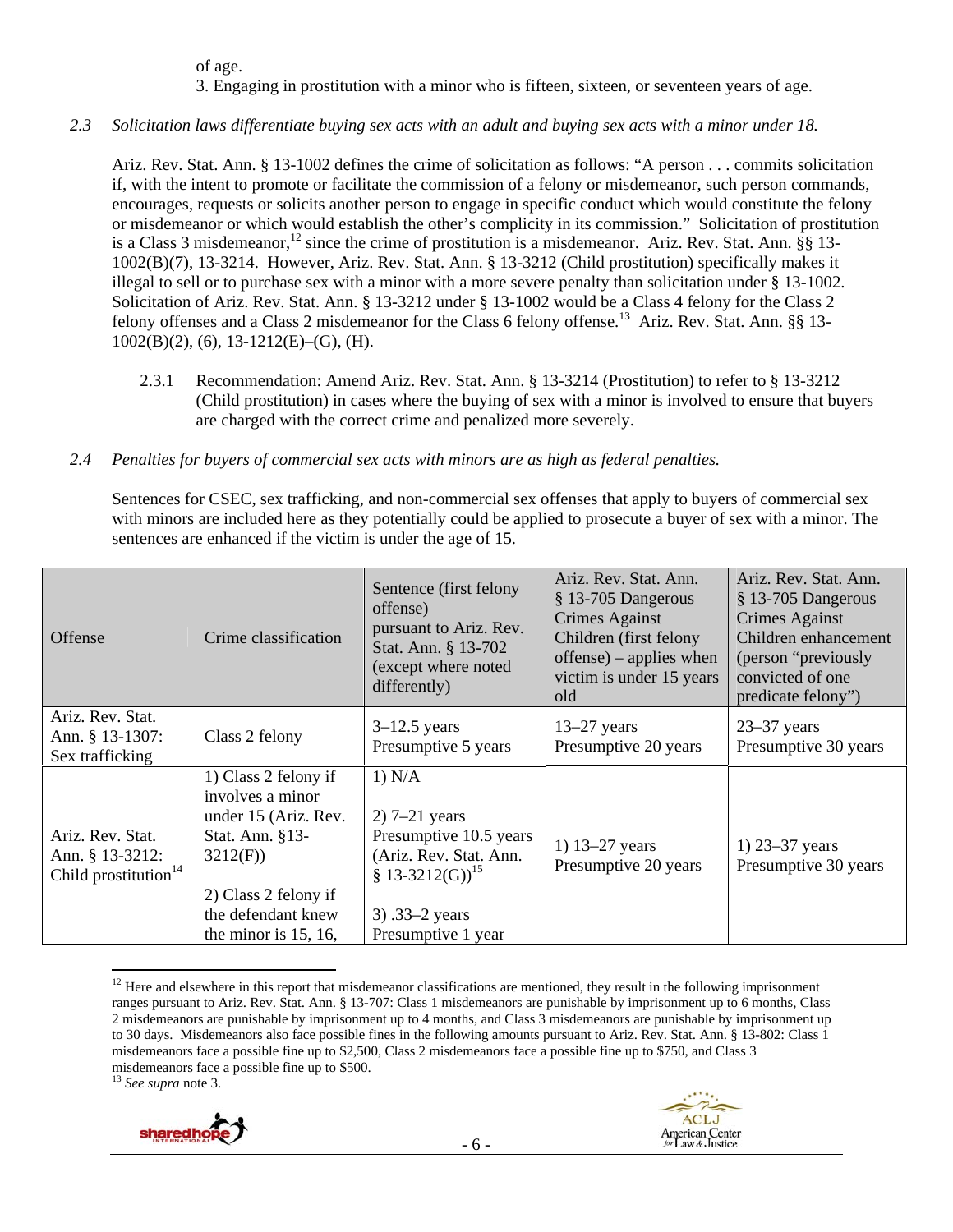|                                                                                                          | or 17 (Ariz. Rev.<br>Stat. Ann. § 13-<br>3212(G)<br>3) Class 6 felony if<br>minor is 15, 16 or 17<br>(Ariz. Rev. Stat. Ann.<br>$$13-3212(H))$                                                                                                                                                       | Under subsection H, if<br>the offender is<br>sentenced to probation,<br>"the court shall order<br>that as an initial term of<br>probation," 180 days<br>imprisonment in county<br>jail. If the offender<br>meets certain<br>requirements, the court<br>has discretion to<br>suspend 90 days of the<br>sentence. |                                                                                                                                                                                                   |                                            |
|----------------------------------------------------------------------------------------------------------|-----------------------------------------------------------------------------------------------------------------------------------------------------------------------------------------------------------------------------------------------------------------------------------------------------|-----------------------------------------------------------------------------------------------------------------------------------------------------------------------------------------------------------------------------------------------------------------------------------------------------------------|---------------------------------------------------------------------------------------------------------------------------------------------------------------------------------------------------|--------------------------------------------|
| Ariz. Rev. Stat.<br>Ann. § 13-1405:<br>Sexual conduct<br>with a minor                                    | 1) Class 2 felony if<br>under 15<br>2) Class 6 felony if<br>the minor is at least<br>15<br>3) Class 2 felony if<br>committed by<br>someone who is or<br>was a "parent, step-<br>parent, adoptive<br>parent, legal guardian<br>or foster parent or the<br>minor's teacher or<br>clergyman or priest" | 1) N/A<br>$2)$ .33–2 years<br>Presumptive 1 year<br>3) $3 - 12.5$ years<br>Presumptive 5 years                                                                                                                                                                                                                  | 1) 13-27 years<br>Presumptive 20 years<br>(However, under (B)<br>for "sexual conduct<br>with a minor who is<br>under twelve years of<br>age," certain defendants<br>may be sentenced to<br>life.) | 1) $23 - 37$ years<br>Presumptive 30 years |
| Ariz. Rev. Stat.<br>Ann. § 13-1417:<br>Continuous sexual<br>abuse of a child<br>under 14 years of<br>age | Class 2 felony                                                                                                                                                                                                                                                                                      | N/A                                                                                                                                                                                                                                                                                                             | $13-27$ years<br>Presumptive 20 years                                                                                                                                                             | $23-37$ years<br>Presumptive 30 years      |
| Ariz. Rev. Stat.<br>Ann. § 13-1410:<br>Molestation of a<br>child under 15                                | Class 2 felony                                                                                                                                                                                                                                                                                      | N/A                                                                                                                                                                                                                                                                                                             | $10-24$ years<br>Presumptive 17 years                                                                                                                                                             | $21-35$ years<br>Presumptive 28 years      |

<sup>&</sup>lt;sup>14</sup> The 2011 amendments added (D), which had previously been repealed. It states that "[n]otwithstanding any other law, a sentence imposed on a person for a violation of subsection A or subsection B, paragraph 2 of this section involving a minor who is fifteen, sixteen or seventeen years of age shall be consecutive to any other sentence imposed on the person at any time."<br><sup>15</sup> Under Ariz. Rev. Stat. Ann. § 13-3212(G),

<sup>2.</sup> The term for a defendant who has one historical prior felony conviction for a violation of this section is as  $f_0$ llows

| TOITOWS.       |               |          |                                                                                                                     |
|----------------|---------------|----------|---------------------------------------------------------------------------------------------------------------------|
| Minimum        | Presumptive   | Maximum  |                                                                                                                     |
| 14 years       | $15.75$ years | 28 years |                                                                                                                     |
|                |               |          | 3. The term for a defendant who has two or more historical prior felony convictions for a violation of this section |
| is as follows: |               |          |                                                                                                                     |
| Minimum        | Presumptive   | Maximum  |                                                                                                                     |
| 21 years       | 28 years      | 35 years |                                                                                                                     |
|                |               |          | $-1111$                                                                                                             |



 $G. \ldots$ .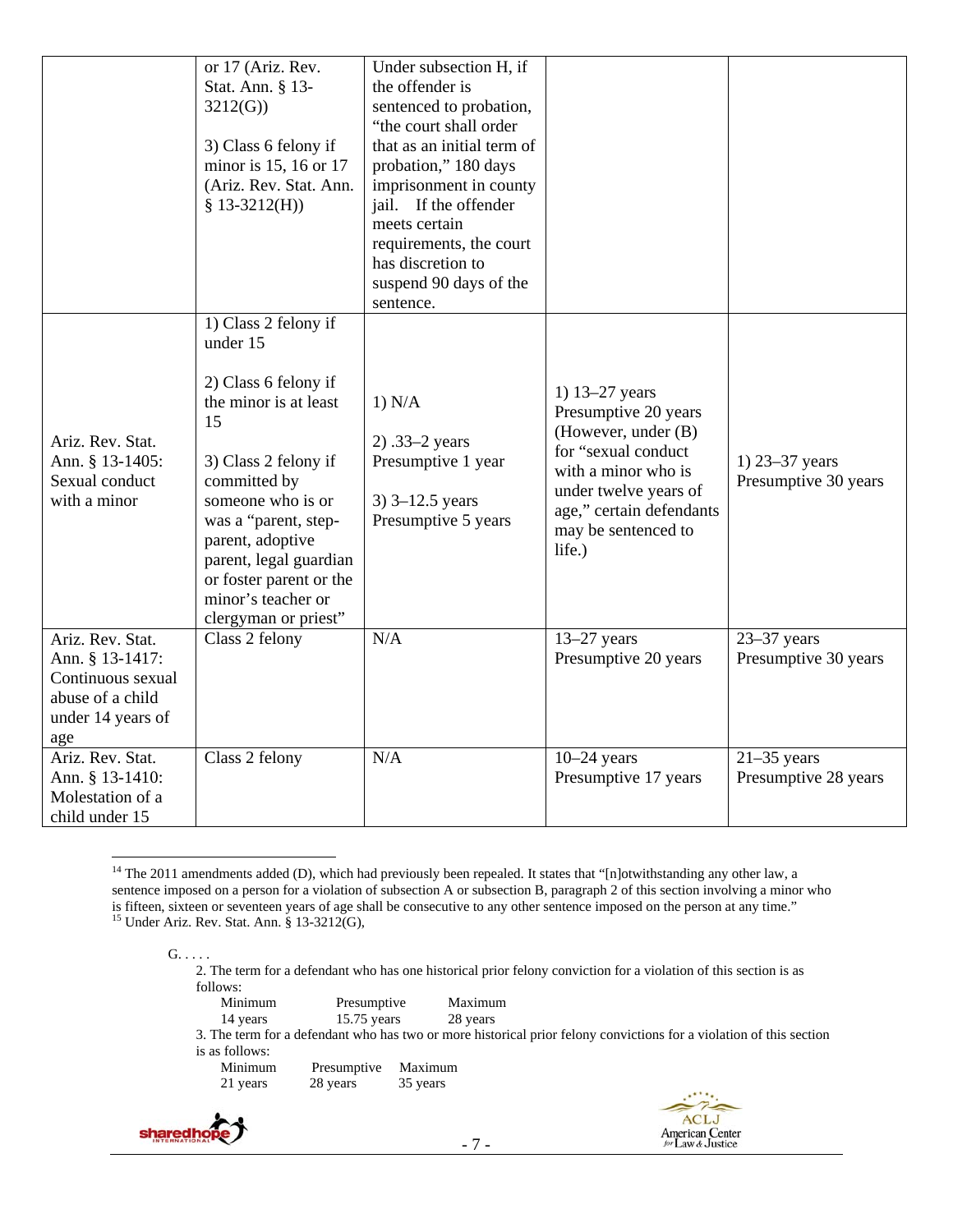| Ariz. Rev. Stat.<br>Ann. § 13-3553: | Class 2 felony | $3-12.5$ years<br>Presumptive 5 years | $10-24$ years<br>Presumptive 17 years | $21-35$ years<br>Presumptive 28 years |
|-------------------------------------|----------------|---------------------------------------|---------------------------------------|---------------------------------------|
| Sexual exploitation                 |                |                                       |                                       |                                       |
| of a minor                          |                |                                       |                                       |                                       |
| Ariz. Rev. Stat.                    | Class 2 felony | $3-12.5$ years                        | $10-24$ years                         | $21-35$ years                         |
| Ann. § 13-3560:                     |                | Presumptive 5 years                   | Presumptive 17 years                  | Presumptive 28 years                  |
| Aggravated luring a                 |                |                                       |                                       |                                       |
| minor for sexual                    |                |                                       |                                       |                                       |
| exploitation                        |                |                                       |                                       |                                       |
| Ariz. Rev. Stat.                    | Class 3 felony | $2-8.75$ years                        | $5-15$ years                          | 8-22 years                            |
| Ann. § 13-3554:                     |                | Presumptive 3.5 years                 | Presumptive 10 years                  | Presumptive 15 years                  |
| Luring a minor for                  |                |                                       | Possibility of                        | Not eligible for                      |
| sexual exploitation                 |                |                                       | suspension of sentence,               | suspension of sentence,               |
|                                     |                |                                       | probation, pardon or                  | probation, pardon or                  |
|                                     |                |                                       | release                               | release                               |
| Ariz. Rev. Stat.                    | Class 3 felony | $2-8.75$ years                        | $5-15$ years                          | 8–22 years                            |
| Ann. § 13-3561:                     |                | Presumptive 3.5 years                 | Presumptive 10 years                  | Presumptive 15 years                  |
| Unlawful age                        |                |                                       | Possibility of                        | Not eligible for                      |
| misrepresentation                   |                |                                       | suspension of sentence,               | suspension of sentence,               |
|                                     |                |                                       | probation, pardon or                  | probation, pardon or                  |
|                                     |                |                                       | release                               | release                               |

In addition, a fine may be imposed as part of the sentence requiring the felon to "pay an amount fixed by the court not more than one hundred fifty thousand dollars." Ariz. Rev. Stat. Ann. § 13-801.

In comparison, if the victim is under the age of 14, a conviction under the TVPA for child sex trafficking is punishable by 15 years to life imprisonment and a fine not to exceed \$250,000. 18 U.S.C. §§ 1591(b)(1),  $3559(a)(1)$ ,  $3571(b)(3)$ . If the victim is between the ages of  $14-17$ , a conviction is punishable by 10 years to life imprisonment and a fine not to exceed \$250,000. 18 U.S.C. §§ 1591(b)(2), 3559(a)(1), 3571(b)(3). A conviction is punishable by mandatory life imprisonment, however, if the buyer has a prior conviction for a federal sex offense<sup>16</sup> against a minor. 18 U.S.C. § 3559(e)(1). To the extent buyers can be prosecuted under other federal CSEC laws,17 a conviction is punishable by penalties ranging from a fine not to exceed \$250,000 to life imprisonment and a fine not to exceed  $$250,000$ .<sup>1</sup>

<sup>&</sup>lt;sup>18</sup> 18 U.S.C. §§ 2251A(b) (conviction punishable by imprisonment for 30 years to life and a fine), 2251(e) (conviction punishable by imprisonment for 15–30 years and a fine), 2423(a) (conviction punishable by imprisonment for 10 years to life and a fine),  $2422(a)$  (conviction punishable by a fine, imprisonment up to 20 years, or both),  $2252(a)(2)$ , (4) (stating that a conviction under subsection (a)(2) is punishable by imprisonment for  $5-20$  years and a fine, while a conviction under subsection (a)(4) is punishable by imprisonment up to 10 years, a fine, or both); *see also* 18 U.S.C. §§ 3559(a)(1) (classifying all of the above listed offenses as felonies), 3571(b)(3) (providing a fine up to \$250,000 for any felony conviction).



<sup>&</sup>lt;sup>16</sup> Pursuant to 18 U.S.C. § 3559(e)(2), "federal sex offense" is defined as

an offense under section 1591 [18 USCS § 1591] (relating to sex trafficking of children), 2241 [18 USCS § 2241] (relating to aggravated sexual abuse), 2242 [18 USCS § 2242] (relating to sexual abuse), 2244(a)(1) [18 USCS § 2244(a)(1)] (relating to abusive sexual contact), 2245 [18 USCS § 2245] (relating to sexual abuse resulting in death), 2251 [18 USCS § 2251] (relating to sexual exploitation of children), 2251A [18 USCS § 2251A] (relating to selling or buying of children), 2422(b) [18 USCS § 2422(b)] (relating to coercion and enticement of a minor into prostitution), or

<sup>2423(</sup>a) [18 USCS § 2423(a)] (relating to transportation of minors).<br><sup>17</sup> 18 U.S.C. §§ 2251A(b) (Selling or buying of children), 2251(a) (Sexual exploitation of children), 2423(a) (Transportation of a minor with intent for minor to engage in criminal sexual activity), 2422(a) (Coercion and enticement), 2252(a)(2), (a)(4) (Certain activities relating to material involving the sexual exploitation of minors).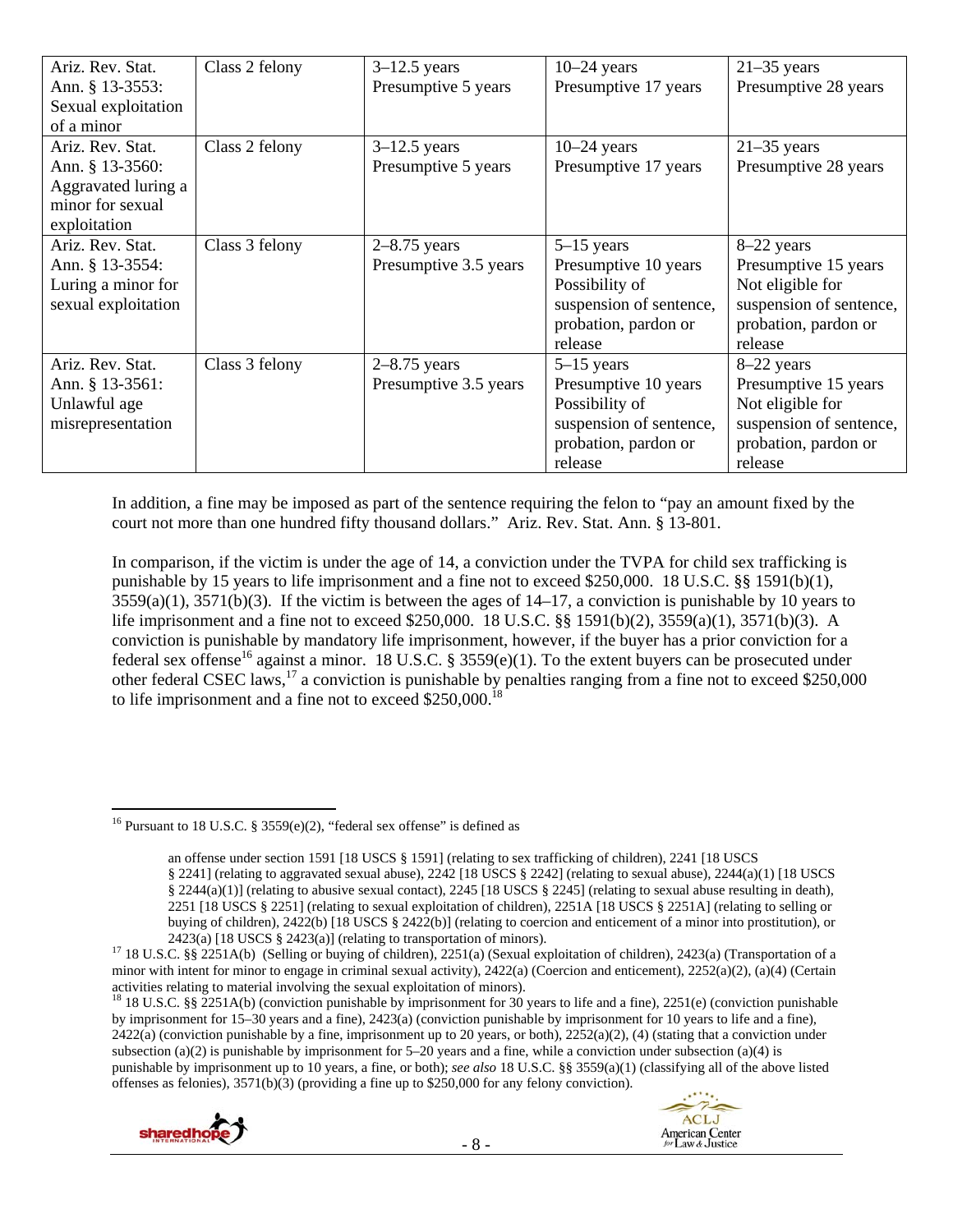*2.5 Using the Internet to lure, entice, or purchase, or attempt to lure, entice, or purchase commercial sex acts with a minor is a separate crime or results in an enhanced penalty for buyers.* 

Using the Internet to accomplish a sexual offense is a separate crime resulting in serious penalties for buyers. The provisions do not specifically apply to commercial sexual exploitation of a child but do apply to any sexual exploitation of a child. Ariz. Rev. Stat. Ann. § 13-3560(A) (Aggravated luring a minor for sexual exploitation) states,

A. A person commits aggravated luring a minor for sexual exploitation if the person does both of the following:

1. Knowing the character and content of the depiction, uses an electronic communication device to transmit at least one visual depiction of material that is harmful to minors for the purpose of initiating or engaging in communication with a recipient who the person knows or has reason to know is a minor.

2. By means of the communication, offers or solicits sexual conduct with the minor. The offer or solicitation may occur before, contemporaneously with, after or as an integrated part of the transmission of the visual depiction.

Ariz. Rev. Stat. Ann. § 13-3560 is a Class 2 felony, with sentence enhancements under Ariz. Rev. Stat. Ann. § 13-705 if the minor is under 15. Ariz. Rev. Stat. Ann. § 13-3560(C).

In addition, Ariz. Rev. Stat. Ann. § 13-3561 (Unlawful age misrepresentation) makes it a crime to misrepresent age in electronic communications with minors for the purpose of luring them into sexual conduct. Subsection A states,

A. A person commits unlawful age misrepresentation if the person is at least eighteen years of age, and knowing or having reason to know that the recipient of a communication is a minor, uses an electronic communication device to knowingly misrepresent the person's age for the purpose of committing any sexual offense involving the recipient that is listed in section 13-3821 [Persons required to register on the sex offender registry].

Ariz. Rev. Stat. Ann. § 13-3561 is a Class 3 felony and subject to the sentencing provisions in § 13-705 if the victim is under 15. Ariz. Rev. Stat. Ann. § 13-3561(D).

- 2.5.1 Recommendation: Establish a law that expressly criminalizes using the Internet to purchase commercial sex acts with a minor under the age of 18.
- *2.6 No age mistake defense is permitted for a buyer of commercial sex acts with any minor under 18.*

The repeal of Ariz. Rev. Stat. Ann. § 13-3213 (Defense) in the 2010 legislative session removed the mistake of age defense for older minors in a prosecution under Ariz. Rev. Stat. Ann. § 13-3212 (Child prostitution). Currently, Ariz. Rev. Stat. Ann. § 13-3212 provides strict liability for a person who "[e]ngag[es] in prostitution with a minor who is under fifteen years of age." A person who "[e]ngag[es] in prostitution with a minor who the person knows is fifteen, sixteen, or seventeen years of age" is guilty of a Class 2 felony, while a person who "[e]ngag[es] in prostitution with a minor who is fifteen, sixteen, or seventeen years of age" when the defendant's knowledge of the age of the minor cannot be proven is guilty of a Class 6 felony.

Ariz. Rev. Stat. Ann. § 13-1407(B) states, "It is a defense to a prosecution pursuant to sections 13-1404 [Sexual abuse] and 13-1405 [Sexual conduct with a minor] in which the victim's lack of consent is based on incapacity to consent because the victim was fifteen, sixteen or seventeen years of age if at the time the defendant engaged in the conduct constituting the offense the defendant did not know and could not reasonably have known the age of the victim."



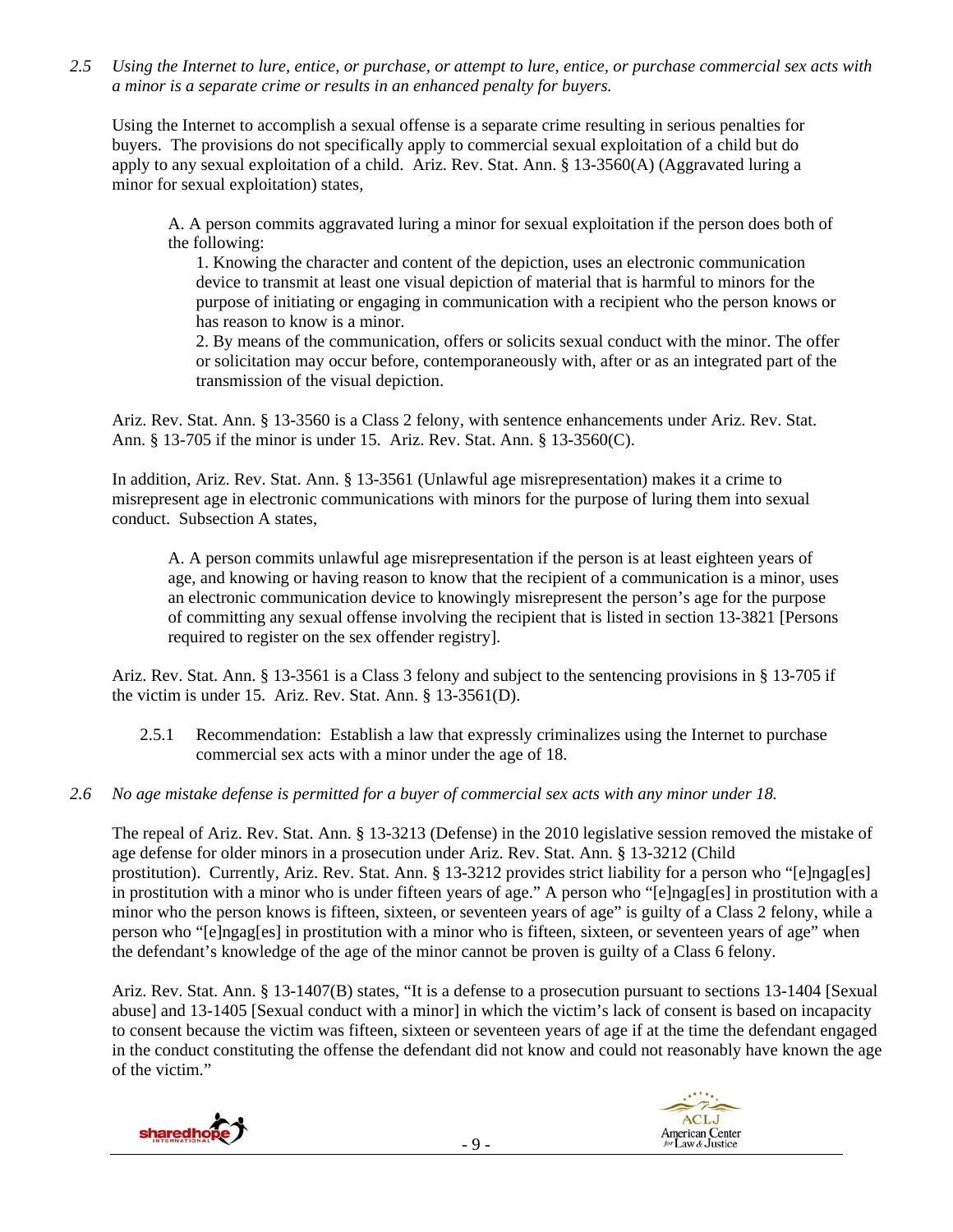2.6.1 Recommendation: Amend Ariz. Rev. Stat. Ann. § 13-1307 (Sex trafficking) and Ariz. Rev. Stat. Ann. § 13-3212 (Child prostitution) to prohibit a mistake of age defense if the victim of the crime is a minor under the age of 18.

## *2.7 Base penalties for buying sex acts with a minor are sufficiently high for all minors under 18 and not reduced for older minors.*

Ariz. Rev. Stat. Ann. § 13-3212 (Child prostitution) provides a lesser penalty (Class 6 felony) for buyers of sex with minors aged 15, 16, and 17 when the state cannot prove the buyer had knowledge of the minor's age. A person who "[e]ngag[es] in prostitution with a minor who is under fifteen years of age" commits a Class 2 felony and is subject to punishment pursuant to Ariz. Rev. Stat. Ann. § 13-705. Ariz. Rev. Stat. Ann. § 13-  $3212(B)(1)$ , (F). A person who "[e]ngag[es] in prostitution with a minor who the person knows is fifteen, sixteen or seventeen years of age" is guilty of a Class 2 felony. Ariz. Rev. Stat. Ann. § 13-3212(B)(2), (G). Finally, a person who "[e]ngag[es] in prostitution with a minor who is fifteen, sixteen, or seventeen years of age" is guilty of a Class 6 felony. Ariz. Rev. Stat. Ann. § 13-3212(B)(3), (H).

Ariz. Rev. Stat. Ann. § 13-1307 (Sex trafficking), if determined applicable to a buyer, applies to situations of purchasing sex from any minor under 18, with a penalty enhancement if the minor is under 15. The base penalty is a presumptive 5 year sentence and a possible fine up to \$150,000. Ariz. Rev. Stat. Ann. §§ 13-702, 13-801. Sentence enhancements for a minor under 15 bring the presumptive penalty to 20 years for the first offense. Ariz. Rev. Stat. Ann. § 13-705.

- 2.7.1 Recommendation: Amend Ariz. Rev. Stat. Ann. § 13-3212 (Child prostitution) to raise the base penalty for all minors, regardless of the offender's knowledge of the victim's age, to a Class 2 felony carrying a sentence of 7–21 years.
- *2.8 Financial penalties for buyers of commercial sex acts with minors are sufficiently high to make it difficult for buyers to hide the crime.*

Ariz. Rev. Stat. Ann. § 13-801 permits the court to impose up to a \$150,000 fine as part of a sentence for a felony conviction. In addition, asset and property forfeiture are available.

Ariz. Rev. Stat. Ann. § 13-3557 (Equipment; forfeiture)<sup>19</sup> states, "On the conviction of a person for a violation of section 13-3552 [Commercial sexual exploitation of a minor], 13-3553 [Sexual exploitation of a minor], 13- 3554 [Luring a minor for sexual exploitation] or 13-3560 [Aggravated luring a minor for sexual exploitation], the court shall order that any photographic equipment, computer system or instrument of communication that is owned or used exclusively by the person and that was used in the commission of the offense be forfeited and sold, destroyed or otherwise properly disposed."

Ariz. Rev. Stat. Ann. § 13-4305 (Seizure of property) permits the seizure of property "subject to forfeiture under this chapter" pursuant to a seizure warrant, or without a court order under certain conditions, and with probable cause established. Ariz. Rev. Stat. Ann. § 13-4304 (Property subject to forfeiture; exemptions), while allowing for vehicle forfeiture when used in the commission of the crime with some exceptions, does state, "All property, including all interests in such property, described in a statute providing for its forfeiture is subject to forfeiture." Therefore, forfeiture may not be available for sex trafficking and commercial sexual exploitation of children offenses because neither of those offenses appears to be specifically designated in a statute providing for forfeiture.

 $\overline{a}$ <sup>19</sup> Statute is codified in Chapter 35.1 entitled, "Sexual Exploitation of Children."



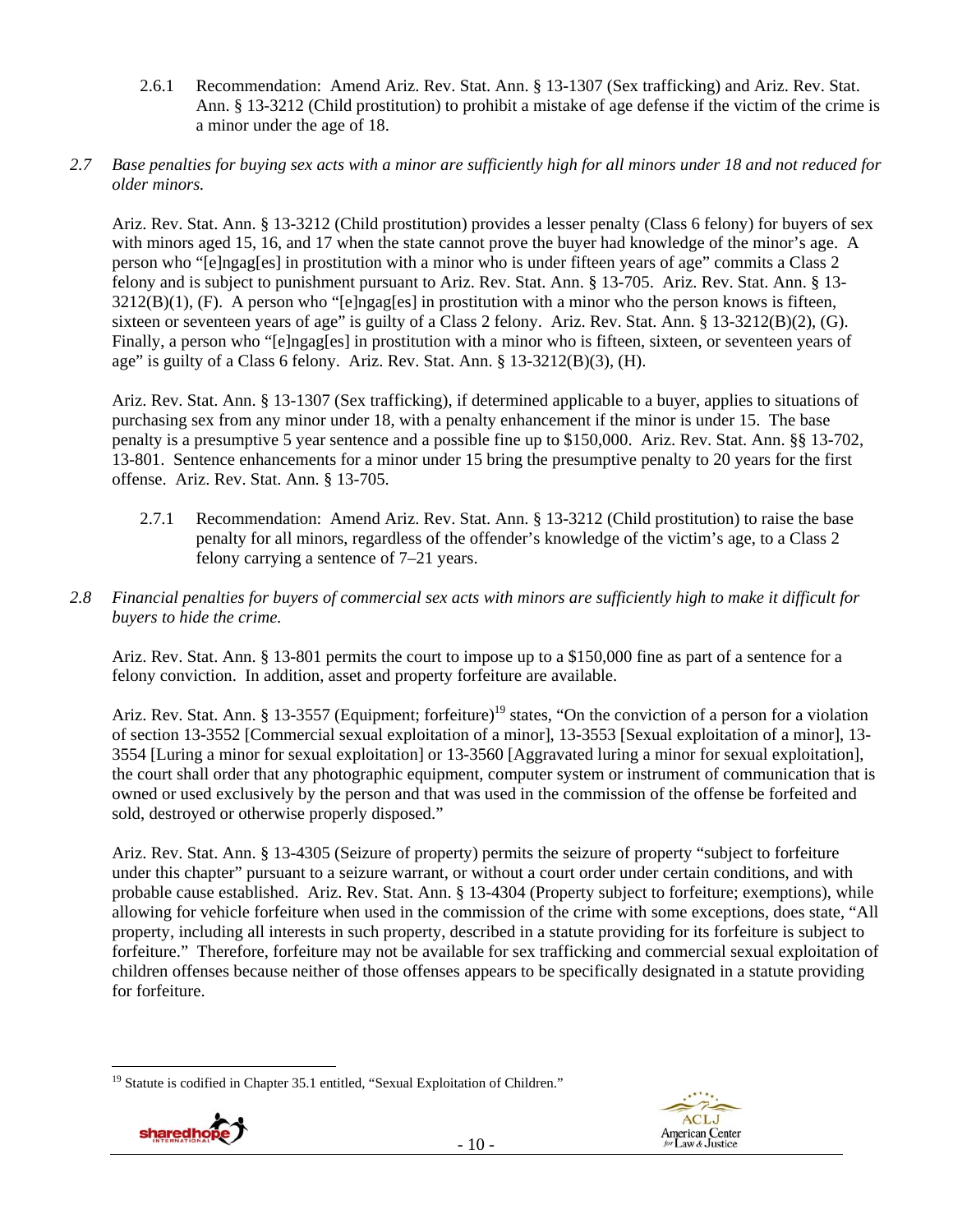## *2.9 Buying and possessing child pornography carries penalties as high as similar federal offenses.*

Ariz. Rev. Stat. Ann. § 13-3553 (Sexual exploitation of a minor) makes it illegal for one to engage in "[r]ecording, filming, photographing, developing or duplicating any visual depiction in which a minor is engaged in exploitive exhibition or other sexual conduct" as well as the "[d]istributing, transporting, exhibiting, receiving, selling, purchasing, electronically transmitting, possessing or exchanging any visual depiction in which a minor is engaged in exploitive exhibition or other sexual conduct." Sexual exploitation of a minor is a Class 2 felony (presumptive 5 year sentence) with a sentence enhancement under § 13-705 if the minor is under 15 (presumptive 17 year sentence for first offense).

In comparison, a federal conviction for possession of child pornography<sup>20</sup> is generally punishable by imprisonment for 5–20 years and a fine not to exceed  $$250,000.<sup>21</sup>$  Subsequent convictions, however, are punishable by imprisonment up to 40 years and a fine not to exceed  $$250,000.<sup>22</sup>$ 

## *2.10 Convicted buyers of commercial sex acts with minors and child pornography are required to register as sex offenders.*

Convicted buyers of sex with minors are required to register as sex offenders. Ariz. Rev. Stat. Ann. § 13- 3821 (Persons required to register) lists the crimes for which an offender must register as a sex offender. They include the following crimes: "3. Sexual abuse pursuant to section 13-1404 if the victim is under eighteen years of age. 4. Sexual conduct with a minor pursuant to section 13-1405. 5. Sexual assault pursuant to section 13- 1406. . . . 10. Child prostitution pursuant to section 13-3212 subsection A or subsection B, paragraphs 1 or 2. . . . 12. Sexual exploitation of a minor pursuant to section 13-3553. . . . 14. Sex trafficking of a minor pursuant to section 13-1307." Additionally, subsection C states, "Notwithstanding subsection A of this section, the judge who sentences a defendant for any violation of chapter  $14^{23}$  or  $35.1^{24}$  of this title or for an offense for which there was a finding of sexual motivation pursuant to section  $13-118^{25}$  may require the person who committed the offense to register pursuant to this section."

C. For purposes of this section "sexual motivation" means that one of the purposes for which the defendant committed the crime was for the purpose of the defendant's sexual gratification.





 $\overline{a}$ <sup>20</sup> 18 U.S.C. §§ 2252(a)(2), (a)(4) (Certain activities relating to material involving the sexual exploitation of minors), 2252A(a)(2)–(3) (Certain activities relating to material constituting or containing child pornography), 1466A(a), (b) (Obscene visual representations of the sexual abuse of children).

<sup>&</sup>lt;sup>21</sup> 18 U.S.C. §§ 2252(b) (stating that a conviction under subsection (a)(2) is punishable by imprisonment for 5–20 years and a fine, while a conviction under subsection (a)(4) is punishable by imprisonment up to 10 years, a fine, or both),  $2252A(b)(1)$  (a conviction is punishable by imprisonment for  $5-20$  years and a fine),  $1466A(a)$ , (b) (stating that a conviction under subsection (a) is "subject to the penalties provided in section 2252A(b)(1)," imprisonment for 5–20 years and a fine, while a conviction under subsection (b) is "subject to the penalties provided in section 2252A(b)(2)," imprisonment up to 10 years, a fine, or both); *see also* 18 U.S.C. §§ 3559(a)(1) (classifying all of the above listed offenses as felonies), 3571(b)(3) (providing a fine up to \$250,000 for any felony conviction).

<sup>&</sup>lt;sup>22</sup> 18 U.S.C. §§ 2252(b) (stating if a person has a prior conviction under subsection (a)(2), or a list of other statutes, a conviction is punishable by a fine and imprisonment for 15–40 years, but if a person has a prior conviction under subsection (a)(4), or a list of other statutes, a conviction is punishable by a fine and imprisonment for  $10-20$  years),  $2252A(b)(1)$  (stating if a person has a prior conviction under subsection (a)(2), (a)(3), or a list of other statutes, a conviction is punishable by a fine and imprisonment for 15–40 years), 1466A(a), (b) (stating that the penalty scheme for section 2252A(b) applies); *see also* 18 U.S.C. §§ 3559(a)(1) (classifying all of the above listed offenses as felonies),  $3571(b)(3)$  (providing a fine up to \$250,000 for any felony conviction).<br><sup>23</sup> Chapter 14 is entitled, "Sexual Offenses."

<sup>&</sup>lt;sup>24</sup> Chapter 35.1 is entitled, "Sexual Exploitation of Children."

<sup>&</sup>lt;sup>25</sup> Ariz. Rev. Stat. Ann. § 13-118 (Sexual motivation special allegation; procedures; definition) states,

A. In each criminal case involving an offense other than a sexual offense, the prosecutor may file a special allegation of sexual motivation if sufficient admissible evidence exists that would justify a finding of sexual motivation by a reasonable and objective finder of fact.

B. If the prosecutor files a special allegation of sexual motivation, the state shall prove beyond a reasonable doubt that the defendant committed the offense with a sexual motivation. The trier of fact shall find a special verdict as to whether the defendant committed the offense with a sexual motivation.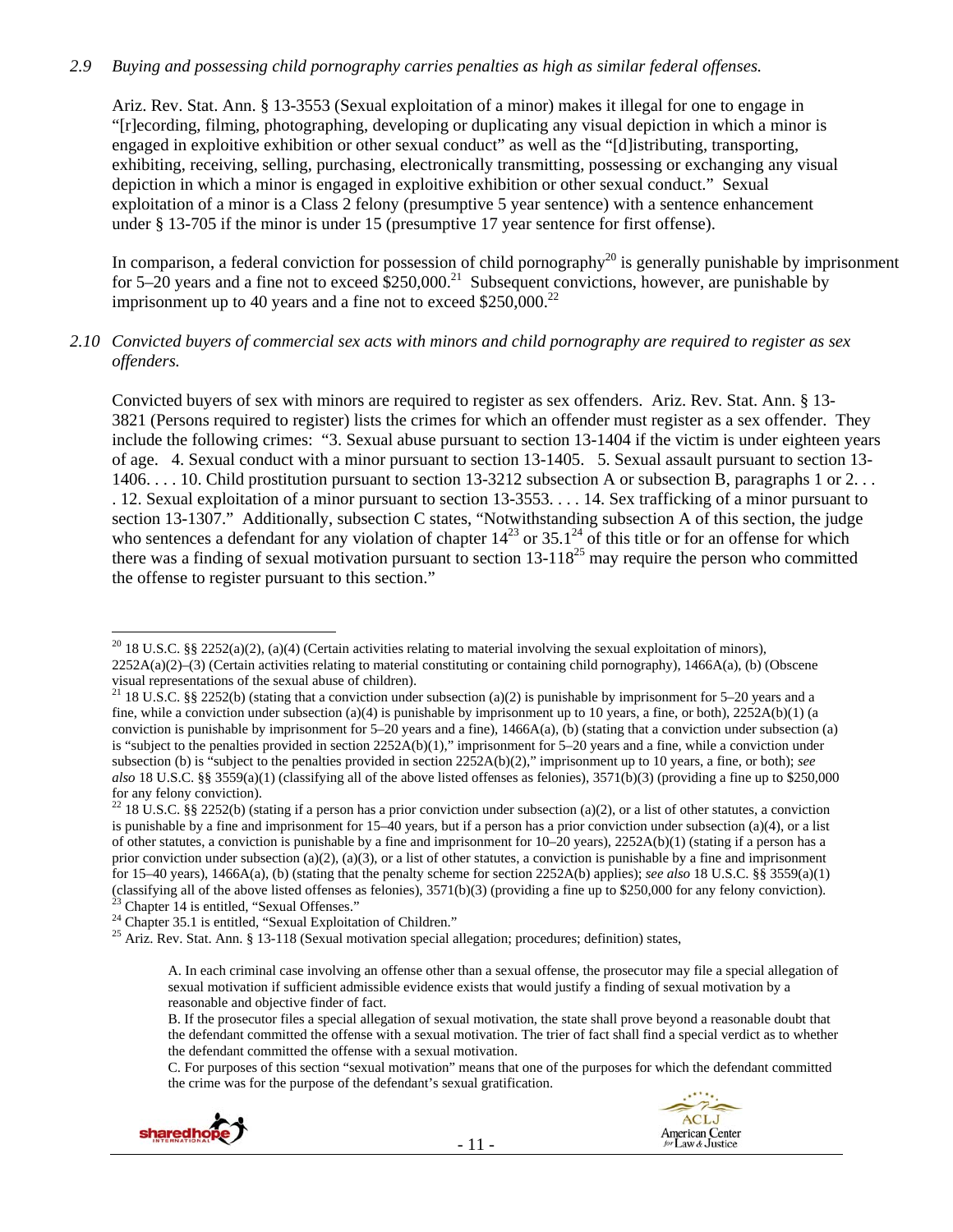# Framework Issue 3: Criminal provisions for traffickers

# *Legal Components:*

- *3.1 Penalties for trafficking a child for sexual exploitation are as high as federal penalties.*
- *3.2 Creating and distributing child pornography carries penalties as high as similar federal offenses.*
- *3.3 Using the Internet to lure, entice, recruit or sell commercial sex acts with a minor is a separate crime or results in an enhanced penalty for traffickers.*
- *3.4 Financial penalties for traffickers, including asset forfeiture, are sufficiently high.*
- *3.5 Convicted traffickers are required to register as sex offenders.*
- *3.6 Laws relating to termination of parental rights for certain offenses include sex trafficking or CSEC offenses in order to remove the children of traffickers from their control and potential exploitation.*

*\_\_\_\_\_\_\_\_\_\_\_\_\_\_\_\_\_\_\_\_\_\_\_\_\_\_\_\_\_\_\_\_\_\_\_\_\_\_\_\_\_\_\_\_\_\_\_\_\_\_\_\_\_\_\_\_\_\_\_\_\_\_\_\_\_\_\_\_\_\_\_\_\_\_\_\_\_\_\_\_\_\_\_\_\_\_\_\_\_\_\_\_\_\_* 

# *Legal Analysis:*

*3.1 Penalties for trafficking a child for sexual exploitation are as high as federal penalties.* 

Arizona has a series of laws directed at the trafficker in a crime of prostitution or commercial sexual exploitation of a child, including the following:

| Offense                                                                                     | Crime<br>classification                                            | Sentence (first felony<br>offense)<br>pursuant to Ariz. Rev.<br>Stat. Ann. §13-702<br>(except where noted<br>differently) | Ariz. Rev. Stat. Ann.<br>§ 13-705 Dangerous<br>Crimes Against<br>Children (first felony<br>offense)—applies when<br>victim is under 15 years<br>old | Ariz. Rev. Stat. Ann.<br>§ 13-705 Dangerous<br>Crimes Against<br>Children enhancement<br>(person "previously")<br>convicted of one<br>predicate felony") |
|---------------------------------------------------------------------------------------------|--------------------------------------------------------------------|---------------------------------------------------------------------------------------------------------------------------|-----------------------------------------------------------------------------------------------------------------------------------------------------|----------------------------------------------------------------------------------------------------------------------------------------------------------|
| Ariz. Rev. Stat.<br>Ann. $§$ 13-<br>$1307(B)$ : Sex<br>trafficking of a<br>minor            | Class 2 felony                                                     | $3-12.5$ years<br>Presumptive 5 years                                                                                     | $13-27$ years<br>Presumptive 20 years                                                                                                               | $23-37$ years<br>Presumptive 30 years                                                                                                                    |
| Ariz. Rev. Stat.<br>Ann. § 13-3206:<br>Taking a child for<br>the purpose of<br>prostitution | 1) Class 4 felony<br>2) Class 2 felony<br>if under 15 years<br>old | 1) $1 - 3.75$ years<br>Presumptive 2.5 years<br>2) N/A                                                                    | 2) $13-27$ years<br>Presumptive 20 years                                                                                                            | $2)$ 23–37 years<br>Presumptive 30 years                                                                                                                 |



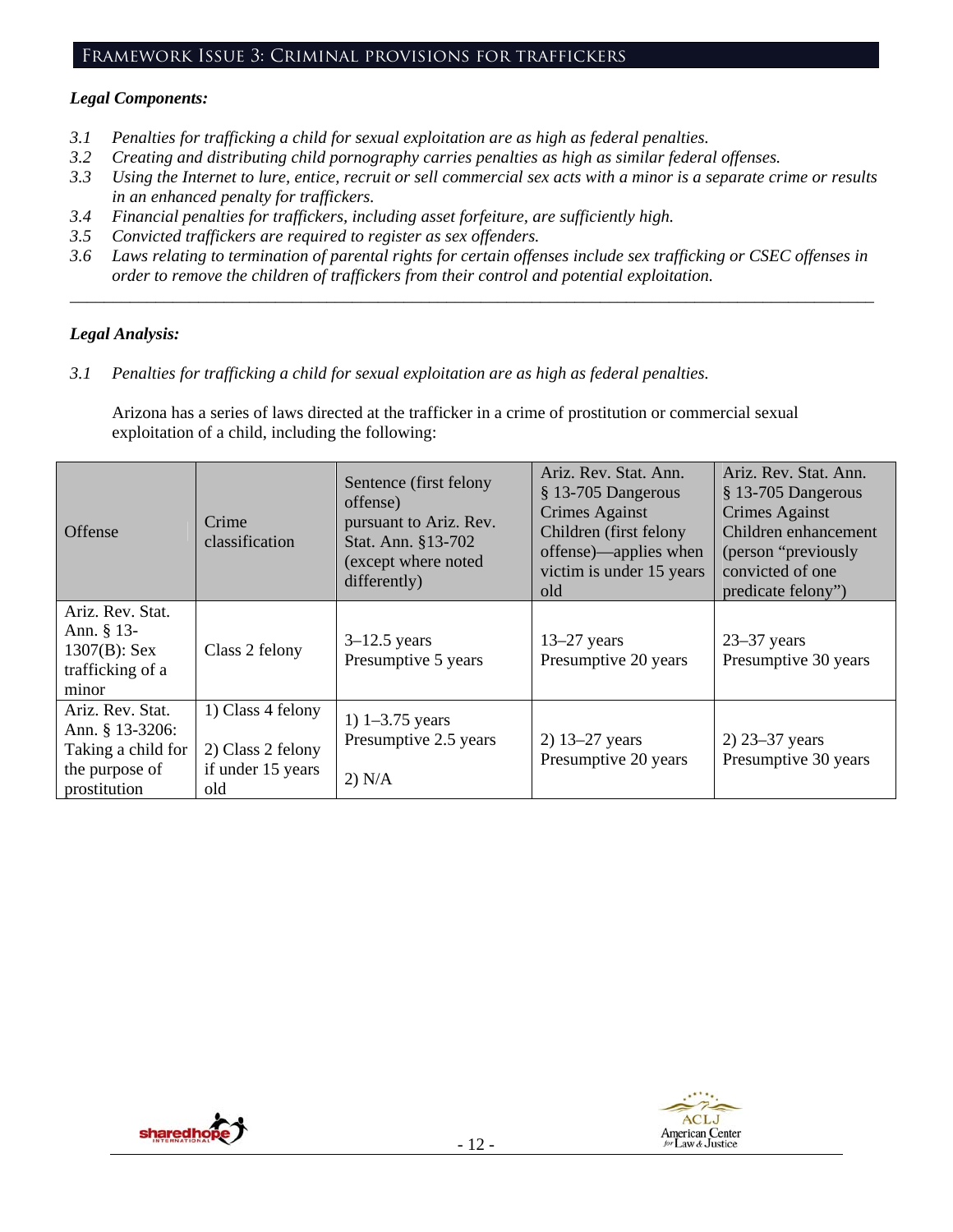| Ariz. Rev. Stat.<br>Ann. § 13-3212:<br>Child<br>prostitution <sup>26</sup>                                 | 1) Class 2 felony<br>if involves a<br>minor under 15<br>(Ariz. Rev. Stat.<br>Ann. § 13-<br>3212(F)<br>2) Class 2 felony<br>if the defendant<br>knew the minor is<br>15, 16, or 17<br>(Ariz. Rev. Stat.<br>Ann. § 13-<br>3212(G)<br>3) Class 6 felony<br>if minor is $15, 16$ ,<br>or 17 (Ariz. Rev.<br>Stat. Ann. § 13-<br>3212(H) | 1) N/A<br>$2)$ 7–21 years<br>Presumptive 10.5 years<br>(Ariz. Rev. Stat. Ann.<br>§ 13-3212(G)) <sup>27</sup><br>3) .33–2 years<br>Presumptive 1 year<br>Under subsection H, if<br>the offender is sentenced<br>to probation, "the court<br>shall order that as an<br>initial term of probation,"<br>180 days imprisonment in<br>county jail. If the<br>offender meets certain<br>requirements, the court<br>has discretion to suspend<br>90 days of the sentence. | 1) $13-27$ years<br>Presumptive 20 years                                                                             | 1) $23 - 37$ years<br>Presumptive 30 years                                                                             |
|------------------------------------------------------------------------------------------------------------|------------------------------------------------------------------------------------------------------------------------------------------------------------------------------------------------------------------------------------------------------------------------------------------------------------------------------------|-------------------------------------------------------------------------------------------------------------------------------------------------------------------------------------------------------------------------------------------------------------------------------------------------------------------------------------------------------------------------------------------------------------------------------------------------------------------|----------------------------------------------------------------------------------------------------------------------|------------------------------------------------------------------------------------------------------------------------|
| Ariz. Rev. Stat.<br>Ann. § 13-3552:<br>Commercial<br>sexual<br>exploitation of a<br>minor<br>(pornography) | Class 2 felony                                                                                                                                                                                                                                                                                                                     | $3-12.5$ years<br>Presumptive 5 years                                                                                                                                                                                                                                                                                                                                                                                                                             | $10-24$ years<br>Presumptive 17 years                                                                                | $21-35$ years<br>Presumptive 28 years                                                                                  |
| Ariz. Rev. Stat.<br>Ann. § 13-3553:<br>Sexual<br>exploitation of a<br>minor                                | Class 2 felony                                                                                                                                                                                                                                                                                                                     | $3-12.5$ years<br>Presumptive 5 years                                                                                                                                                                                                                                                                                                                                                                                                                             | $10-24$ years<br>Presumptive 17 years                                                                                | $21-35$ years<br>Presumptive 28 years                                                                                  |
| Ariz. Rev. Stat.<br>Ann. § 13-3554:<br>Luring a minor<br>for sexual<br>exploitation                        | Class 3 felony                                                                                                                                                                                                                                                                                                                     | $2-8.75$ years<br>Presumptive 3.5 years<br>Possibility of probation if<br>child is over 15                                                                                                                                                                                                                                                                                                                                                                        | $5-15$ years<br>Presumptive 10 years<br>Possibility of<br>suspension of sentence,<br>probation, pardon or<br>release | 8-22 years<br>Presumptive 15 years<br>Not eligible for<br>suspension of sentence,<br>probation, pardon or<br>release   |
| Ariz. Rev. Stat.<br>Ann. § 13-3561:<br>Unlawful age<br>misrepresentation                                   | Class 3 felony                                                                                                                                                                                                                                                                                                                     | $2-8.75$ years<br>Presumptive 3.5 years                                                                                                                                                                                                                                                                                                                                                                                                                           | $5-15$ years<br>Presumptive 10 years<br>Possibility of<br>suspension of sentence,<br>probation, pardon or<br>release | $8-22$ years<br>Presumptive 15 years<br>Not eligible for<br>suspension of sentence,<br>probation, pardon or<br>release |

Additionally, Arizona has a range of laws prohibiting conduct centered on promoting prostitution. They include the following: Ariz. Rev. Stat. Ann. § 13-3201 (Enticement of persons for purpose of prostitution), § 13-3202 (Procurement by false pretenses of person for purpose of prostitution), § 13-3203 (Procuring or placing persons in house of prostitution), § 13-3204 (Receiving earnings of prostitute), § 13-3207 (Detention of persons in

<sup>&</sup>lt;sup>26</sup> *See supra* note 14.<br><sup>27</sup> *See supra* note 15.



 $\overline{a}$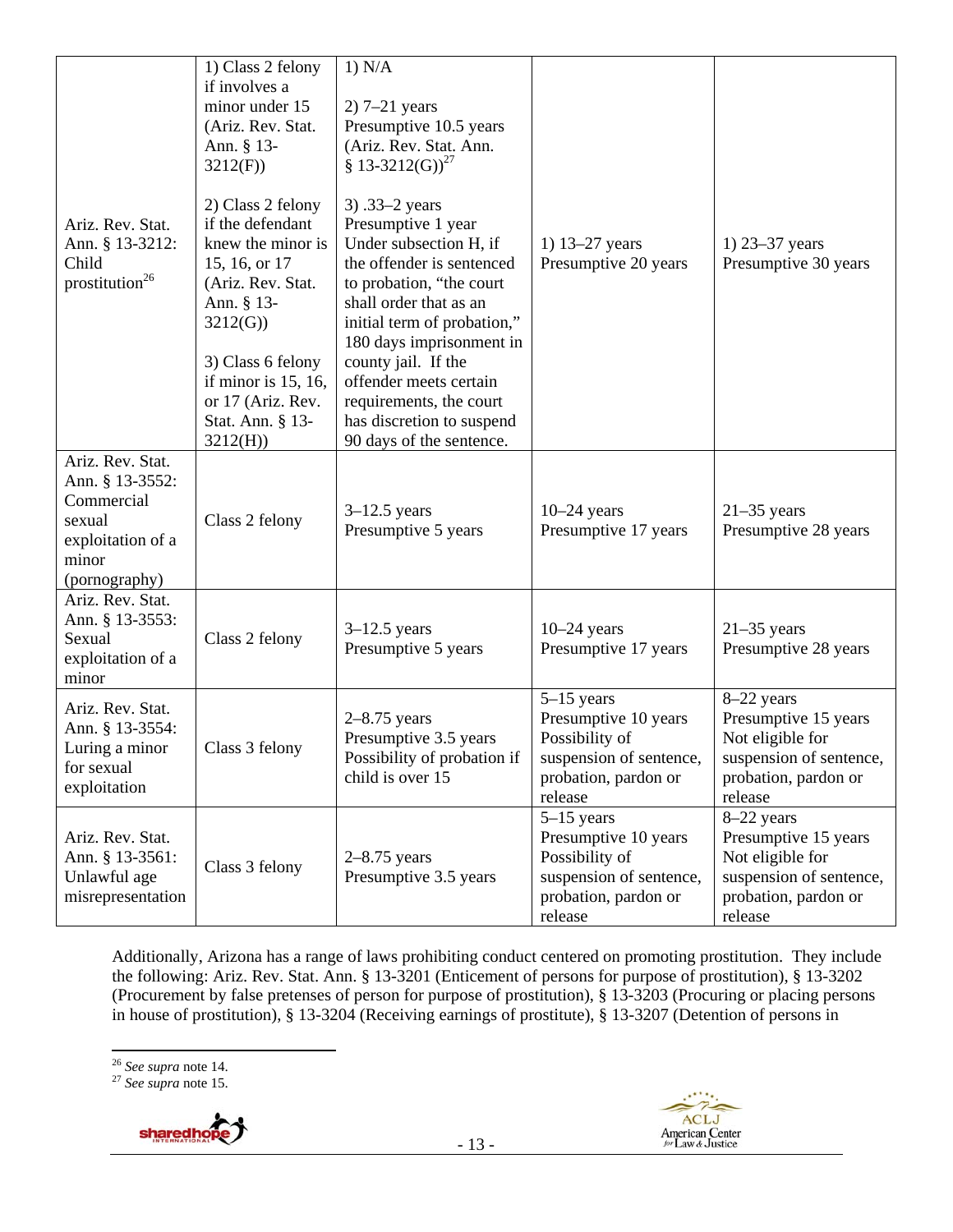house of prostitution for debt), § 13-3208 (Keeping or residing in house of prostitution; employment in prostitution), and  $\S$  13-3209. These provisions are either Class 5 or Class 6 felonies.<sup>28</sup>

Traffickers also face penalties under the money laundering provisions. Ariz. Rev. Stat. Ann. § 13-2317 (A)–(E) states,

- A. A person is guilty of money laundering in the first degree if the person does any of the following: 1. Knowingly initiates, organizes, plans, finances, directs, manages, supervises or is in the business of money laundering in violation of subsection B of this section. . . . .
- B. A person is guilty of money laundering in the second degree if the person does any of the following: 1. Acquires or maintains an interest in, transacts, transfers, transports, receives or conceals the existence or nature of racketeering proceeds knowing or having reason to know that they are the proceeds of an offense.

2. Makes property available to another by transaction, transportation or otherwise knowing that it is intended to be used to facilitate racketeering.

3. Conducts a transaction knowing or having reason to know that the property involved is the proceeds of an offense and with the intent to conceal or disguise the nature, location, source, ownership or control of the property or the intent to facilitate racketeering.

. . . .

. . . .

D. In addition to any other criminal or civil remedy, if a person violates subsection A or B of this section as part of a pattern of violations that involve a total of one hundred thousand dollars or more in any twelve month period, the person is subject to forfeiture of substitute assets in an amount that is three times the amount that was involved in the pattern, including conduct that occurred before and after the twelve month period.

E. Money laundering in the third degree is a class 6 felony. Money laundering in the second degree is a class 3 felony. Money laundering in the first degree is a class 2 felony.

Traffickers can be convicted under the racketeering provisions. Ariz. Rev. Stat. Ann. § 13-2301(D)(4) lists Ariz. Rev. Stat. Ann. § 13-3553 (Sexual exploitation of a child) and § 13-2317 (Money laundering) as racketeering offenses. Ariz. Rev. Stat. Ann. § 13-2312 states,

A. A person commits illegal control of an enterprise if such person, through racketeering or its proceeds, acquires or maintains, by investment or otherwise, control of any enterprise. B. A person commits illegally conducting an enterprise if such person is employed by or associated with any enterprise and conducts such enterprise's affairs through racketeering or participates directly or indirectly in the conduct of any enterprise that the person knows is being conducted through racketeering.

C. A person violates this section if the person hires, engages or uses a minor for any conduct preparatory to or in completion of any offense in this section.

D. A knowing violation of subsection A or B is a class 3 felony. A knowing violation of subsection C is a class 2 felony and the person is not eligible for probation, pardon, suspension of sentence or release on any basis until the person has served the sentence imposed by the court or the sentence is commuted.

In comparison, if the victim is under the age of 14, a conviction under the Trafficking Victims Protection Act  $(TVPA)^{29}$  for child sex trafficking is punishable by 15 years to life imprisonment and a fine not to exceed \$250,000. 18 U.S.C. §§ 1591(b)(1), 3559(a)(1), 3571(b)(3). If the victim is between the ages of 14–17, a conviction is punishable by 10 years to life imprisonment and a fine not to exceed \$250,000. 18 U.S.C.





 $\overline{a}$ <sup>28</sup> *See supra* note 3. 29 *See supra* note 8.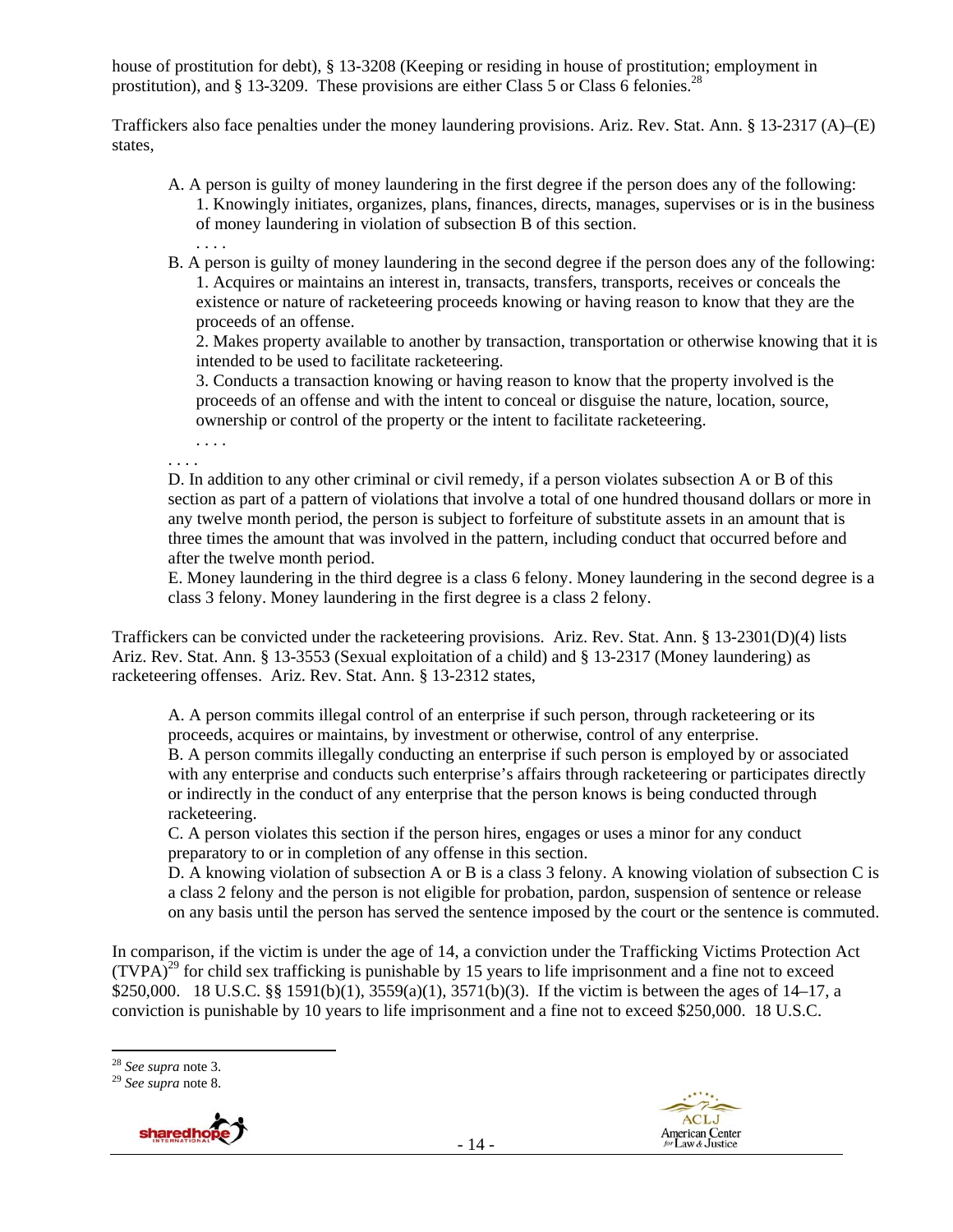§§ 1591(b)(2), 3559(a)(1), 3571(b)(3). A conviction is punishable by mandatory life imprisonment, however, if the trafficker has a prior conviction for a federal sex offense<sup>30</sup> against a minor.

## *3.2 Creating and distributing child pornography carries penalties as high as similar federal offenses.*

Ariz. Rev. Stat. Ann. § 13-3553 (Sexual exploitation of a minor) makes it illegal for one to engage in "[r]ecording, filming, photographing, developing or duplicating any visual depiction in which a minor is engaged in exploitive exhibition or other sexual conduct" as well as the "[d]istributing, transporting, exhibiting, receiving, selling, purchasing, electronically transmitting, possessing or exchanging any visual depiction in which a minor is engaged in exploitive exhibition or other sexual conduct." A conviction is punishable as a Class 2 felony with a sentence enhancement under Ariz. Rev. Stat. Ann. § 13-705 if the minor is under 15. Ariz. Rev. Stat. Ann. §§ 13-3553(C), 13-705(D).

In comparison, if the victim is under the age of 14, a conviction under the TVPA for child sex trafficking is punishable by 15 years to life imprisonment and a fine not to exceed \$250,000. 18 U.S.C. §§ 1591(b)(1),  $3559(a)(1)$ ,  $3571(b)(3)$ . If the victim is between the ages of  $14-17$ , a conviction is punishable by 10 years to life imprisonment and a fine not to exceed \$250,000. 18 U.S.C. §§ 1591(b)(2), 3559(a)(1), 3571(b)(3). A conviction is punishable by mandatory life imprisonment, however, if the trafficker has a prior conviction for a federal sex offense<sup>31</sup> against a minor. Additionally, a federal conviction for distribution of child pornography<sup>32</sup> is generally punishable by imprisonment for  $5-20$  years and a fine not to exceed \$250,000.<sup>33</sup> Subsequent convictions, however, are punishable by imprisonment up to 40 years and a fine not to exceed \$250,000.<sup>34</sup>

*3.3 Using the Internet to lure, entice, recruit or sell commercial sex acts with a minor is a separate crime or results in an enhanced penalty for traffickers.* 

Using the Internet to accomplish a sexual offense is a separate crime resulting in serious penalties for buyers. The provisions do not specifically apply to commercial sexual exploitation of a child but do apply to any sexual exploitation of a child. Ariz. Rev. Stat. Ann. § 13-3560(A) (Aggravated luring a minor for sexual exploitation) states,

A. A person commits aggravated luring a minor for sexual exploitation if the person does both of the following:

1. Knowing the character and content of the depiction, uses an electronic communication device to transmit at least one visual depiction of material that is harmful to minors<sup>35</sup> for the

 $34$  18 U.S.C. §§ 2252(b) (stating if a person has a prior conviction under subsection (a)(1), (a)(2), or (a)(3) or a list of other statutes, a conviction is punishable by a fine and imprisonment for  $15-40$  years),  $2252A(b)(1)$  (stating if a person has a prior conviction under subsection (a)(2), (a)(3), or a list of other statutes, a conviction is punishable by a fine and imprisonment for  $15-$ 40 years), 1466A(a), (b) (stating that the penalty scheme for section 2252A(b) applies); *see also* 18 U.S.C. §§ 3559(a)(1)  $\frac{35}{15}$  Ariz. Rev. Stat. Ann. § 13-3560 refers to the definition of "harmful to minors" in Ariz. Rev. Stat. Ann. § 13-3501. Ariz. Rev. Stat. Ann. § 13-3501 states,



 $30$  See supra note 16.

<sup>&</sup>lt;sup>31</sup> *See supra* note 16. **32** *See supra* note 16.  $\frac{32}{18}$  *U.S.C.* §§ 2252(a)(1), (a)(2), (a)(3) (Certain activities relating to material involving the sexual exploitation of minors),  $2252A(a)(2)$ , (a)(3) (Certain activities relating to material constituting or containing child pornography), 1466A(a) (Obscene visual representations of the sexual abuse of children).

<sup>&</sup>lt;sup>33</sup> 18 U.S.C. §§ 2252(b) (stating that a conviction under subsection (a)(1), (a)(2), or (a)(3) is punishable by imprisonment for 5– 20 years and a fine), 2252A(b)(1) (a conviction is punishable by imprisonment for 5–20 years and a fine), 1466A(a), (b) (stating that a conviction under subsection (a) is "subject to the penalties provided in section 2252A(b)(1)," imprisonment for 5–20 years and a fine, while a conviction under subsection (b) is "subject to the penalties provided in section 2252A(b)(2)," imprisonment up to 10 years, a fine, or both); *see also* 18 U.S.C.

<sup>§§ 3559(</sup>a)(1) (classifying all of the above listed offenses as felonies), 3571(b)(3) (providing a fine up to \$250,000 for any felony conviction).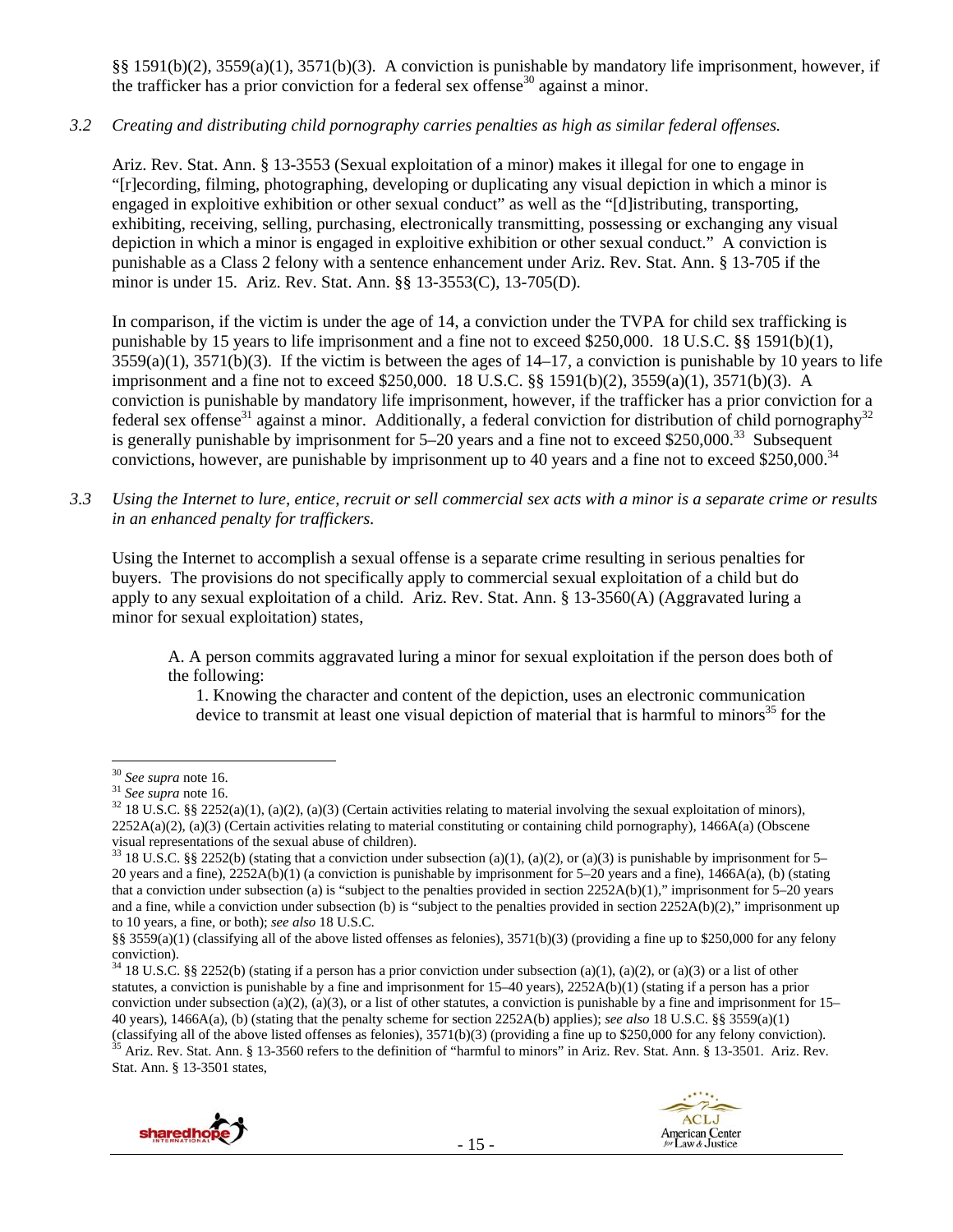purpose of initiating or engaging in communication with a recipient who the person knows or has reason to know is a minor.

2. By means of the communication, offers or solicits sexual conduct with the minor. The offer or solicitation may occur before, contemporaneously with, after or as an integrated part of the transmission of the visual depiction.

Ariz. Rev. Stat. Ann. § 13-3560 is a Class 2 felony, with sentence enhancements under if the minor is under 15. Ariz. Rev. Stat. Ann. §§ 13-3560(C), 13-705(D).

In addition, Ariz. Rev. Stat. Ann. § 13-3561 (Unlawful age misrepresentation) makes it a crime to misrepresent age in electronic communications with minors for the purpose of luring them into sexual conduct. Subsection A states,

A. A person commits unlawful age misrepresentation if the person is at least eighteen years of age, and knowing or having reason to know that the recipient of a communication is a minor, uses an electronic communication device to knowingly misrepresent the person's age for the purpose of committing any sexual offense involving the recipient that is listed in section 13-3821 [Persons required to register on the sex offender registry], subsection A.

Ariz. Rev. Stat. Ann. § 13-3561 is a Class 3 felony and subject to the sentencing provisions in Ariz. Rev. Stat. Ann. § 13-705 if the victim is under 15. Ariz. Rev. Stat. Ann. § 13-3561(D).

*3.4 Financial penalties for traffickers, including asset forfeiture, are sufficiently high.* 

Traffickers convicted of sex trafficking, other CSEC felonies, racketeering, or money laundering face a possible fine up to \$150,000 imposed by the court as part of the sentence for sex trafficking. Ariz. Rev. Stat. Ann. § 13- 801.

Ariz. Rev. Stat. Ann. § 13-4305 (Seizure of property) permits the seizure of property "subject to forfeiture under this chapter" pursuant to a seizure warrant or without a court order under certain conditions and with probable cause. While allowing for vehicle forfeiture when used in the commission of the crime with some exceptions, Ariz. Rev. Stat. Ann. § 13-4304 (Property subject to forfeiture; exemptions) does state that "[a]ll property, including all interests in such property, described in a statute providing for its forfeiture is subject to forfeiture." Therefore, forfeiture may not be available for sex trafficking and commercial sexual exploitation of children offenses because these offenses do not appear to be specifically designated in a forfeiture provision.

Arizona's organized crime provisions may provide for forfeiture in some instances. Ariz. Rev. Stat. Ann. § 13- 2301(D)(4) (Definitions) states in part,

D. For the purposes of sections 13-2312, 13-2313, 13-2314 and 13-2315, unless the context otherwise requires:

. . . .

4. "Racketeering" means any act, including any preparatory or completed offense, that is chargeable or indictable under the laws of the state or country in which the act occurred and, if the

<sup>(</sup>b) Taken as a whole does not have serious literary, artistic, political, or scientific value for minors.



 <sup>1. &</sup>quot;Harmful to minors" means that quality of any description or representation, in whatever form, of nudity, sexual activity, sexual conduct, sexual excitement, or sadomasochistic abuse, when both:

<sup>(</sup>a) To the average adult applying contemporary state standards with respect to what is suitable for minors, it both: (i) Appeals to the prurient interest, when taken as a whole. In order for an item as a whole to be found or intended to have an appeal to the prurient interest, it is not necessary that the item be successful in arousing or exciting any particular form of prurient interest either in the hypothetical average person, in a member of its intended and probable recipient group or in the trier of fact.

<sup>(</sup>ii) Portrays the description or representation in a patently offensive way.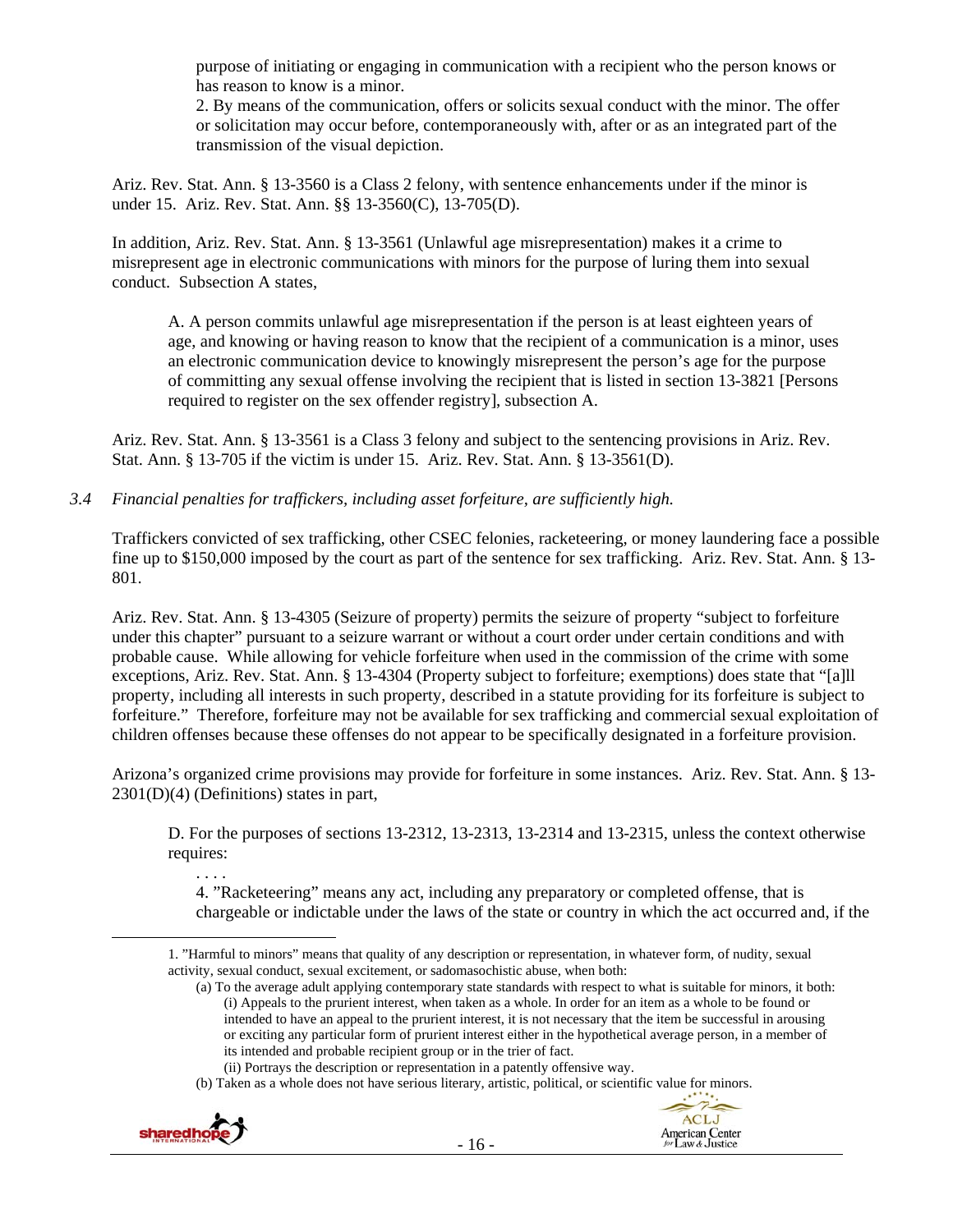act occurred in a state or country other than this state, that would be chargeable or indictable under the laws of this state if the act had occurred in this state, and that would be punishable by imprisonment for more than one year under the laws of this state and, if the act occurred in a state or country other than this state, under the laws of the state or country in which the act occurred, regardless of whether the act is charged or indicted, and the act involves either:

. . . . (b) Any of the following acts if committed for financial gain:

. . . . (xxi) Obscenity. (xxii) Sexual exploitation of a minor. (xxiii) Prostitution. . . . . (xxvii) Obscene or indecent telephone communications to minors for commercial purposes. . . . . (xxx) Smuggling of human beings.

Ariz. Rev. Stat. Ann. § 13-2301(D)(6) states, "'Remedy racketeering' means to enter a civil judgment pursuant to this chapter or chapter  $39^{36}$  of this title against property or a person who is subject to liability, including liability for injury to the state that is caused by racketeering or by actions in concert with racketeering."

Ariz. Rev. Stat. Ann. § 13-2314 (Racketeering; civil remedies by this state) states,

 A. The attorney general or a county attorney may file an action in superior court on behalf of a person who sustains injury to his person, business or property by racketeering as defined by section 13-2301, subsection D, paragraph 4 or by a violation of section 13-2312 for the recovery of treble damages and the costs of the suit, including reasonable attorney fees, or to prevent, restrain, or remedy racketeering as defined by section 13-2301, subsection D, paragraph 4 or a violation of section 13-2312. If the person against whom a racketeering claim has been asserted, including a forfeiture action or lien, prevails on that claim, the person may be awarded costs and reasonable attorney fees incurred in defense of that claim. . . .

B. The superior court has jurisdiction to prevent, restrain, and remedy racketeering as defined by section 13-2301, subsection D, paragraph 4 or a violation of section 13-2312 after making provision for the rights of any person who sustained injury to his person, business or property by the racketeering conduct and after a hearing or trial, as appropriate, by issuing appropriate orders.

C. Prior to a determination of liability such orders may include, but are not limited to, issuing seizure warrants, entering findings of probable cause for in personam or in rem forfeiture, entering restraining orders or prohibitions or taking such other actions, including the acceptance of satisfactory performance bonds, the creation of receiverships and the enforcement of constructive trusts, in connection with any property or other interest subject to forfeiture, damages or other remedies or restraints pursuant to this section as the court deems proper.

D. Following a determination of liability such orders may include, but are not limited to:

4. Ordering the payment of treble damages to those persons injured by racketeering as defined by section 13-2301, subsection D, paragraph 4 or a violation of section 13-2312.

. . . . 6. In personam forfeiture pursuant to chapter 39 of this title to the general fund of the state or county as appropriate, to the extent that forfeiture is not inconsistent with protecting the rights of any person who sustained injury to his person, business or property by the racketeering conduct, of the interest of a person in:

. . . .





 $\overline{a}$ <sup>36</sup> Chapter 39 is entitled, "Forfeiture."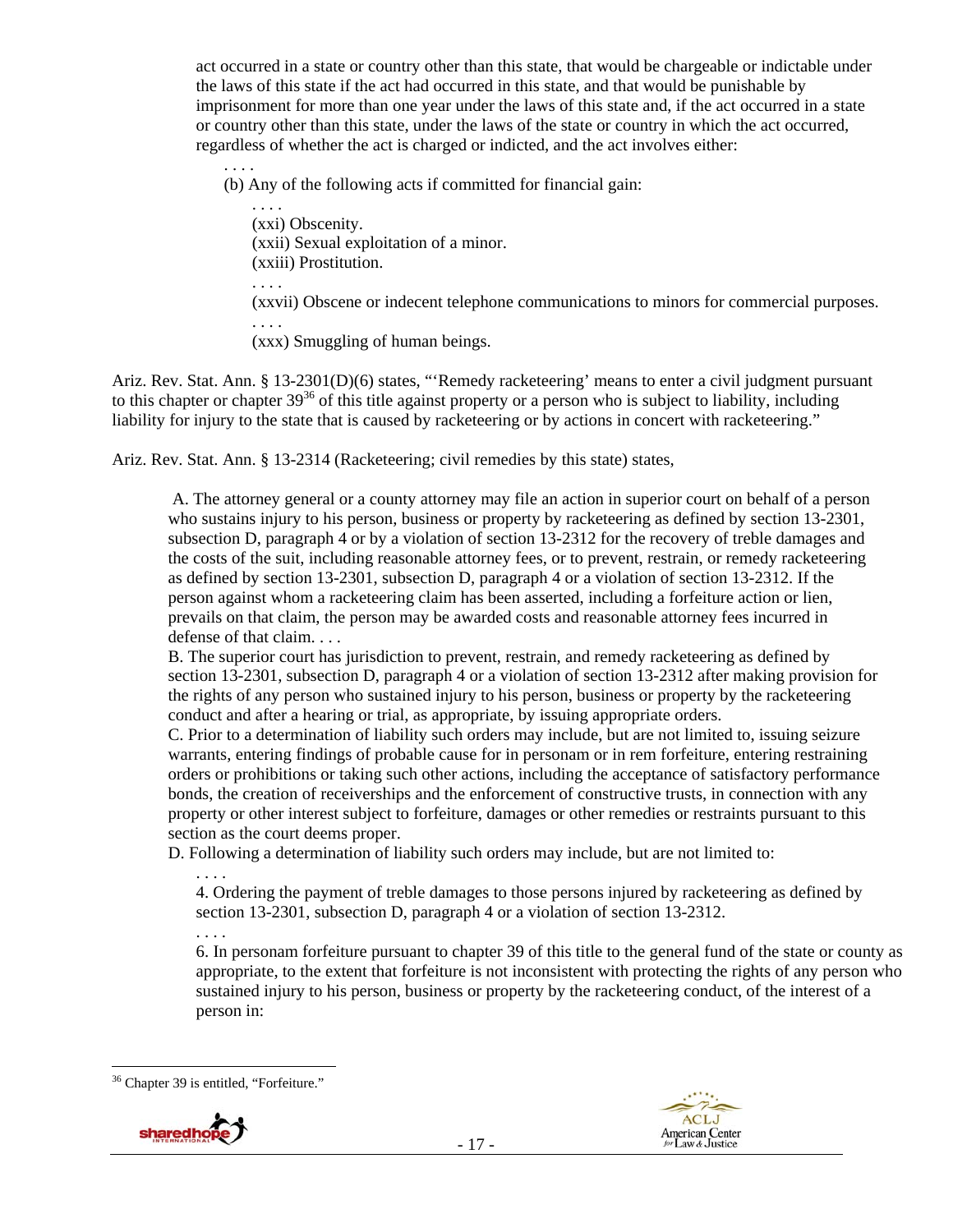(a) Any property or interest in property acquired or maintained by the person in violation of section 13-2312.

(b) Any interest in, security of, claims against or property, office, title, license or contractual right of any kind affording a source of influence over any enterprise or other property which the person has acquired or maintained an interest in or control of, conducted or participated in the conduct of in violation of section 13-2312.

(c) All proceeds traceable to an offense included in the definition of racketeering in section 13- 2301, subsection D, paragraph 4 and held by the person and all monies, negotiable instruments, securities and other property used or intended to be used by the person in any manner or part to facilitate commission of the offense and that the person either owned or controlled for the purpose of that use.

(d) Any other property up to the value of the subject property described in subdivision (a), (b) or (c) of this paragraph.

. . . .

G. In addition to or in lieu of an action under this section the attorney general or a county attorney may file an in rem action pursuant to chapter 39 of this title for forfeiture, to the extent that forfeiture is not inconsistent with protecting the rights of any person who sustained injury to his person, business or property by the racketeering conduct, of:

1. Any property or interest in property acquired or maintained by a person in violation of section 13-2312.

2. Any interest in, security of, claims against or property, office, title, license or contractual right of any kind affording a source of influence over any enterprise or other property which a person has acquired or maintained an interest in or control of, conducted or participated in the conduct of in violation of section 13-2312.

3. All proceeds traceable to an offense included in the definition of racketeering in section 13-2301, subsection D, paragraph 4 and all monies, negotiable instruments, securities and other property used or intended to be used in any manner or part to facilitate the commission of the offense. . . . .

In cases of commercial sexual exploitation of a child for child pornography and live performance, Ariz. Rev. Stat. Ann. § 13-3557 (Equipment; forfeiture)<sup>37</sup> states, "On the conviction of a person for a violation of section 13-3552 [Commercial sexual exploitation of a minor], 13-3553 [Sexual exploitation of a minor], 13-3554 [Luring a minor for sexual exploitation] or 13-3560 [Aggravated luring a minor for sexual exploitation], the court shall order that any photographic equipment, computer system or instrument of communication that is owned or used exclusively by the person and that was used in the commission of the offense be forfeited and sold, destroyed or otherwise properly disposed."

3.4.1 Recommendation: Amend Ariz. Rev. Stat. Ann. § 13-1307 (Sex trafficking) to allow for asset forfeiture.

# *3.5 Convicted traffickers are required to register as sex offenders.*

Ariz. Rev. Stat. Ann. § 13-3821(A) (Persons required to register) lists the crimes for which an offender must register as a sex offender. The list includes, in relevant part, the following crimes:

- 3. Sexual abuse pursuant to section 13-1404 if the victim is under eighteen years of age.
- 4. Sexual conduct with a minor pursuant to section 13-1405.
- 5. Sexual assault pursuant to section 13-1406.
- 6. Sexual assault of a spouse if the offense was committed before August 12, 2005.
- 7. Molestation of a child pursuant to section 13-1410.

 $\overline{a}$  $37$  Statute is codified in Chapter 35.1 entitled, "Sexual Exploitation of Children."

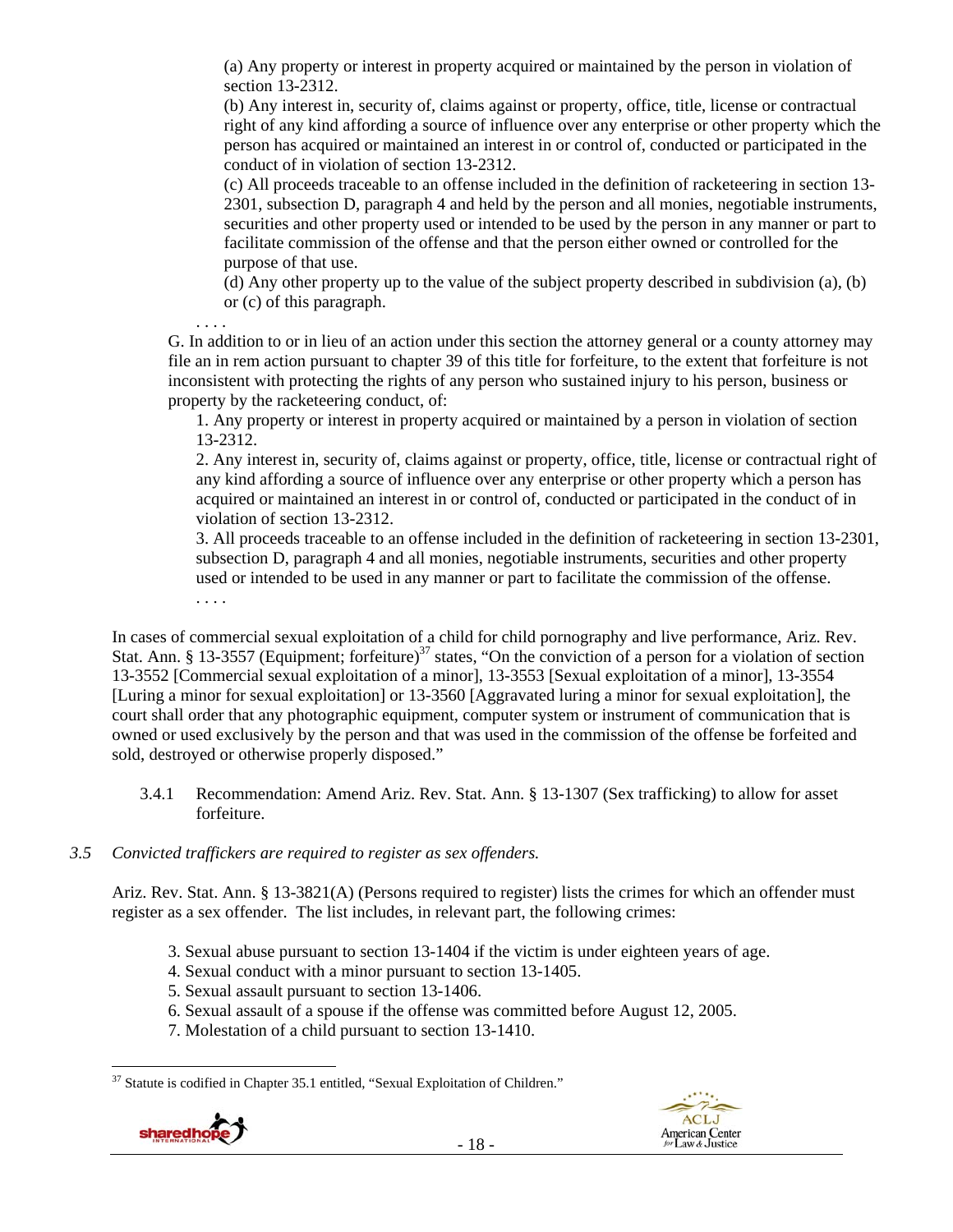8. Continuous sexual abuse of a child pursuant to section 13-1417.

9. Taking a child for the purpose of prostitution pursuant to section 13-3206.

10. Child prostitution pursuant to section 13-3212 subsection A or subsection B, paragraphs 1 or 2.

11. Commercial sexual exploitation of a minor pursuant to section 13-3552.

12. Sexual exploitation of a minor pursuant to section 13-3553.

13. Luring a minor for sexual exploitation pursuant to section 13-3554.

14. Sex trafficking of a minor pursuant to section 13-1307.

15. A second or subsequent violation of indecent exposure to a person under fifteen years of age pursuant to section 13-1402.

. . . .

. . . .

20. Unlawful age misrepresentation.

- 21. Aggravated luring a minor for sexual exploitation pursuant to section 13-3560.
- *3.6 Laws relating to termination of parental rights for certain offenses include sex trafficking or CSEC offenses in order to remove the children of traffickers from their control and potential exploitation.*

Under Ariz. Rev. Stat. Ann. § 8-863(B) (Hearing to terminate parental rights), "The court may terminate the parental rights of a parent if the court finds by clear and convincing evidence one or more of the grounds prescribed in section 8-533." Ariz. Rev. Stat. Ann. § 8-533(B) (Petition; who may file; grounds) states in part,

B. Evidence sufficient to justify the termination of the parent-child relationship shall include any one of the following, and in considering any of the following grounds, the court shall also consider the best interests of the child:

1. That the parent has abandoned the child.

2. That the parent has neglected or willfully [sic] abused a child. This abuse includes serious physical or emotional injury or situations in which the parent knew or reasonably should have known that a person was abusing or neglecting a child.

Ariz. Rev. Stat. Ann. § 8-201, which provides definitions for title 8, "unless the context otherwise requires," defines "abuse" in relevant part as "the infliction or allowing of physical injury, impairment of bodily function or disfigurement or the infliction of or allowing another person to cause serious emotional damage as evidenced by severe anxiety, depression, withdrawal or untoward aggressive behavior and which emotional damage is diagnosed by a medical doctor or psychologist and is caused by the acts or omissions of an individual having care, custody and control of a child." According to the definition, this includes the following: "Inflicting or allowing sexual abuse pursuant to section 13-1404, sexual conduct with a minor pursuant to section 13-1405, sexual assault pursuant to section 13-1406, molestation of a child pursuant to section 13-1410, commercial sexual exploitation of a minor pursuant to section 13-3552, sexual exploitation of a minor pursuant to section 13-3553, incest pursuant to section 13-3608 or child prostitution pursuant to section 13-3212."

3.6.1 Recommendation: Amend Ariz. Rev. Stat. Ann. § 8-201 (Definitions) to add Ariz. Rev. Stat. Ann. § 13-1307 (Sex trafficking) to the list of offenses against a child that constitute "abuse" in order to make it a ground for termination of parental rights pursuant to Ariz. Rev. Stat. Ann. § 8-863.



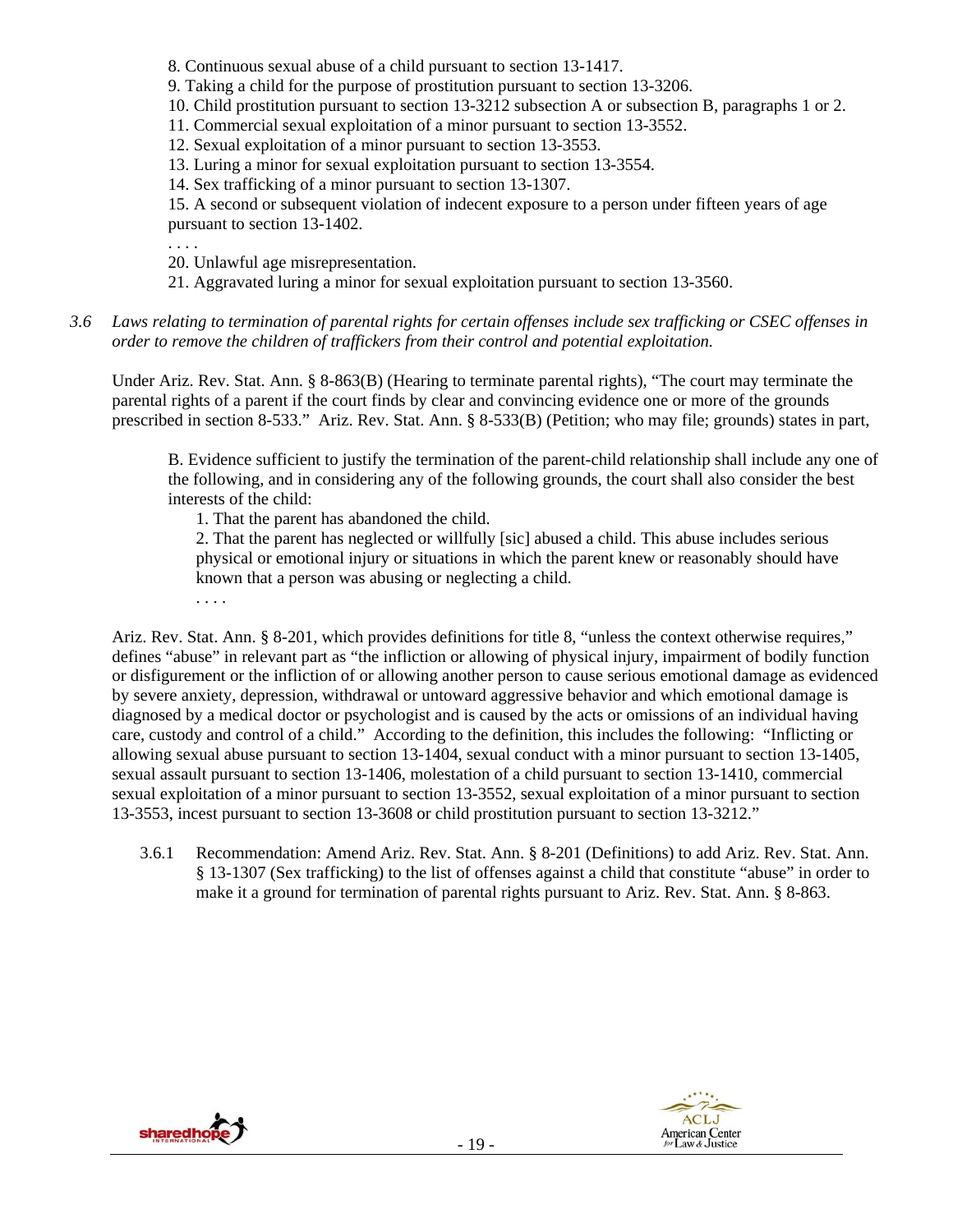## Framework Issue 4: Criminal provisions for facilitators

# *Legal Components:*

- *4.1 The acts of assisting, enabling, or financially benefitting from child sex trafficking are included as criminal offenses in the state sex trafficking statute.*
- *4.2 Financial penalties, including asset forfeiture laws, are in place for those who benefit financially from or aid and assist in committing domestic minor sex trafficking.*

*\_\_\_\_\_\_\_\_\_\_\_\_\_\_\_\_\_\_\_\_\_\_\_\_\_\_\_\_\_\_\_\_\_\_\_\_\_\_\_\_\_\_\_\_\_\_\_\_\_\_\_\_\_\_\_\_\_\_\_\_\_\_\_\_\_\_\_\_\_\_\_\_\_\_\_\_\_\_\_\_\_\_\_\_\_\_\_\_\_\_\_\_\_\_* 

- *4.3 Promoting and selling child sex tourism is illegal.*
- *4.4 Promoting and selling child pornography is illegal.*

## *Legal Analysis:*

*4.1 The acts of assisting, enabling, or financially benefitting from child sex trafficking are included as criminal* 

The act of assisting or facilitating in some manner the crime of sex trafficking is prohibited in the state trafficking law. Ariz. Rev. Stat. Ann. § 13-1308 (Trafficking of persons for forced labor or services) makes it a crime to "[k]nowingly benefit, financially or by receiving anything of value, from participation in a venture that has engaged in an act in violation of section 13-1306 [Unlawfully obtaining labor or services], section 13-1307 [Sex trafficking] or this section."

The acts of facilitators are prohibited in other commercial sexual exploitation of a minor provisions. Ariz. Rev. Stat. Ann. § 13-3210 (Transporting persons for purpose of prostitution or other immoral purpose) is a Class 5 felony and prohibits a person from "knowingly transporting by any means of conveyance, through or across this state, any other person for the purposes of prostitution or concubinage, or for any other immoral purposes . . . ." Ariz. Rev. Stat. Ann. § 13-3208 (Keeping or residing in house of prostitution; employment in prostitution) makes it illegal if a person "knowingly operates or maintains a house of prostitution or prostitution enterprise  $\dots$ ." This offense is also a Class 5 felony.<sup>38</sup>

Ariz. Rev. Stat. Ann. § 13-305(A) (Criminal liability of enterprises) states,

A. Notwithstanding any other provisions of law, an enterprise commits an offense if: 1. The conduct constituting the offense consists of a failure to discharge a specific duty imposed by law; or

2. The conduct undertaken in behalf of the enterprise and constituting the offense is engaged in, authorized, solicited, commanded or recklessly tolerated by the directors of the enterprise in any manner or by a high managerial agent acting within the scope of employment; or 3. The conduct constituting the offense is engaged in by an agent of the enterprise while

- acting within the scope of employment and in behalf of the enterprise; and
	- (a) The offense is a misdemeanor or petty offense; or
	- (b) The offense is defined by a statute which imposes criminal liability on an enterprise.

Ariz. Rev. Stat. Ann. § 13-3553 (Sexual exploitation of a minor) states,

- A. A person commits sexual exploitation of a minor by knowingly: 1. Recording, filming, photographing, developing or duplicating any visual depiction in which a minor is engaged in exploitive exhibition or other sexual conduct.
	- 2. Distributing, transporting, exhibiting, receiving, selling, purchasing, electronically

 $\overline{a}$ <sup>38</sup> *See supra* note 3.



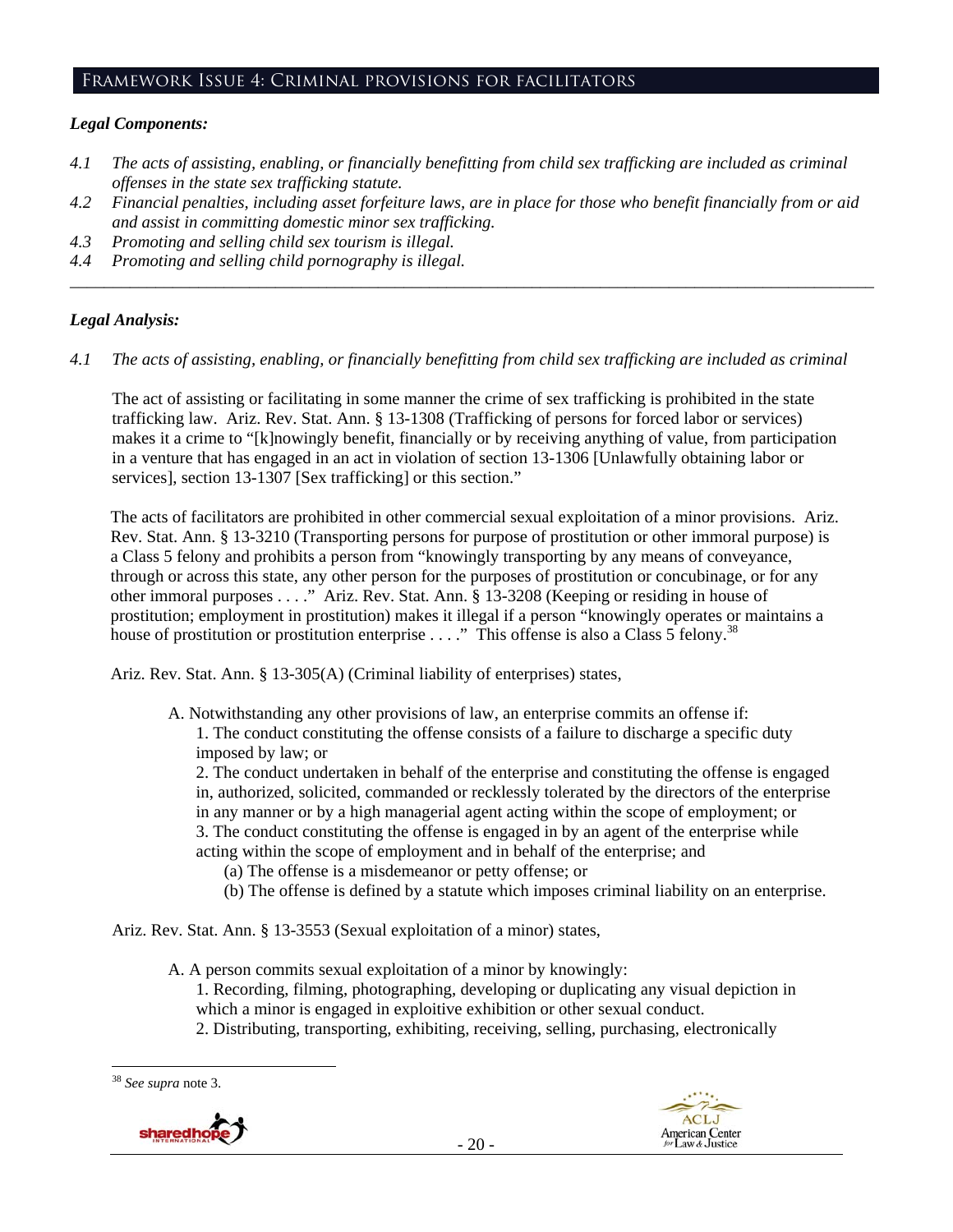transmitting, possessing or exchanging any visual depiction in which a minor is engaged in exploitive exhibition or other sexual conduct.<sup>39</sup>

Facilitators could also be convicted under the state racketeering and money laundering provisions.<sup>40</sup> A racketeering conviction, if a minor is involved, is punishable as a class 2 felony and a possible fine up to \$150,000. Ariz. Rev. Stat. Ann. §§ 13-2312(D), 13-801. A money laundering conviction is punishable as either a class 2, 3, or 6 felony (depending on degree) and a possible fine up to \$150,000. Ariz. Rev. Stat. Ann. §§ 13-2317(E), 13-801.

*4.2 Financial penalties, including asset forfeiture laws, are in place for those who benefit financially from or aid and assist in committing domestic minor sex trafficking.* 

Facilitators of sex trafficking face a possible fine up to \$150,000 imposed by the court as part of the sentence for sex trafficking and felony CSEC violations. Ariz. Rev. Stat. Ann. § 13-801.

Ariz. Rev. Stat. Ann. § 13-4305 (Seizure of property) permits the seizure of property "subject to forfeiture under this chapter" pursuant to a seizure warrant, or without a court order under certain conditions and with probable cause. Ariz. Rev. Stat. Ann. § 13-4304 (Property subject to forfeiture; exemptions), while allowing for vehicle forfeiture when used in the commission of the crime with some exceptions, does state that "[a]ll property, including all interests in such property, described in a statute providing for its forfeiture is subject to forfeiture." Therefore, forfeiture may not be available for sex trafficking and commercial sexual exploitation of children offenses because these offenses do not appear to be specifically designated in a statute providing for forfeiture.

Arizona's organized crime provisions may provide for forfeiture in some instances. Ariz. Rev. Stat. Ann. § 13- 2301(D)(4) (Definitions) states in part,

D. For the purposes of sections 13-2312, 13-2313, 13-2314 and 13-2315, unless the context otherwise requires:

. . . . 4. "Racketeering" means any act, including any preparatory or completed offense, that is chargeable or indictable under the laws of the state or country in which the act occurred and, if the act occurred in a state or country other than this state, that would be chargeable or indictable under the laws of this state if the act had occurred in this state, and that would be punishable by imprisonment for more than one year under the laws of this state and, if the act occurred in a state or country other than this state, under the laws of the state or country in which the act occurred, regardless of whether the act is charged or indicted, and the act involves either:

. . . . (b) Any of the following acts if committed for financial gain:

. . . . (xxi) Obscenity. (xxii) Sexual exploitation of a minor. (xxiii) Prostitution. . . . . (xxvii) Obscene or indecent telephone communications to minors for commercial purposes. . . . .

(xxx) Smuggling of human beings.





 $\overline{a}$  $39$ Ariz. Rev. Stat. Ann. § 13-3559 (Reporting suspected visual depictions of sexual exploitation of a minor; immunity) provides a defense to those that may otherwise be viewed as facilitators by stating in subsection (C), "It is an affirmative defense to a prosecution for a violation of section 13-3553 that on discovery a person in good faith reports the discovery of unsolicited suspected visual depictions involving the sexual exploitation of a minor." 40 *See supra* Section 3.1 for relevant provisions.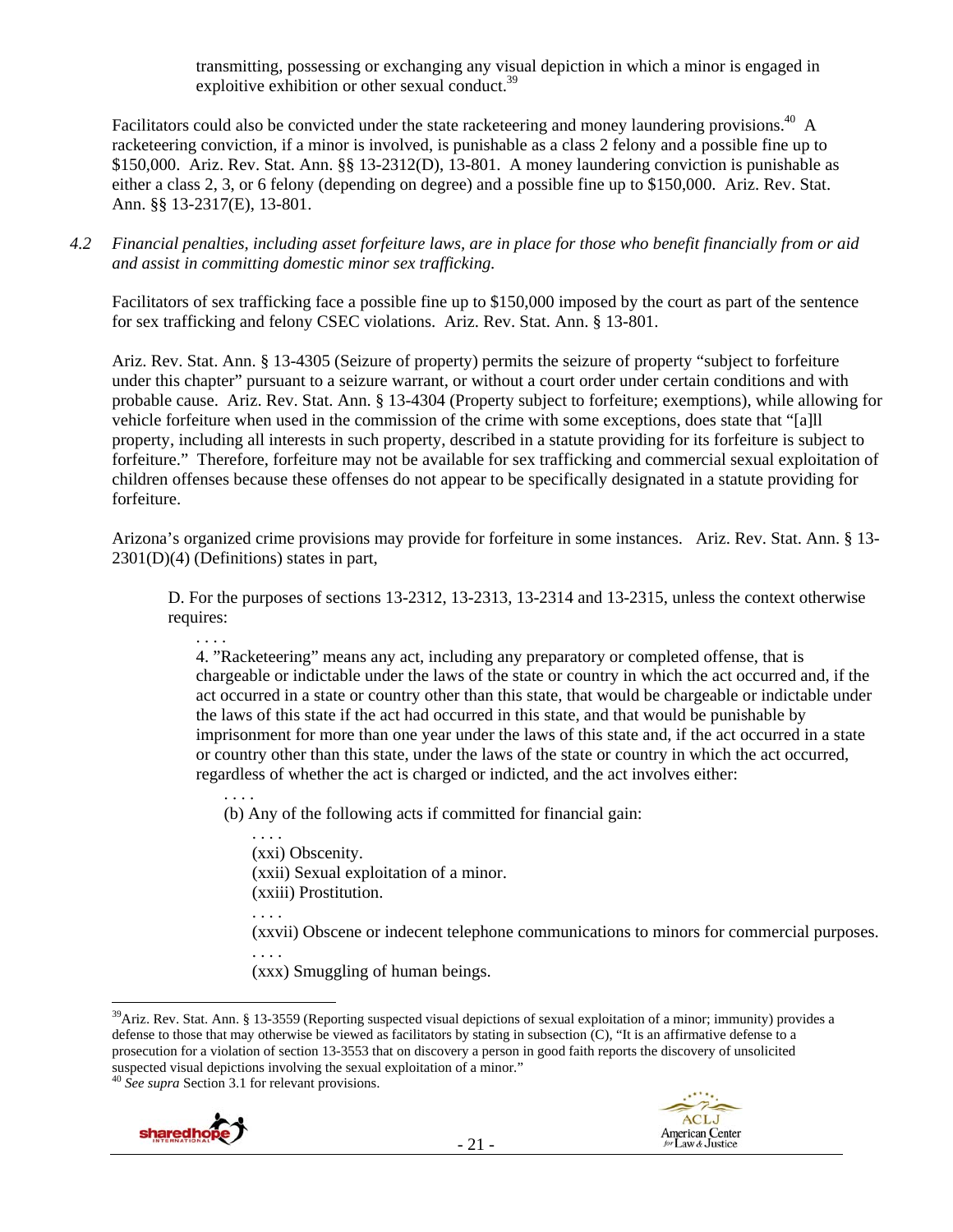Ariz. Rev. Stat. Ann. § 13-2301(D)(6) states, "'Remedy racketeering' means to enter a civil judgment pursuant to this chapter or chapter  $39<sup>41</sup>$  of this title against property or a person who is subject to liability, including liability for injury to the state that is caused by racketeering or by actions in concert with racketeering."

Ariz. Rev. Stat. Ann. § 13-2314 (Racketeering; civil remedies by this state) provides for seizure and forfeiture of all assets associated with racketeering activity. It states in part,

 A. The attorney general or a county attorney may file an action in superior court on behalf of a person who sustains injury to his person, business or property by racketeering [Ariz. Rev. Stat. Ann. § 13- 2301(D)(4)] or by a violation of section 13-2312 [Illegal control of an enterprise; illegally conducting an enterprise] for the recovery of treble damages and the costs of the suit, including reasonable attorney fees, or to prevent, restrain, or remedy racketeering [Ariz. Rev. Stat. Ann. § 13-2301(D)(4)] or a violation of section 13-2312. . . .

B. The superior court has jurisdiction to prevent, restrain, and remedy racketeering as defined by section 13-2301, subsection D, paragraph 4 or a violation of section 13-2312 after making provision for the rights of any person who sustained injury to his person, business or property by the racketeering conduct and after a hearing or trial, as appropriate, by issuing appropriate orders.

. . . .

G. In addition to or in lieu of an action under this section the attorney general or a county attorney may file an in rem action pursuant to chapter 39 of this title for forfeiture, to the extent that forfeiture is not inconsistent with protecting the rights of any person who sustained injury to his person, business or property by the racketeering conduct, of:

1. Any property or interest in property acquired or maintained by a person in violation of section 13-2312.

2. Any interest in, security of, claims against or property, office, title, license or contractual right of any kind affording a source of influence over any enterprise or other property which a person has acquired or maintained an interest in or control of, conducted or participated in the conduct of in violation of section 13-2312.

3. All proceeds traceable to an offense included in the definition of racketeering in [Ariz. Rev. Stat. Ann. 13-2301(D)(4)] and all monies, negotiable instruments, securities and other property used or intended to be used in any manner or part to facilitate the commission of the offense.

. . . .

In cases of commercial sexual exploitation of a child for child pornography and live performance, Ariz. Rev. Stat. Ann. § 13-3557 (Equipment; forfeiture) states, "On the conviction of a person for a violation of section 13- 3552 [Commercial sexual exploitation of a minor], 13-3553 [Sexual exploitation of a minor], 13-3554 [Luring a minor for sexual exploitation] or 13-3560 [Aggravated luring a minor for sexual exploitation], the court shall order that any photographic equipment, computer system or instrument of communication that is owned or used exclusively by the person and that was used in the commission of the offense be forfeited and sold, destroyed or otherwise properly disposed."

- 4.2.1 Recommendation: Amend Ariz. Rev. Stat. Ann. § 13-307 (Sex trafficking) to include a forfeiture provision.
- *4.3 Promoting and selling child sex tourism is illegal.*

There is no specific provision in the Arizona code prohibiting child sex tourism.

 $\overline{a}$ 41 Chapter 39 is entitled, "Forfeiture."



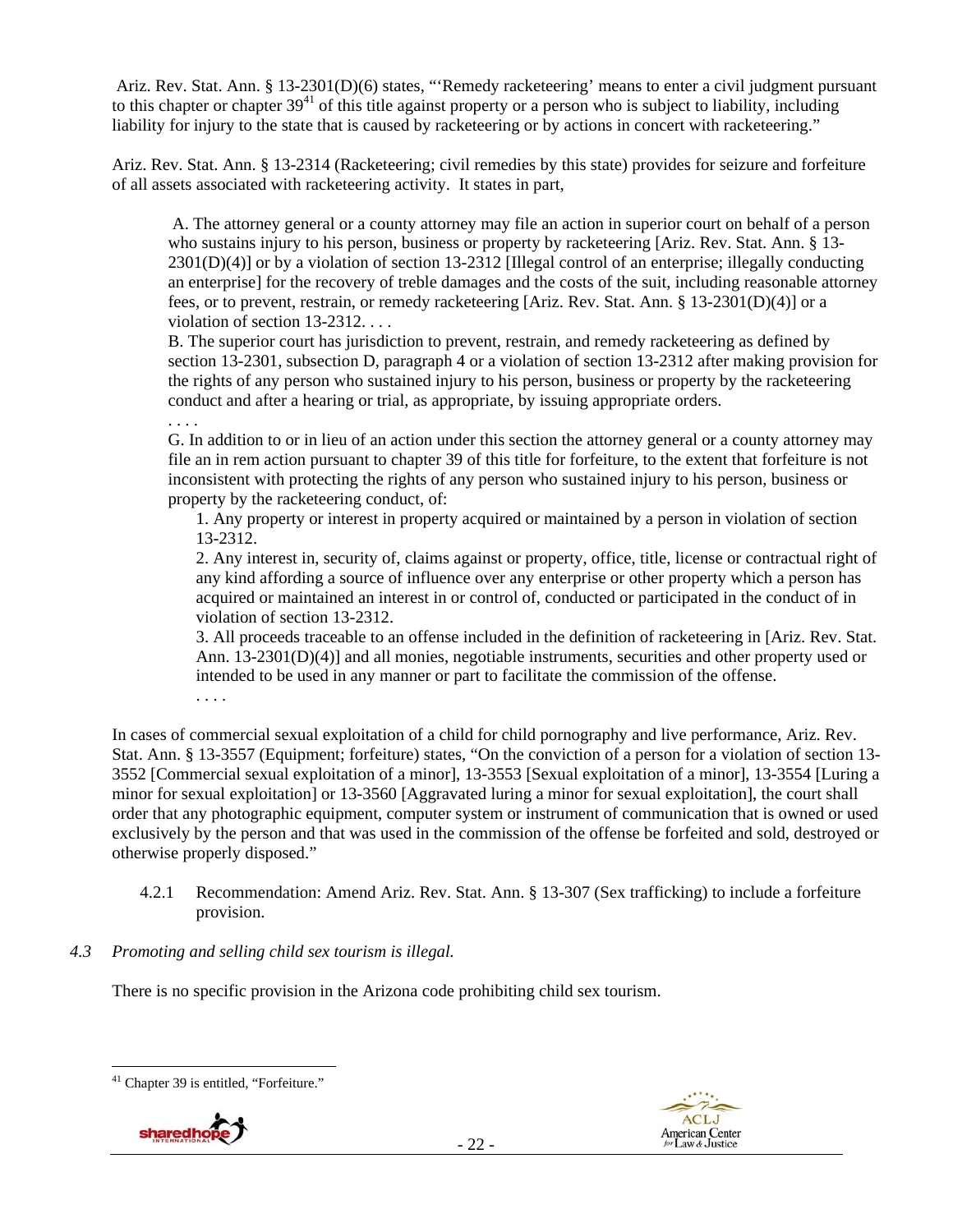- 4.3.1 Recommendation: Enact a law that prohibits selling or offering to sell travel services that include or facilitate travel for the purpose of engaging in commercial sexual exploitation of a minor or prostitution of a minor, if the travel is occurring in Arizona.
- *4.4 Promoting and selling child pornography is illegal.*

Ariz. Rev. Stat. Ann. § 13-3553 (Sexual exploitation of a minor), a Class 2 felony, makes it illegal if

A. A person commits sexual exploitation of a minor by knowingly:

1. Recording, filming, photographing, developing or duplicating any visual depiction in which a minor is engaged in exploitive exhibition or other sexual conduct.

2. Distributing, transporting, exhibiting, receiving, selling, purchasing, electronically transmitting, possessing or exchanging any visual depiction in which a minor is engaged in exploitive exhibition or other sexual conduct.



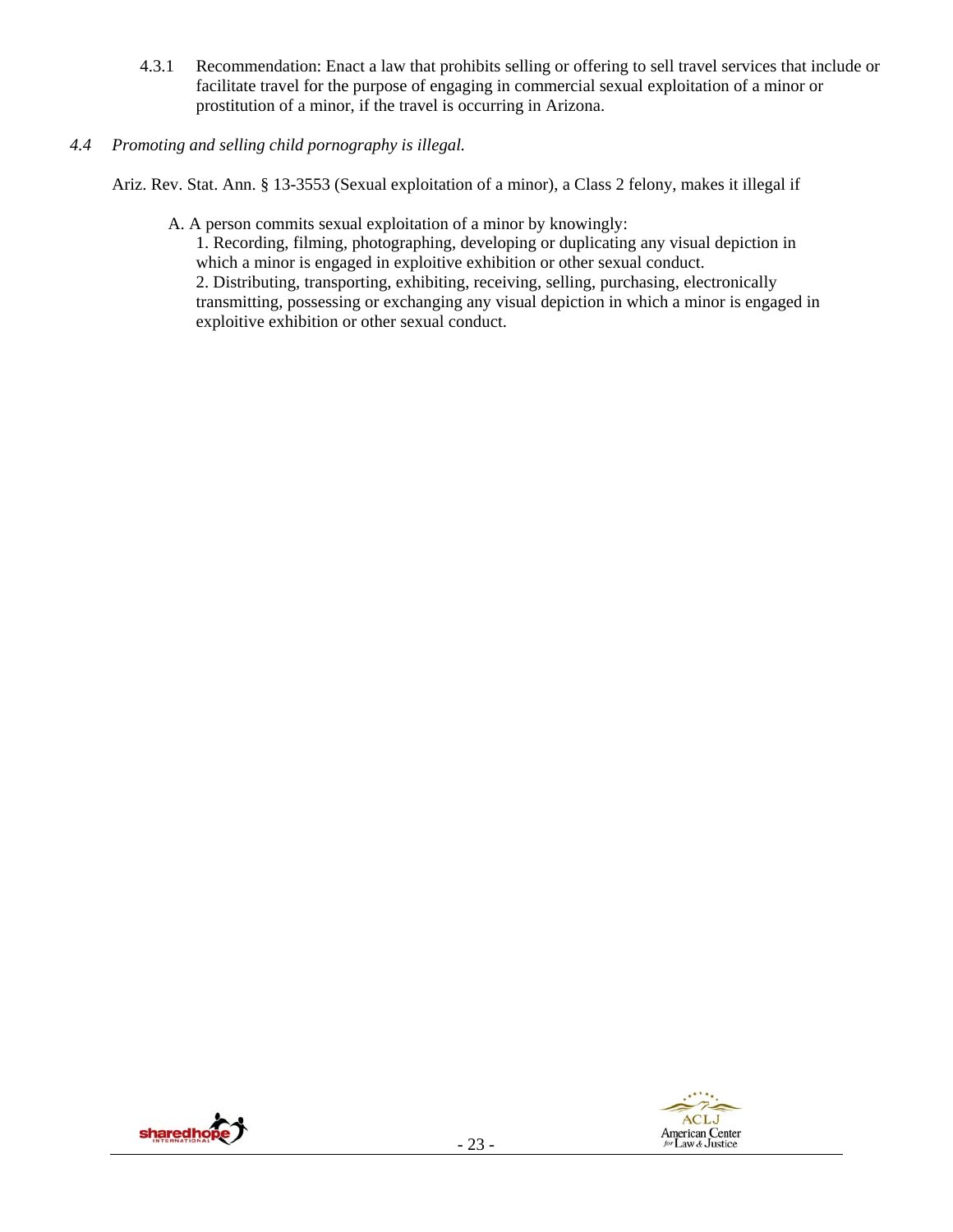# Framework Issue 5: Protective provisions for the child victims

# *Legal Components:*

- *5.1 A victim of domestic minor sex trafficking or CSEC is defined as a victim for purposes of qualifying for crime victims' compensation and other victim benefits.*
- *5.2 The state sex trafficking statute expressly prohibits a defendant from raising consent of the minor to the commercial sex acts as a defense.*
- *5.3 Prostitution laws apply only to adults, making minors under 18 specifically immune from this offense.*
- *5.4 Commercially sexually exploited children are provided with a child protection response, including specialized shelter and services, and are not detained in juvenile detention facilities.*
- *5.5 Commercial sexual exploitation is identified as a type of abuse and neglect within child protection statutes.*
- *5.6 The definition of "caregiver" (or similar term) in the child welfare statutes is broad enough to include a trafficker who has custody or control of a child in order to bring a trafficked child into protection of child protective services.*
- *5.7 Crime victims' compensation is specifically available to a child victim of sex trafficking or CSEC without regard to ineligibility factors.*
- *5.8 Victim-friendly procedures and protections are provided in the trial process for minors under 18.*
- *5.9 Expungement or sealing of juvenile arrest or criminal records resulting from arrests or adjudications for prostitution-related offenses committed as a result of, or in the course of, the commercial sexual exploitation of a minor is available within a reasonable time after turning 18.*
- *5.10 Victim restitution and civil remedies are authorized by law for minor victims of sex trafficking or CSEC.*
- *5.11 Statutes of limitations for civil and criminal actions for child sex trafficking or CSEC offenses are eliminated or lengthened sufficiently to allow prosecutors and victims a realistic opportunity to pursue criminal actions and legal remedies.*

*\_\_\_\_\_\_\_\_\_\_\_\_\_\_\_\_\_\_\_\_\_\_\_\_\_\_\_\_\_\_\_\_\_\_\_\_\_\_\_\_\_\_\_\_\_\_\_\_\_\_\_\_\_\_\_\_\_\_\_\_\_\_\_\_\_\_\_\_\_\_\_\_\_\_\_\_\_\_\_\_\_\_\_\_\_\_\_\_\_\_\_\_\_\_* 

# *Legal Analysis:*

*5.1 A victim of domestic minor sex trafficking or CSEC is defined as a victim for purposes of qualifying for crime victims' compensation and other victim benefits.* 

The code provides no definitive statement that a commercially sexually exploited child is a victim. Neither the sex trafficking law nor the range of CSEC laws state that a minor exploited through these crimes is a victim for purposes of protections and services. Ariz. Rev. Stat. Ann. § 13-4401, the definitions provision for the chapter on "Crime Victims' Rights," defines "victim" in relevant part as "a person against whom the criminal offense<sup>42</sup> has been committed, including a minor."

However, paragraph (C) of the Arizona Crime Victims' Bill of Rights found in Arizona's Constitution, art. II, sec. 2.1, could operate as a barrier to the identification of domestic minor sex trafficking victims as victims, since they are frequently held culpable and sometimes detained for crimes committed during their victimization, such as prostitution or drug possession. Paragraph (C) states,

(C) "Victim" means a person against whom the criminal offense has been committed or, if the person is killed or incapacitated, the person's spouse, parent, child or other lawful representative, except if the person is in custody for an offense or is the accused.

 $\overline{a}$  $42$  "Criminal offense" is defined in Ariz. Rev. Stat. Ann. § 13-4401(6) as "conduct that gives a peace officer or prosecutor probable cause to believe that one of the following has occurred: (a) A felony. (b) A misdemeanor involving physical injury, the threat of physical injury or a sexual offense."



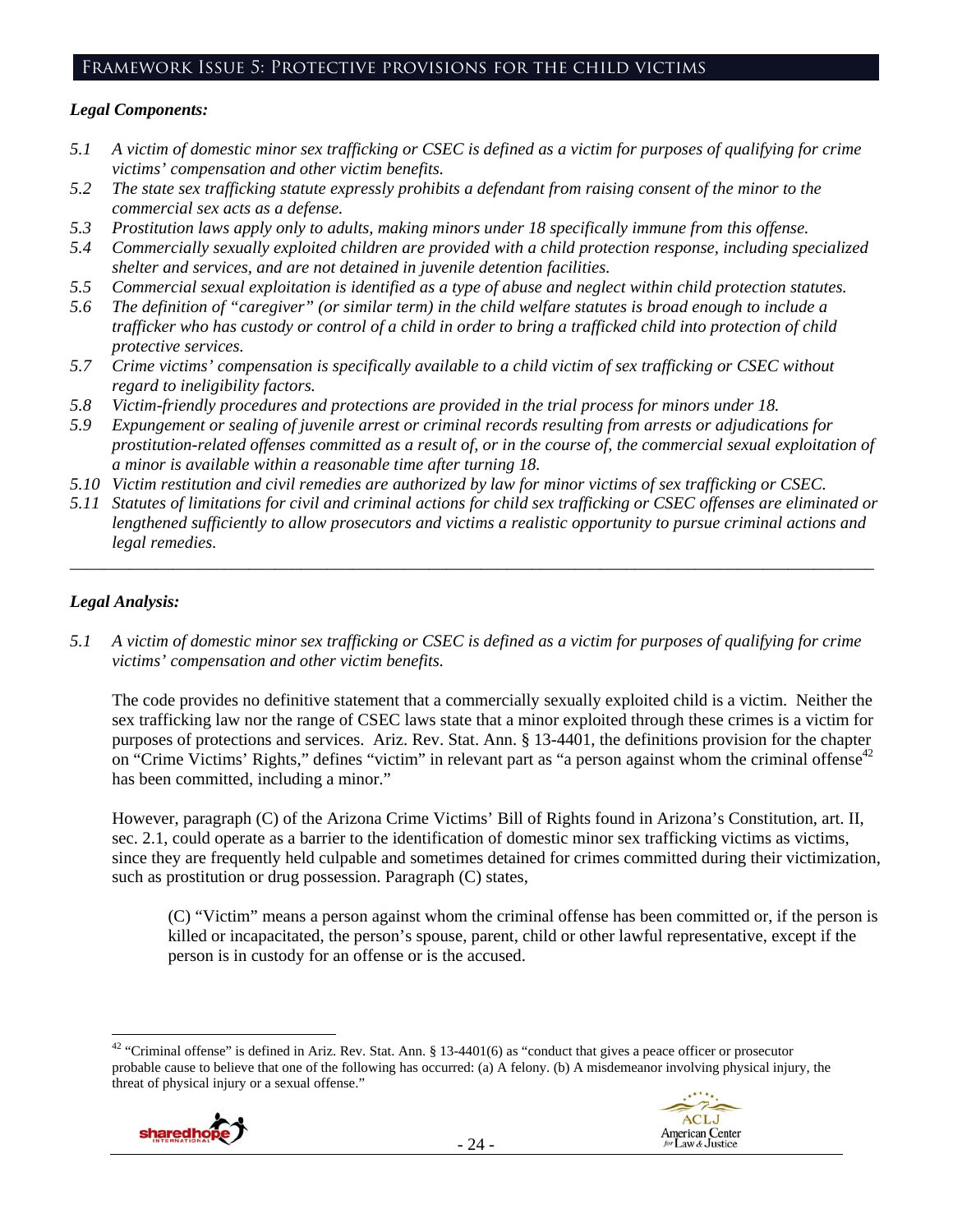- 5.1.1 Recommendation: Amend Ariz. Rev. Stat. Ann. § 13-1307 (Sex trafficking) to specify that victims of the crime of sex trafficking are not culpable for crimes committed as part of their exploitation.
- *5.2 The state sex trafficking statute expressly prohibits a defendant from raising consent of the minor to the commercial sex acts as a defense.*

Ariz. Rev. Stat. Ann. § 13-1307 (Sex trafficking), Ariz. Rev. Stat. Ann. § 13-3212 (Child prostitution), and Ariz. Rev. Stat. Ann. § 13-3552 (Commercial sexual exploitation of a minor) do not refer to a defense based on consent of the minor to the commercial sex act. However, the code does not specifically prohibit a defendant from raising such a defense.

*5.3 Prostitution laws apply only to adults, making minors under 18 specifically immune from this offense.* 

Ariz. Rev. Stat. Ann. § 13-3214 (Prostitution) contains age-neutral provisions. However, Ariz. Rev. Stat. Ann. § 13-3212 (Child prostitution) specifically applies to cases in which minors are prostituted.

- 5.3.1 Recommendation: Amend Ariz. Rev. Stat. Ann. § 13-3214 so it cannot be applied to minors under 18 and add a reference to § 13-1307 (Sex trafficking) to clarify that the minor is a sex trafficking victim.
- *5.4 Commercially sexually exploited children are provided with a child protection response, including specialized shelter and services, and are not detained in juvenile detention facilities.*

The sex trafficking, child prostitution, and CSEC laws do not refer to a specific protective response for child victims. Intervention is possible through Ariz. Rev. Stat. Ann. § 8-821 (Taking into temporary custody), which states in part,

B. A child may be taken into temporary custody by a peace officer or a child protective services worker if temporary custody is clearly necessary to protect the child because probable cause exists to believe that the child is either:

1. A victim or will imminently become a victim of abuse<sup>43</sup> or neglect.

2. Suffering serious physical<sup>44</sup> or emotional injury<sup>45</sup> that can only be diagnosed by a medical doctor or psychologist.

. . . .

 29. "Serious emotional injury" means an injury that is diagnosed by a medical doctor or a psychologist and that does any one or a combination of the following:

<sup>(</sup>c) Is the result of sexual abuse pursuant to section 13-1404, sexual conduct with a minor pursuant to section 13- 1405, sexual assault pursuant to section 13-1406, molestation of a child pursuant to section 13-1410, child prostitution pursuant to section 13-3212, commercial sexual exploitation of a minor pursuant to section 13-3552, sexual exploitation of a minor pursuant to section 13-3553 or incest pursuant to section 13-3608.





<sup>&</sup>lt;sup>43</sup> Ariz. Rev. Stat. Ann. § 8-201(2) defines "abuse" as "the infliction or allowing of physical injury, impairment of bodily function or disfigurement or the infliction of or allowing another person to cause serious emotional damage as evidenced by severe anxiety, depression, withdrawal or untoward aggressive behavior and which emotional damage is diagnosed by a medical doctor or psychologist and is caused by the acts or omissions of an individual having care, custody and control of a child." According to a relevant part of the definition, "Abuse includes: (a) Inflicting or allowing sexual abuse pursuant to section 13- 1404, sexual conduct with a minor pursuant to section 13-1405, sexual assault pursuant to section 13-1406, molestation of a child pursuant to section 13-1410, commercial sexual exploitation of a minor pursuant to section 13-3552, sexual exploitation of a minor pursuant to section 13-3553, incest pursuant to section 13-3608 or child prostitution pursuant to section 13-3212."<br><sup>44</sup> Ariz. Rev. Stat. Ann. § 8-201(30) defines "serious physical injury" as "an injury that is diagn does any one or a combination of" several things, including, "the result of sexual abuse pursuant to section 13-1404, sexual conduct with a minor pursuant to section 13-1405, sexual assault pursuant to section 13-1406, molestation of a child pursuant to section 13-1410, child prostitution pursuant to section 13-3212, commercial sexual exploitation of a minor pursuant to section 13-3552, sexual exploitation of a minor pursuant to section 13-3553 or incest pursuant to section 13-3608." 45 Ariz. Rev. Stat. Ann. § 8-201(29) states,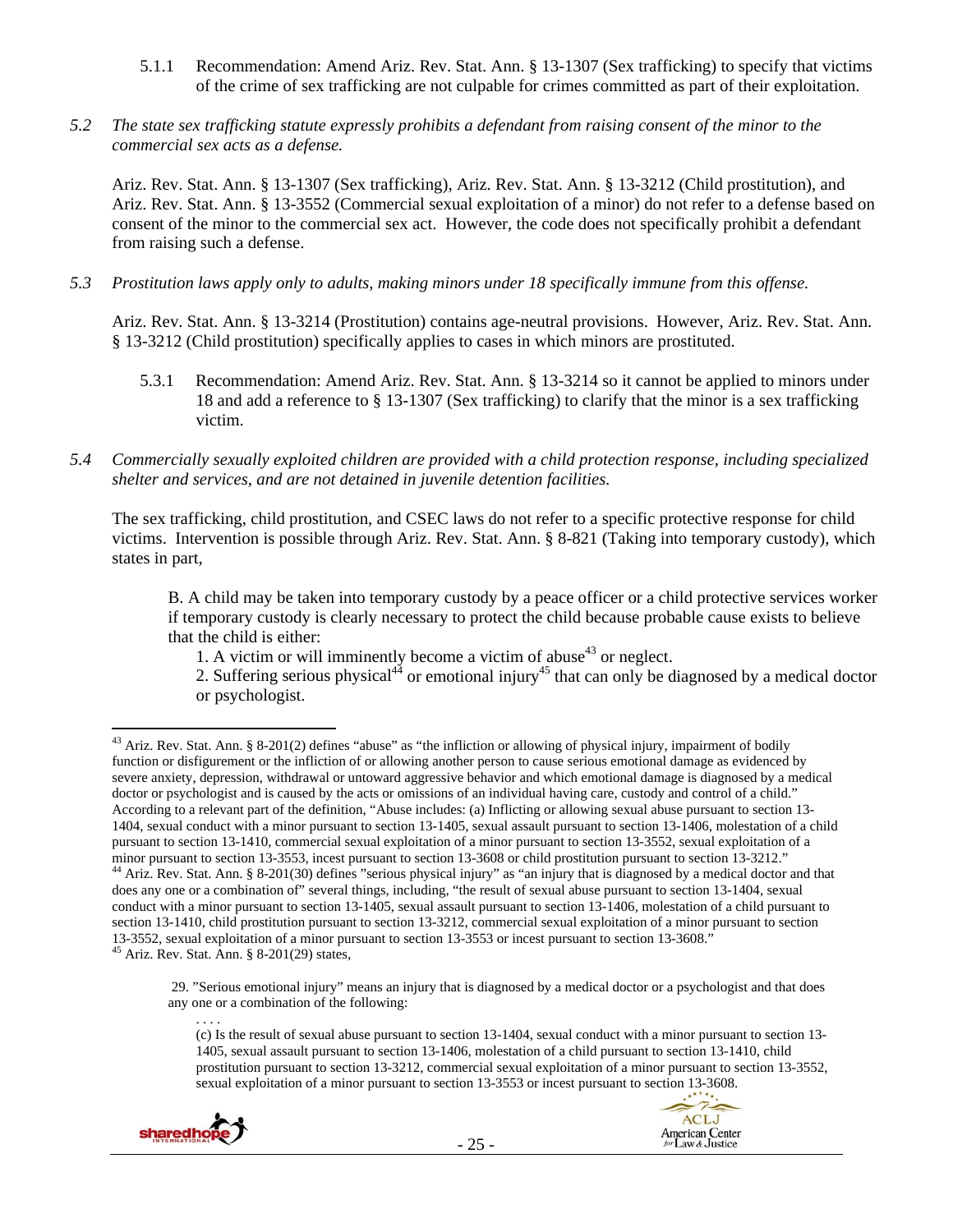. . . . . . . .

D. A person who takes a child into custody pursuant to subsection B, paragraph 2 of this section shall immediately have the child examined by a medical doctor or psychologist. After the examination the person shall release the child to the custody of the parent or guardian of the child unless the examination reveals abuse or neglect. Temporary custody of a child taken into custody pursuant to subsection B, paragraph 2 of this section shall not exceed twelve hours.

E. A child who is taken into temporary custody pursuant to this article shall not be detained in a police station, jail or lockup where adults charged with or convicted of a crime are detained.

F. A child shall not remain in temporary custody for more than seventy-two hours excluding Saturdays, Sundays and holidays unless a dependency petition is filed.

. . . .

Ariz. Rev. Stat. Ann. § 8-824(A) (Preliminary protective hearing) states, "The court shall hold a preliminary protective hearing to review the taking into temporary custody of a child pursuant to section 8-821 not fewer than five days nor more than seven days after the child is taken into custody, excluding Saturdays, Sundays and holidays. If clearly necessary to prevent abuse or neglect, to preserve the rights of a party or for other good cause shown, the court may grant one continuance that does not exceed five days." Ariz. Rev. Stat. Ann. § 8- 824(F) explains that "[t]he petitioner has the burden of presenting evidence as to whether there is probable cause to believe that continued temporary custody is clearly necessary to prevent abuse or neglect pending the hearing on the dependency petition." Ariz. Rev. Stat. Ann. § 8-824(J) states,

At the hearing, if the child is not returned to the parent or guardian, the court shall:

1. Enter orders regarding the placement of the child pending the determination of the dependency petition and visitation, if any.

2. If a relative is identified as a possible placement for the child, notify the relative of the right to be heard in any proceeding to be held with respect to the child.

3. Determine if the tasks and services set forth in the case plan are reasonable and necessary to carry out the case plan.

A domestic minor sex trafficking victim may also enter the system through child protective services (CPS). Under Ariz. Rev. Stat. Ann. § 8-800 (Purpose of child protective services), "The primary purposes of child protective services are to protect children by investigating allegations of abuse and neglect, promoting the wellbeing of the child in a permanent home and coordinating services to strengthen the family and prevent, intervene in and treat abuse and neglect of children." Ariz. Rev. Stat. Ann. § 8-304(B) (Investigation of alleged acts of delinquency, dependency and incorrigibility) states,

B. A child protective services specialist of the department shall have the responsibility for the complete investigation of all complaints of alleged dependency, and a criminal conduct allegation shall be investigated in cooperation with the appropriate law enforcement agencies and according to the protocols established pursuant to section 8-817. The department shall be responsible for the disposition of such child unless the matter requires the intervention of the court. . . .

Ariz. Rev. Stat. Ann. § 8-801 defines "criminal conduct allegation" as "an allegation of conduct by a parent, guardian or custodian of a child that, if true, would constitute any of the following: (a) A violation of section 13-3623 involving child abuse.<sup>46</sup> (b) A felony offense that constitutes domestic violence as defined in section 13-3601. (c) A violation of section 13-1404 [Sexual abuse] or 13-1406 [Sexual assault] involving a minor. (d) A violation of section 13-1405 [Sexual conduct with a minor], 13-1410 [Molestation of a child] or 13-1417 [Continuous sexual abuse of a child]. (e) Any other act of abuse that is classified as a felony." Ariz. Rev. Stat. Ann. § 13-3623 (Child or vulnerable adult abuse) states,

<sup>46</sup> *See supra* note 43 for the definition of "abuse."

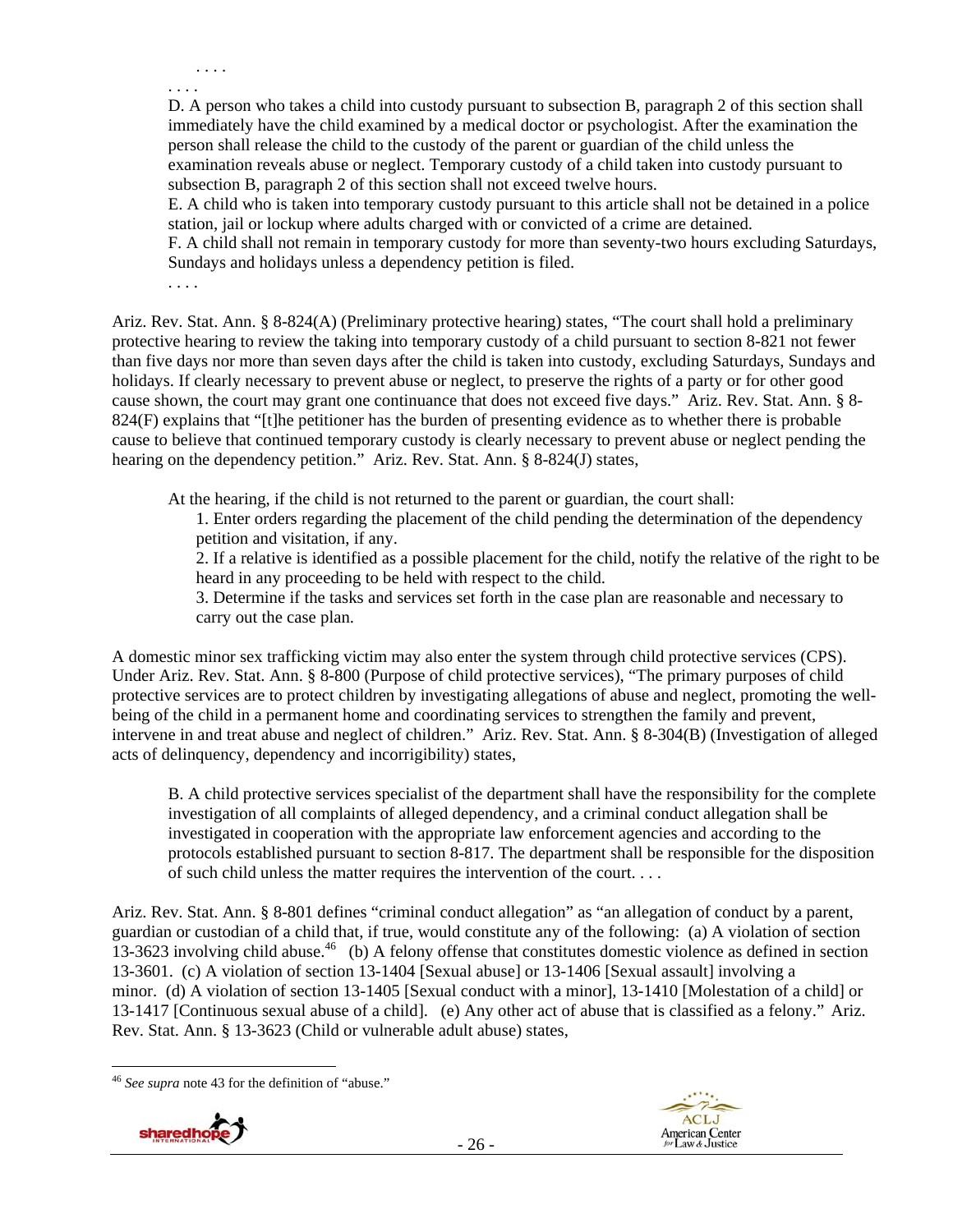B. Under circumstances other than those likely to produce death or serious physical injury to a child or vulnerable adult, any person who causes a child or vulnerable adult to suffer physical injury or abuse or, having the care or custody of a child or vulnerable adult, who causes or permits the person or health of the child or vulnerable adult to be injured or who causes or permits a child or vulnerable adult to be placed in a situation where the person or health of the child or vulnerable adult is endangered is guilty of an offense as follows:

1. If done intentionally or knowingly, the offense is a class 4 felony.

2. If done recklessly, the offense is a class 5 felony.

3. If done with criminal negligence, the offense is a class 6 felony.

. . . . F. For the purposes of this section:

1. "Abuse", when used in reference to a child, means abuse as defined in section 8-201, except for those acts in the definition that are declared unlawful by another statute of this title

. . . . 2. "Child" means an individual who is under eighteen years of age.

. . . .

The protective custody provisions and the child protective provisions above may not prevent a criminal justice response from being employed in the case of a domestic minor sex trafficking victim. If a child is identified as a delinquent for the offense of prostitution (misdemeanor), a prostitution-related offense, or an offense committed while being prostituted or used in pornography, rather than identified as a victim of abuse or a victim of a crime, the court could enter a disposition order for probation or detention pursuant to Ariz. Rev. Stat. Ann. § 8-341 (Disposition and commitment). Alternatively, subject to some exceptions, Ariz. Rev. Stat. Ann. § 8- 321 (Referrals; diversions; conditions; community based alternative programs) permits the county attorney to divert the juvenile prior to any court disposition to either a "community based alternative program" or to a "diversion program administered by the juvenile court."

Ariz. Rev. Stat. Ann. § 8-321 gives sole discretion to the county attorney to decide whether to divert to the juvenile court diversion program or defer prosecution of a minor charged with a delinquency offense in favor of a community based alternative program. The juvenile court diversion may include, among other things, "2. Participation in a counseling program that is approved by the court and that is designed to strengthen family relationships and to prevent repetitive juvenile delinquency. 3. Participation in an education program that is approved by the court and that has as its goal the prevention of further delinquent behavior. 4. Participation in an education program that is approved by the court and that is designed to deal with ancillary problems experienced by the juvenile, such as alcohol or drug abuse. [or] 5. Participation in a nonresidential program of rehabilitation or supervision that is offered by the court or offered by a community youth serving agency and approved by the court." Ariz. Rev. Stat. Ann. § 8-321(F). Diversion provides the opportunity to avoid adjudication and the resulting criminal record so long as the juvenile successfully completes the program. The community-based alternative program is a contract between the juvenile, the parents, and the county prosecutor. If all conditions are satisfied, the case is never pursued, and if they are not satisfied, the county prosecutor may refer the case to the juvenile court for further action. Ariz. Rev. Stat. Ann. § 8-321.

*5.5 Commercial sexual exploitation is identified as a type of abuse and neglect within child protection statutes.* 

Ariz. Rev. Stat. Ann. § 8-201(2) defines "abuse" in part as

the infliction or allowing of physical injury, impairment of bodily function or disfigurement or the infliction of or allowing another person to cause serious emotional damage as evidenced by severe anxiety, depression, withdrawal or untoward aggressive behavior and which emotional damage is diagnosed by a medical doctor or psychologist and is caused by the acts or omissions of an individual having care, custody and control of a child. Abuse includes:



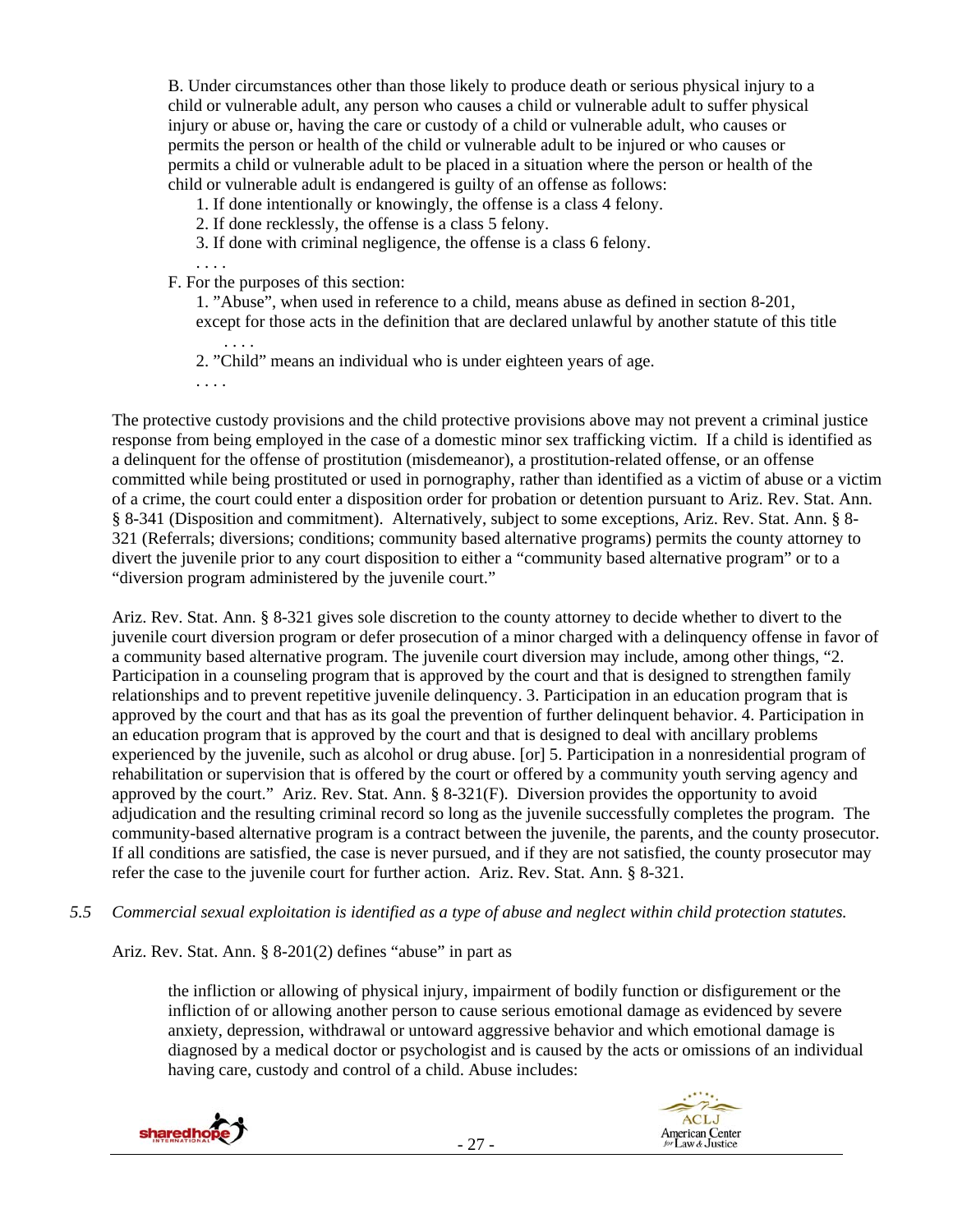(a) Inflicting or allowing sexual abuse pursuant to section 13-1404, sexual conduct with a minor pursuant to section 13-1405, sexual assault pursuant to section 13-1406, molestation of a child pursuant to section 13-1410, commercial sexual exploitation of a minor pursuant to section 13- 3552, sexual exploitation of a minor pursuant to section 13-3553, incest pursuant to section 13- 3608 or child prostitution pursuant to section 13-3212.

. . . .

Ariz. Rev. Stat. Ann. § 8-201(22) defines "neglect" or "neglected" as

(e) Deliberate exposure of a child by a parent, guardian or custodian to sexual conduct as defined in section 13-3551 or to sexual contact, oral sexual contact or sexual intercourse as defined in section 13- 1401, bestiality as prescribed in section 13-1411 or explicit sexual materials as defined in section 13- 3507.

(f) Any of the following acts committed by the child's parent, guardian or custodian with reckless disregard as to whether the child is physically present:

(i) Sexual contact as defined in section 13-1401.

- (ii) Oral sexual contact as defined in section 13-1401.
- (iii) Sexual intercourse as defined in section 13-1401.
- (iv) Bestiality as prescribed in section 13-1411.
- 5.5.1 Recommendation: Amend Ariz. Rev. Stat. Ann. § 8-201(2)(a) to include Ariz. Rev. Stat. Ann. § 13-1307 (Sex trafficking) in the list of commercial sexual offenses that constitute "abuse."
- *5.6 The definition of "caregiver" (or similar term) in the child welfare statutes is broad enough to include a trafficker who has custody or control of a child in order to bring a trafficked child into protection of child protective services.*

Ariz. Rev. Stat. Ann. § 8-304(B) (Investigation of alleged acts of delinquency, dependency and incorrigibility) states in part that "[a] child protective services specialist of the department shall have the responsibility for the complete investigation of all complaints of alleged dependency, and a criminal conduct allegation shall be investigated in cooperation with the appropriate law enforcement agencies and according to the protocols established pursuant to section 8-817." As noted above, "criminal conduct allegation" is defined in Ariz. Rev. Stat. Ann. § 8-801 to be "an allegation of conduct by a parent, guardian or custodian of a child . . . ." "Custodian" is defined in Ariz. Rev. Stat. Ann. § 8-201 as "a person, other than a parent or legal guardian, who stands in loco parentis to the child or a person to whom legal custody of the child has been given by order of the juvenile court." Therefore, the definition of "custodian" seems unlikely to include traffickers.

With regard to dependency, Ariz. Rev. Stat. Ann. § 8-201(13) states in part,

13. "Dependent child":

. . . .

(a) Means a child who is adjudicated to be:

(i) In need of proper and effective parental care and control and who has no parent or guardian, or one who has no parent or guardian willing to exercise or capable of exercising such care and control.

(ii) Destitute or who is not provided with the necessities of life, including adequate food, clothing, shelter or medical care.

(iii) A child whose home is unfit by reason of abuse, neglect, cruelty or depravity by a parent, a guardian or any other person having custody or care of the child.

5.6.1 Recommendation: Amend the definition of "custodian" in Ariz. Rev. Stat. Ann. § 8-201 to include persons in control or custody of a minor or a person that provides food, shelter, and necessities as a

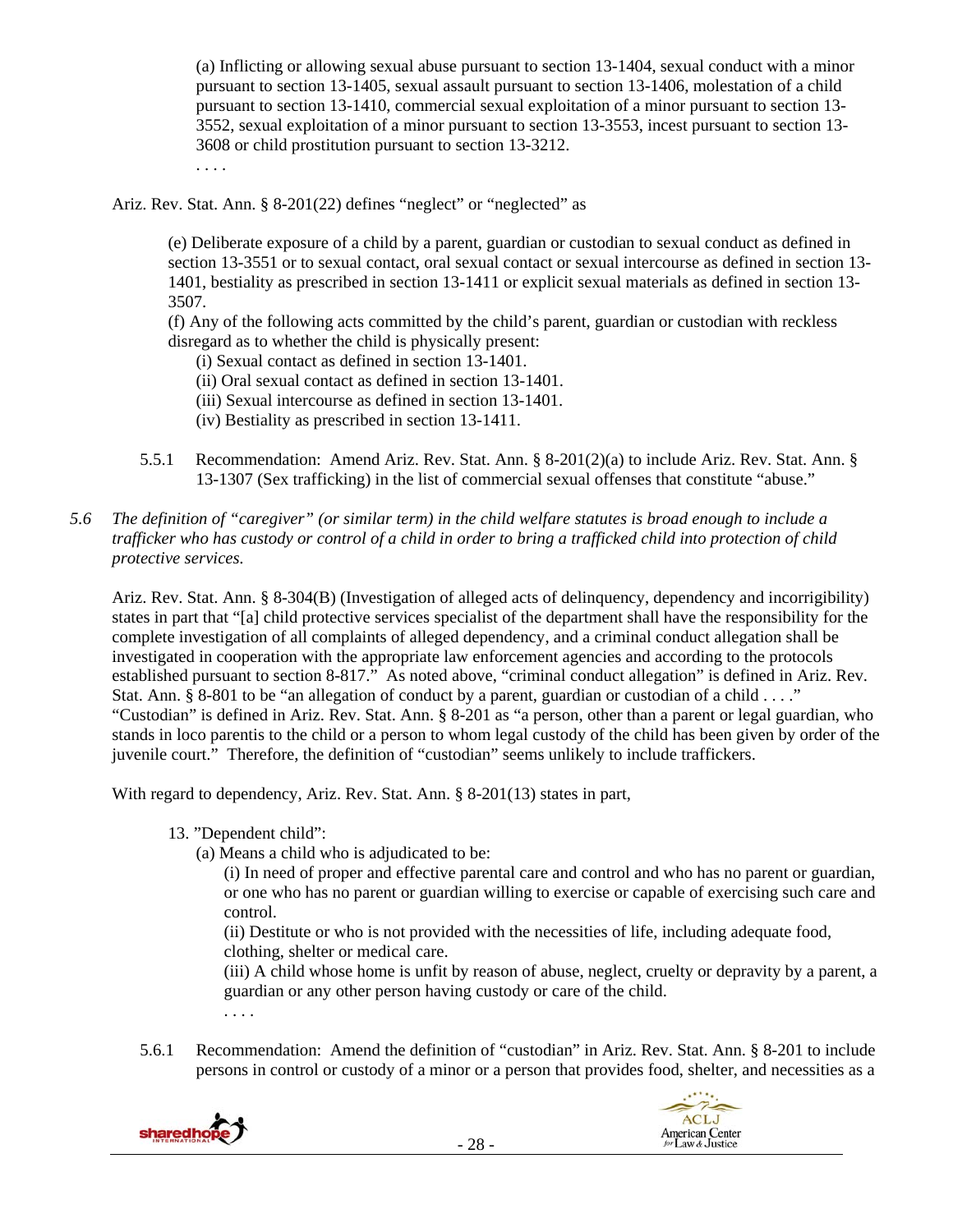parent would for an extended period of time as a trafficker would for a victim, which would allow CPS to act on allegations of criminal conduct perpetrated by a trafficker.

# *5.7 Crime victims' compensation is specifically available to a child victim of sex trafficking or CSEC without regard to ineligibility factors.*

Ariz. Rev. Stat. Ann. § 41-2407 (Victim compensation and assistance fund; subrogation) establishes a victim compensation and assistance fund administered by the Arizona criminal justice commission. The fund's operational details are set forth in Arizona's Administrative Code (Ariz. Admin. Code). The Administrative Code contains ineligibility criteria that could operate to bar a domestic minor sex trafficking victim's claim for compensation. According to a state website, "The maximum award of any single claim is \$20,000."47 Ariz. Admin. Code § R10-4-108 (Compensation Award Criteria) outlines the expenses for which a claim may be made, including medical expenses, mental health counseling and care, work loss expenses, funeral expenses, and crime scene cleanup expenses.

Ariz. Admin. Code § R10-4-106 (Prerequisites for a compensation award) states in part, "The Board shall make a compensation award only if it determines that," among other things, "[t]he victim of the criminally injurious conduct or act of international terrorism was not: a. The perpetrator, an accomplice of the perpetrator, or a person who encouraged or in any way participated in or facilitated the criminally injurious conduct or act of international terrorism that directly resulted in the victim's physical injury, extreme mental distress, medical condition, or death . . . ." The Board must also determine that the victim was not "[c]onvicted of a state crime and delinquent in paying a fine, monetary penalty, or restitution imposed for the crime if the delinquency is identified by the Arizona Administrative Office of the Courts or the Clerk of the Superior Court." Ariz. Admin. Code § R10-4-106(A)(3)(e).

Additionally, under Ariz. Admin. Code § R10-4-106(A)(4), (5), (7), among other things, the board must determine that the crime was "reported to an appropriate law enforcement authority within 72 hours after its discovery," that the victim "cooperated with law enforcement agencies," and that the claim "was submitted to the operational unit within two years after discovery of the criminally injurious conduct . . . ." However, under Ariz. Admin. Code § R10-4-106(B), "The Board shall extend the time limits under subsections (A)(4) [the 72 hour limit] and (A)(7) [the two year limit] if the Board determines there is good cause for a delay."

Ariz. Admin. Code §  $R10-4-107(B)(1)$ , (5) (Submitting a claim) prohibits acceptance of a claim from "[t]he perpetrator, an accomplice of the perpetrator, or a person who encouraged or in any way participated in or facilitated the criminally injurious conduct or act of international terrorism that directly resulted in the victim's physical injury, extreme mental distress, medical condition, or death," or for a person "[c]onvicted of a state crime and delinquent in paying a fine, monetary penalty, or restitution imposed for the crime if identified by the Arizona Administrative Office of the Courts or the Clerk of the Superior Court."

Ariz. Admin. Code § R10-4-108(E) (Compensation award criteria) requires the board to "deny or reduce" the award if, among other things, "The Board determines that the victim's physical injury, medical condition, extreme mental distress, or death was due in part to the victim's: a. Negligence, b. Intentional unlawful conduct that occurred at the time of the incident of criminally injurious conduct, or c. Conduct that intentionally provoked or aggravated the criminally injurious conduct."

Finally, Ariz. Admin. Code § R10-4-108(G) (Compensation award criteria) requires denial of a claim in total if

1. The Board determines that the victim or claimant did not cooperate fully with the appropriate law enforcement agency and the failure to cooperate fully was not due to a substantial health or safety risk.

<sup>47</sup>*Victim Compensation*, ARIZONA CRIMINAL JUSTICE COMMISSION http://azcjc.gov/ACJC.Web/victim/VictComp.aspx (last visited Nov. 30, 2011).



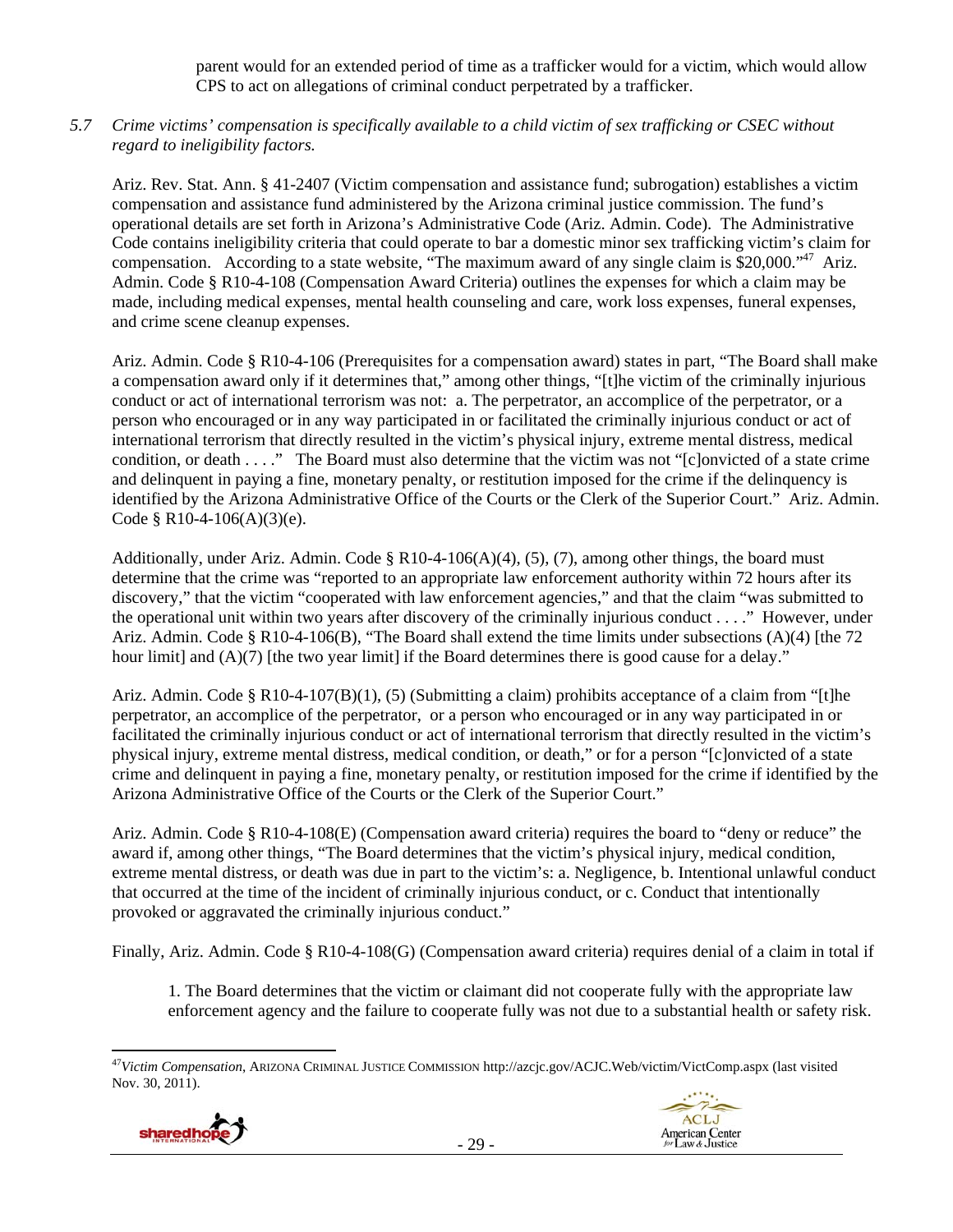The Board shall use the following criteria to determine whether failure to cooperate fully with law enforcement warrants that a claim be denied:

a. The victim or claimant failed to assist in the prosecution of a person who engaged in the criminally injurious conduct or act of international terrorism or failed to appear as a witness for the prosecution;

b. The victim or claimant delayed assisting in the prosecution of a suspect and as a result, the suspect of the criminally injurious conduct or act of international terrorism escaped prosecution or the prosecution of the suspect was negatively affected; or

c. A law enforcement authority indicates to the Board that the victim or claimant delayed giving information pertaining to the criminally injurious conduct or act of international terrorism, failed to appear when requested without good cause, gave false or misleading information, or attempted to avoid law enforcement authorities;

- . . . .
- 5.7.1 Recommendation: Amend the crime victims' compensation rules to stipulate an exception to the ineligibility criteria noted above for victims of CSEC crimes, including Ariz. Rev. Stat. Ann. § 13- 3206 (Taking child for purpose of prostitution), § 13-3212 (Child prostitution), § 13-3552 (Commercial sexual exploitation of a minor), § 13-3553 (Sexual exploitation of a minor), and § 13- 1307 (Sex trafficking) in recognition of the challenges these victims face through trauma-bonding, denial, and delayed disclosure.

## *5.8 Victim-friendly procedures and protections are provided in the trial process for minors under 18.*

Ariz. Rev. Stat. Ann. § 13-1421(A) (Evidence relating to victim's chastity; pretrial hearing) provides protection to victims of sexual offenses who wish to testify against their perpetrators. This provision, however, appears to be limited to Chapter 14 (Sexual offenses). It states in part that "[e]vidence relating to a victim's reputation for chastity and opinion evidence relating to a victim's chastity are not admissible in any prosecution for any offense in this chapter. Evidence of specific instances of the victim's prior sexual conduct may be admitted only if a judge finds the evidence is relevant and is material to a fact in issue in the case and that the inflammatory or prejudicial nature of the evidence does not outweigh the probative value of the evidence, and if the evidence" falls into one of five categories, including "[e]vidence of the victim's past sexual conduct with the defendant" and "[e]vidence of specific instances of sexual activity showing the source or origin of semen, pregnancy, disease or trauma."

Ariz. Rev. Stat. Ann. § 13-4253(A) (Out of court testimony; televised; recorded) provides authority for the court to order "the testimony of the minor [under  $15^{48}$ ] be taken in a room other than the courtroom and be televised by closed circuit equipment in the courtroom to be viewed by the court and the finder of fact in the proceeding." Also, subsection  $(\overline{B})^{4\overline{9}}$  permits the court to "order that the testimony of the minor be taken outside the courtroom and be recorded for showing in the courtroom before the court and the finder of fact in the proceeding." In either case, "[T]he minor shall not be required to testify in court at the proceeding for which the testimony was taken." Ariz. Rev. Stat. Ann. § 13-4253(C).

<sup>49</sup> In *State v. Vincent*, 768 P.2d 150, 161 (Ariz. 1989), the Supreme Court of Arizona strictly limited the applicability of this provision: "Thus, we hold, section 13-4253(B) requires the trial judge to condition the substitution of videotaped testimony for live testimony upon an individualized showing of necessity." With regard to the question of whether "even an individualized showing of probable trauma to a child witness justif[ied] abridgment of the defendant's constitutional right to a face-to-face courtroom encounter," *id.*, the court held that "[a]n exception [to face-to-face testimony] exists . . . under both the state and federal constitutions, where the state sustains its burden of proving by an individualized showing to the trial court that face-toface testimony would so traumatize a child witness as to prevent the child from reasonably communicating." *Id*. at 164. Even though the case focused on subsection (B), it is likely that the court's reasoning would also apply to subsection (A), since subsection (A) also denies face-to-face confrontation.



 $\overline{a}$ 48 Ariz. Rev. Stat. Ann. § 13-4251(B).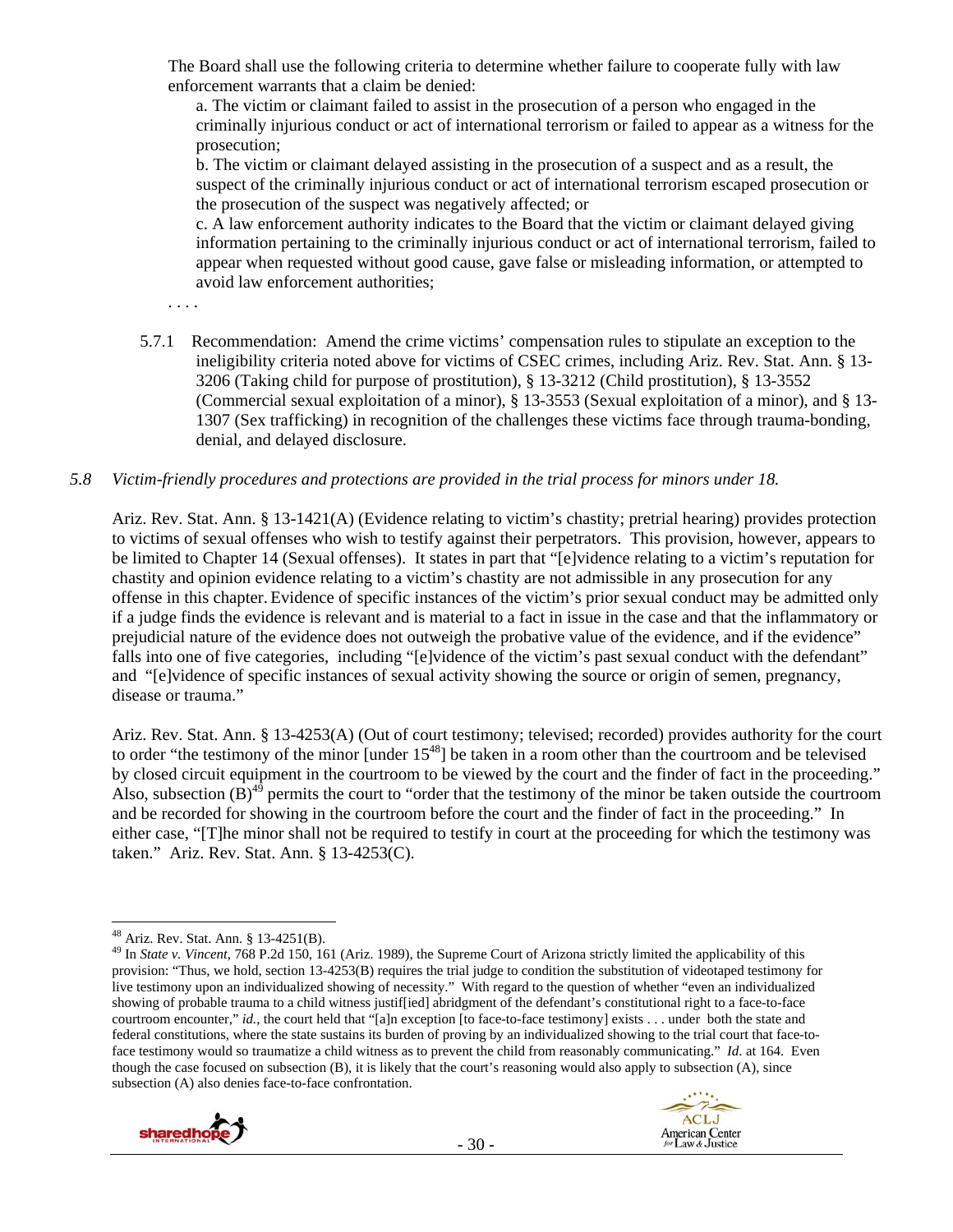Ariz. Rev. Stat. Ann. § 13-4252 (Recording of testimony) also allows for the admissibility of recorded statements by a minor under 15 or a person who is developmentally disabled. However, the minor must still be available to testify. If the recording is admitted, "[E]ither party may call the minor to testify and the opposing party may cross-examine the minor."<sup>50</sup>

Under Ariz. Rev. Stat. Ann. § 13-4251, the article on child witnesses, which contains § 13-4252 and § 13-4253, "applies to the testimony or statements of a minor in criminal proceedings involving acts committed against the minor or involving acts witnessed by the minor whether or not those acts are charged and in civil proceedings including proceedings involving a dependency or a termination of parental rights."

A court appointed special advocate program is established in Ariz. Rev. Stat. Ann. § 8-523. Ariz. Rev. Stat. Ann. § 8-221(I) states in part that "[i]n all juvenile court proceedings in which the dependency petition includes an allegation that the juvenile is abused or neglected, the court shall appoint a guardian ad litem to protect the juvenile's best interests. This guardian may be an attorney or a court appointed special advocate."

- 5.8.1 Recommendation: Amend Ariz. Rev. Stat. Ann. § 13-1421 (Evidence relating to victim's chastity; pretrial hearing) to permit application of the "rape shield law" to cases in which a victim of sex trafficking of a minor under Ariz. Rev. Stat. Ann. § 13-1307(B) or under Ariz. Rev. Stat. Ann. § 13-3552 (Commercial sexual exploitation of a minor), § 13-3553 (Sexual exploitation of a minor), § 13-3212 (Child prostitution), or § 13-3206 (Taking child for purpose of prostitution) is testifying against the trafficker.
- *5.9 Expungement or sealing of juvenile arrest or criminal records resulting from arrests or adjudications for prostitution-related offenses committed as a result of, or in the course of, the commercial sexual exploitation of a minor is available within a reasonable time after turning 18.*

Ariz. Rev. Stat. Ann. § 8-349(A) (Destruction of juvenile records; electronic research records) permits "[a] person who has been referred to juvenile court [to] apply for destruction of the person's juvenile court and department of juvenile corrections records" under certain conditions. For records that "concern a referral or citation that did not result in further action or that resulted in diversion, placement in a community based alternative program or an adjudication for an offense other than an offense listed in section 13-501, subsection A or  $B<sup>51</sup>$  or title 28, chapter 4 [Driving Under the Influence]," the person must "certify under oath" that she is at

<sup>3.</sup> A class 3 felony in violation of any offense in chapters 10 through 17 or chapter 19 or 23 of this title.



<sup>50</sup> In *State v. Taylor*, 2 P.3d 674, 677 (Ariz. Ct. App. 1999) (citation omitted), an Arizona Court of Appeals held Ariz. Rev. Stat. Ann. § 13-4252 "constitutional only if it can be construed as being consistent with the court's rules." In analyzing the statute, the court stated, "The statute creates additional procedural requirements for the admissibility of statements that would otherwise be admissible under the supreme court's rules and makes admissible statements that are excluded by the rules. Because § 13-4252 expands on, conflicts with, and engulfs the court's rules, it is unconstitutional." *Id*. at 678.  $51$  Ariz. Rev. Stat. Ann. § 13-501 (Persons under eighteen years of age; felony charging) states,

A. The county attorney shall bring a criminal prosecution against a juvenile in the same manner as an adult if the juvenile is fifteen, sixteen or seventeen years of age at the time the alleged offense is committed and the juvenile is accused of any of the following offenses:

<sup>1.</sup> First degree murder in violation of section 13-1105.

<sup>2.</sup> Second degree murder in violation of section 13-1104.

<sup>3.</sup> Forcible sexual assault in violation of section 13-1406.

<sup>4.</sup> Armed robbery in violation of section 13-1904.

<sup>5.</sup> Any other violent felony offense.

<sup>6.</sup> Any felony offense committed by a chronic felony offender.

<sup>7.</sup> Any offense that is properly joined to an offense listed in this subsection.

B. Except as provided in subsection A of this section, the county attorney may bring a criminal prosecution against a juvenile in the same manner as an adult if the juvenile is at least fourteen years of age at the time the alleged offense is committed and the juvenile is accused of any of the following offenses:

<sup>1.</sup> A class 1 felony.

<sup>2.</sup> A class 2 felony.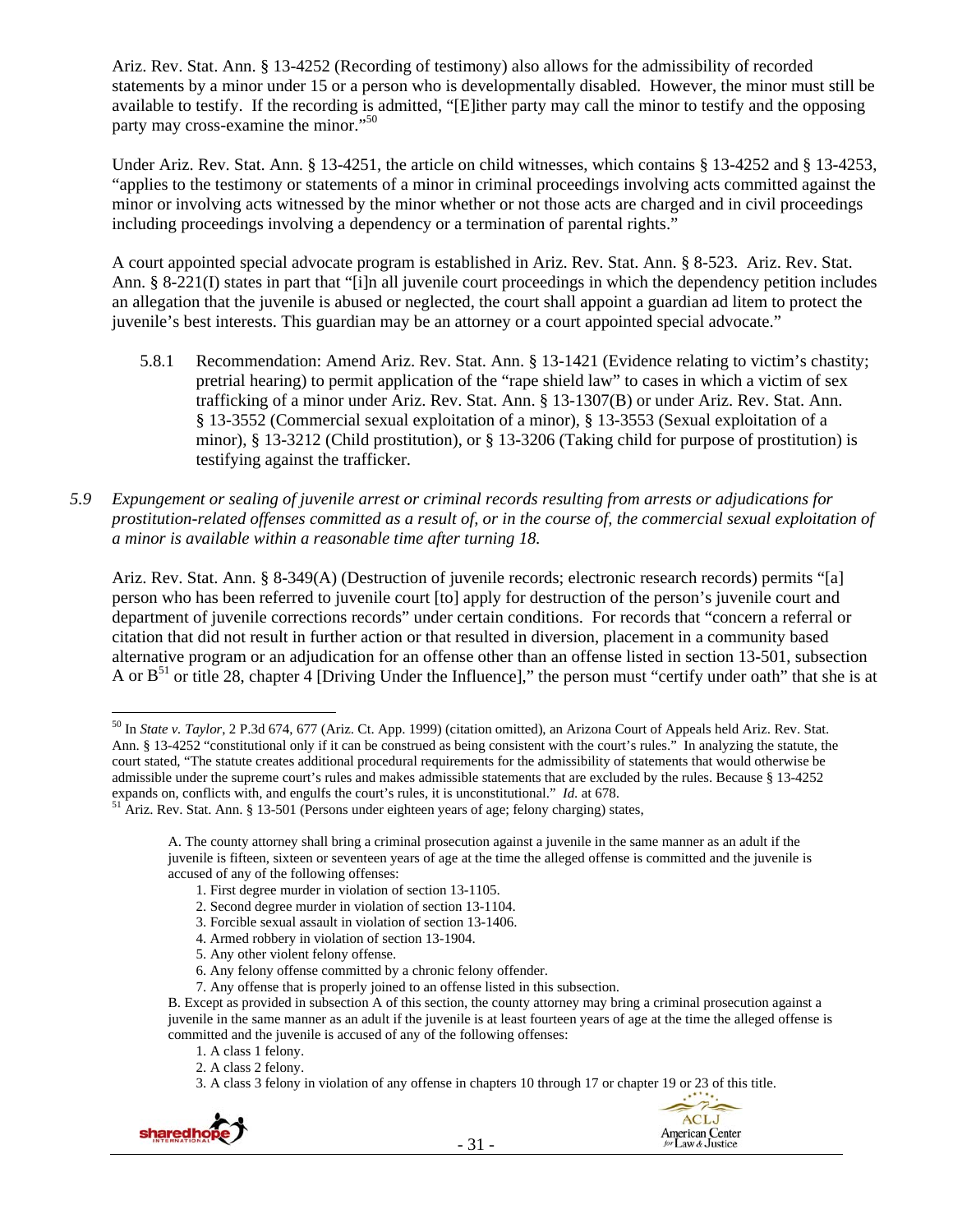least 18, "has not been convicted of a felony offense or adjudicated delinquent for an offense that would be an offense listed in section 13-501, subsection A or B or title 28, chapter 4," does not have a criminal charge pending, "has successfully completed all of the terms and conditions of court ordered probation or been discharged from the department of juvenile corrections pursuant to section 41-2820 on successful completion of the individualized treatment plan," and has paid in full all "restitution and monetary assessments." If the juvenile court finds all of the above to be true, and that "[t]he destruction of the records is in the interests of justice" and it "would further the rehabilitative process of the applicant," the juvenile court may order the records destroyed.

If, however, "the records concern a referral that resulted in an adjudication of delinquency for an offense not subject to" the provisions set out above, the person must "certify under oath" that she is at least 25, "has not been convicted of a felony," does not have a criminal charge pending, "has successfully completed all of the terms and conditions of court ordered probation or been discharged from the department of juvenile corrections pursuant to section 41-2820 on successful completion of the individualized treatment plan," and has paid in full all "restitution and monetary assessments." "The juvenile court may order the destruction of records . . . if the county attorney does not object within ninety days after the date of the notice and the court finds" the above conditions to be true and that "[t]he destruction of the records is in the interests of justice" and the destruction of the records "would further the rehabilitative process of the applicant."

Minor victims may be found guilty of crimes committed in the course of their victimization through prostitution, pornography, or sexual performance. Pursuant to Ariz. Rev. Stat. Ann. § 13-921 (Probation for defendants under eighteen years of age; dual adult juvenile probation), with certain exceptions, "If the court places a defendant on probation pursuant to this section, . . . [and] if the defendant successfully completes the terms and conditions of probation, the court may set aside the judgment of guilt, dismiss the information or indictment, expunge the defendant's record and order the person to be released from all penalties and disabilities resulting from the conviction."

# *5.10 Victim restitution and civil remedies are authorized by law for minor victims of sex trafficking or CSEC.*

Restitution is specifically available in cases of sex trafficking through Ariz. Rev. Stat. Ann. § 13-1309 (Restitution), which states that "[t]he court shall order restitution for any violation of section 13-1306 [Unlawfully obtaining labor or services], 13-1307 [Sex trafficking] or 13-1308 [Trafficking of persons for forced labor or services], including the greater of either the gross income or value to the defendant of the victim's labor or services or the value of the victim's labor as guaranteed under the minimum wage and overtime provisions of the fair labor standards act of 1938." Furthermore, under Ariz. Rev. Stat. Ann. § 13-807,

A defendant convicted in a criminal proceeding is precluded from subsequently denying in any civil proceeding brought by the victim or this state against the criminal defendant the essential allegations of the criminal offense of which he was adjudged guilty, including judgments of guilt resulting from no contest pleas. An order of restitution in favor of a person does not preclude that person from bringing a separate civil action and proving in that action damages in excess of the amount of the restitution order.

Under the racketeering provisions of Ariz. Rev. Stat. Ann. § 13-2314(A) (Racketeering; civil remedies by this state), "The attorney general or a county attorney may file an action in superior court on behalf of a person who sustains injury to his person, business or property by racketeering as defined by section 13-2301, subsection D, paragraph 4 or by a violation of section 13-2312 for the recovery of treble damages and the costs of the suit, including reasonable attorney fees, or to prevent, restrain, or remedy racketeering . . . ." Subsection (D) states that "[f]ollowing a determination of liability" the court can issue orders, including "[o]rdering the payment of treble damages to those persons injured by racketeering as defined by section 13-2301, subsection D, paragraph

<sup>6.</sup> Any offense that is properly joined to an offense listed in this subsection.





 <sup>4.</sup> A class 3, 4, 5 or 6 felony involving a dangerous offense.

<sup>5.</sup> Any felony offense committed by a chronic felony offender.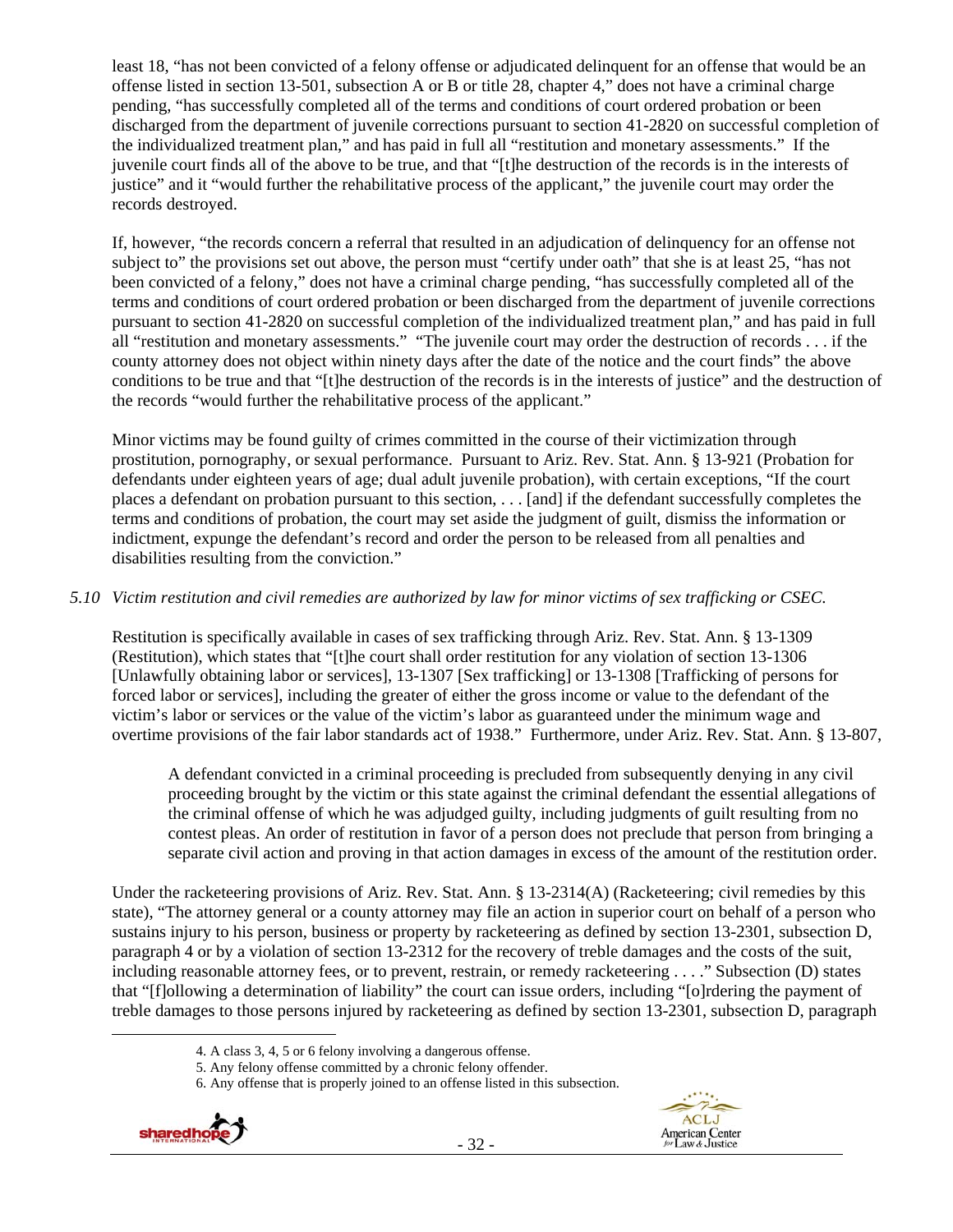4 or a violation of section 13-2312." Furthermore, "A civil action authorized by this section, including proceedings pursuant to chapter 39 of this title, is remedial and not punitive and does not limit and is not limited by any other previous or subsequent civil or criminal action under this title or any other provision of law. Civil remedies provided under this title are supplemental and not mutually exclusive." Ariz. Rev. Stat. Ann. § 13- 2314(L).

Ariz. Rev. Stat. Ann. § 13-2314.04(A) (Racketeering; unlawful activity; civil remedies by private cause of action) states in part,

A person who sustains reasonably foreseeable injury to his person, business or property by a pattern of racketeering activity,<sup>52</sup> or by a violation of section 13-2312 involving a pattern of racketeering activity, may file an action in superior court for the recovery of up to treble damages and the costs of the suit, including reasonable attorney fees for trial and appellate representation.

The Arizona Crime Victims' Bill of Rights located in the State Constitution, art. II, sec. 2.1 includes in its list of victims' rights the right "[t]o receive prompt restitution from the person or persons convicted of the criminal conduct that caused the victim's loss or injury." However, as noted above, paragraph (C) of this section could operate as a barrier to identification of domestic minor sex trafficking victims as victims. It states, "(C) 'Victim' means a person against whom the criminal offense has been committed or, if the person is killed or incapacitated, the person's spouse, parent, child or other lawful representative, except if the person is in custody for an offense or is the accused."

- 5.10.1 Recommendation: Add a specific civil remedy for domestic minor sex trafficking and CSEC victims.
- *5.11 Statutes of limitations for civil and criminal actions for child sex trafficking or CSEC offenses are eliminated or lengthened sufficiently to allow prosecutors and victims a realistic opportunity to pursue criminal actions and legal remedies.*

Ariz. Rev. Stat. Ann. § 13-2314(I) states in part, "[I]nitiation of civil proceedings related to violations of any offense included in the definition of racketeering in section 13-2301, subsection D, paragraph 4 or a violation of section 13-2312, including procedures pursuant to chapter 39 of this title, shall be commenced within seven years after actual discovery of the violation."

Ariz. Rev. Stat. Ann. § 13-2314.04 states in part, "Notwithstanding any law prescribing a lesser period but subject to subsection A of this section, the initiation of civil proceedings pursuant to this section shall be commenced within three years from the date the violation was discovered, or should have been discovered with reasonable diligence, and ten years after the events giving rise to the cause of action, whichever comes first."

(ii) The acts of racketeering that are alleged as the basis of the claim were related to each other or to a common external organizing principle, including the affairs of an enterprise. Acts of racketeering are related if they have the same or similar purposes, results, participants, victims or methods of commission or are otherwise interrelated by distinguishing characteristics.

<sup>(</sup>b) A single act of racketeering as defined in section 13-2301, subsection D, paragraph 4, subdivision (b), item (i), (ii), (iii), (xi), (xii), (xiv), (xxi), (xxii), (xxiii), (xxv), (xxvii) or (xxviii).



 $\overline{a}$  $52$  Ariz. Rev. Stat. Ann. § 13-2314.04(T)(3) states,

<sup>3. &</sup>quot;Pattern of racketeering activity" means either: (a) At least two acts of racketeering as defined in section 13-2301, subsection D, paragraph 4, subdivision (b), item (iv), (v), (vi), (vii), (viii), (ix), (x), (xiii), (xv), (xvi), (xvii), (xviii), (xix), (xx), (xxiv) or (xxvi) that meet the following requirements:

<sup>(</sup>i) The last act of racketeering activity that is alleged as the basis of the claim occurred within five years of a prior act of racketeering.

<sup>(</sup>iii) The acts of racketeering that are alleged as the basis of the claim were continuous or exhibited the threat of being continuous.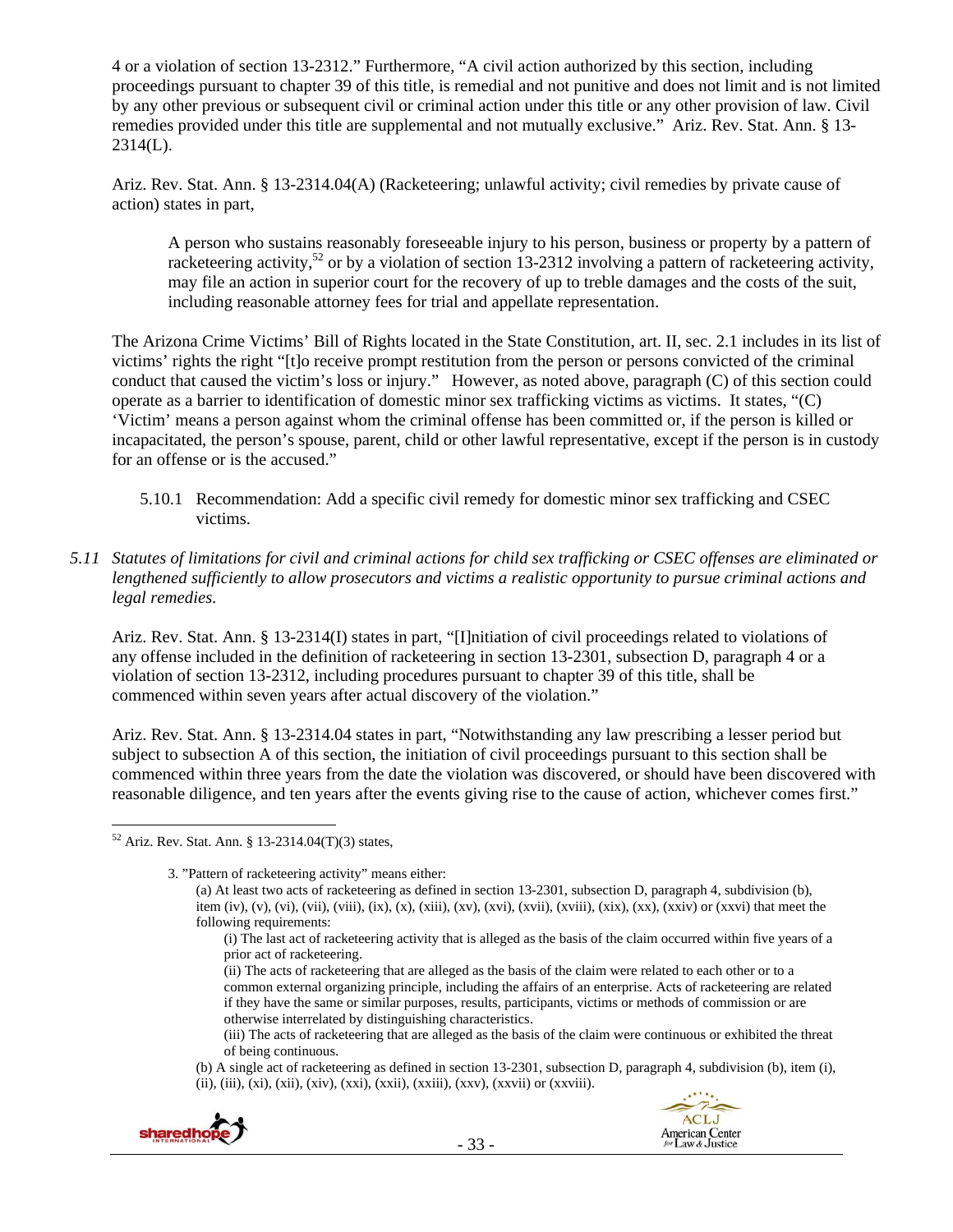Ariz. Rev. Stat. Ann. § 12-502 (Effect of minority or insanity) states that "[i]f a person entitled to bring an action other than those set forth in article 2 [Real actions] of this chapter is at the time the cause of action accrues either under eighteen years of age or of unsound mind, the period of such disability shall not be deemed a portion of the period limited for commencement of the action. Such person shall have the same time after removal of the disability which is allowed to others." Under Ariz. Rev. Stat. Ann. § 12-542 (Injury to person; injury when death ensues), "Except as provided in section 12-551 [Product liability] there shall be commenced and prosecuted within two years after the cause of action accrues, and not afterward, the following actions: 1. For injuries done to the person of another including causes of action for medical malpractice as defined in section 12-561. 2. For injuries done to the person of another when death ensues from such injuries, which action shall be considered as accruing at the death of the party injured. . . ." Under Ariz. Rev. Stat. Ann. 12-550 (General limitation), "Actions other than for recovery of real property for which no limitation is otherwise prescribed shall be brought within four years after the cause of action accrues and not afterward." Finally, Ariz. Rev. Stat. Ann. § 12-511 states in part, "Notwithstanding sections 12-505 and 12-542, if a defendant is charged by a criminal complaint or indictment the statute of limitations for any civil cause of action that is brought by a victim against the defendant for criminal conduct against the victim is extended for one year from the final disposition of the criminal proceedings, regardless of whether the defendant is convicted of criminal conduct against the victim." The provision defines "criminal conduct" to include "any act, including all preparatory offenses, in violation of section . . . 13-1304 [Kidnapping], 13-1404 [Sexual abuse], 13-1405 [Sexual conduct with a minor], 13-1406 [Sexual assault], 13-1410 [Molestation of a child], 13-1417 [Continuous sexual abuse of a child], 13-2314.04 [Racketeering], . . . 13-3552 [Commercial sexual exploitation of a minor], 13-3553 [Sexual exploitation of a minor], 13-3554 [Luring a minor for sexual exploitation], . . . 13-3601 [Domestic violence] or 13-3601.02 [Aggravated domestic violence]."

Ariz. Rev. Stat. Ann. § 13-107 (Time limitations) outlines statutes of limitations for prosecution of any crime. Under subsection A, "A prosecution for any homicide, any offense that is listed in chapter 14 [Sexual offenses] or 35.1 [Sexual exploitation of children] of this title and that is a class 2 felony, any violent sexual assault pursuant to section 13-1423, . . . or any attempt to commit an offense listed in this subsection may be commenced at any time." Under subsection (B), the statute of limitations for class 2 to class 6 felonies is seven years. The statute of limitations for misdemeanors is one year. Subsection (F) states that "[t]he time limitation within which a prosecution of a class 6 felony shall commence shall be determined pursuant to subsection B, paragraph 1 of this section, irrespective of whether a court enters a judgment of conviction for or a prosecuting attorney designates the offense as a misdemeanor."

5.11.1 Recommendation: Add chapter 13 (Kidnapping) offenses that are Class 2 felonies and chapter 32 (Prostitution) offenses that are Class 2 felonies to Ariz. Rev. Stat. Ann. § 13-107(A) to provide for prosecutions of these offenses at any time.



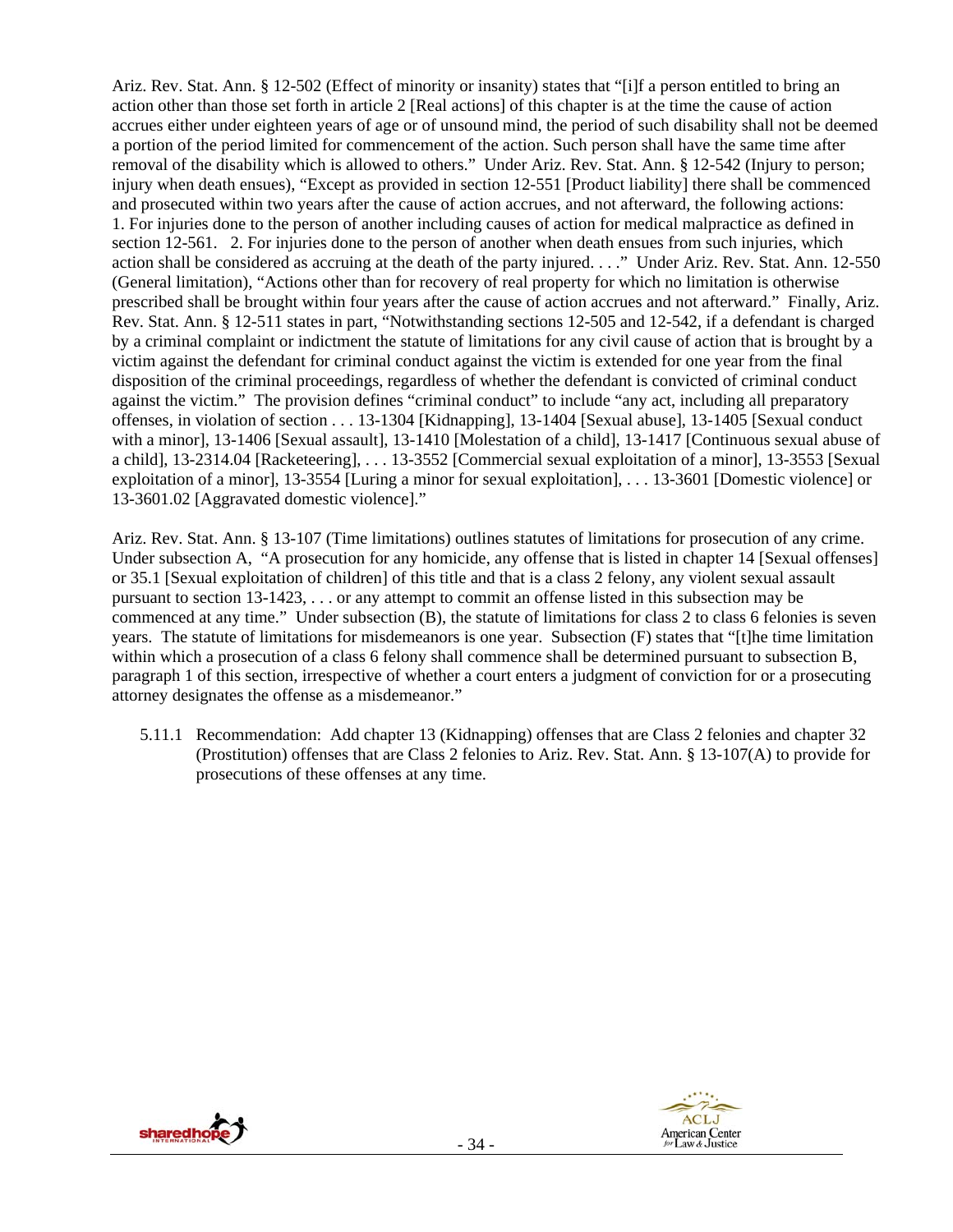## Framework Issue 6: Criminal justice tools for investigation and prosecutions

## *Legal Components:*

- *6.1 Training on human trafficking and domestic minor sex trafficking for law enforcement is statutorily mandated.*
- *6.2 Single party consent to audiotaping is permitted in law enforcement investigations.*
- *6.3 Domestic minor sex trafficking investigations may use wiretapping to investigate the crime.*
- *6.4 Using a law enforcement decoy posing as a minor to investigate buying or selling of commercial sex acts is not a defense to soliciting, purchasing, or selling sex with a minor.*
- *6.5 Using the Internet to investigate buyers and traffickers is a permissible investigative technique.*
- *6.6 Law enforcement and child welfare agencies are mandated to promptly report missing and recovered children. \_\_\_\_\_\_\_\_\_\_\_\_\_\_\_\_\_\_\_\_\_\_\_\_\_\_\_\_\_\_\_\_\_\_\_\_\_\_\_\_\_\_\_\_\_\_\_\_\_\_\_\_\_\_\_\_\_\_\_\_\_\_\_\_\_\_\_\_\_\_\_\_\_\_\_\_\_\_\_\_\_\_\_\_\_\_\_\_\_\_\_\_\_\_*

# *Legal Analysis:*

*6.1 Training on human trafficking and domestic minor sex trafficking for law enforcement is statutorily mandated.* 

No specific law requires training for law enforcement on human trafficking or sex trafficking. Ariz. Rev. Stat. Ann. § 41-1781 (Training and education)<sup>53</sup> establishes a division of training and education for law enforcement personnel. Although training is not mandated, it is available through the Arizona Department of Public Safety/Arizona Law Enforcement Academy (ALEA), according to an ALEA representative. According to the basic curriculum guide for post-academy training, one of the stated objectives is to be able to identify examples of various crimes against children, including commercial sexual exploitation of a minor, sexual exploitation of a minor, dangerous crimes against children, child abuse, child neglect, public sexual indecency to a minor, sexual conduct with a minor, and child molestation.<sup>54</sup>

*6.2 Single party consent to audiotaping is permitted in law enforcement investigations.* 

Ariz. Rev. Stat. Ann. § 13-3005 (Interception of wire, electronic and oral communications; installation of pen register or trap and trace device) prohibits the interception of communications without consent of a party who is present at the communication. However, Ariz. Rev. Stat. Ann. § 13-3012(9) (Exemptions) expressly permits the interception of communications where a single party who is "a party to the communication or a person who is present during the communication" consents thereto, which allows law enforcement to intercept such communications outside the typically required court order. Ariz. Rev. Stat. Ann. § 13-3012(1) also exempts, among other things, the "interception of wire, electronic or oral communications, . . . the providing of information, facilities or technical assistance to an investigative or law enforcement officer pursuant to a subpoena or an ex parte order granted pursuant to sections 13-3010, 13-3015, 13-3016, 13-3017 and 13-3018 or an emergency interception made in good faith pursuant to section 13-3015, including any of the foregoing acts by a communication service provider or its officers, agents or employees."

Ariz. Rev. Stat. Ann. § 13-3010 provides procedures for an ex parte order for interception, stating in subsection A,

A. On application of a county attorney, the attorney general or a prosecuting attorney whom a county attorney or the attorney general designates in writing, any justice of the supreme court, judge of the court of appeals or superior court judge may issue an ex parte order for the interception of wire, electronic or oral communications if there is probable cause to believe both:

<sup>53</sup> Ariz. Rev. Stat. Ann. § 41-1781 is scheduled to be repealed on January 1, 2013. 54 ARIZONA PEACE OFFICER STANDARDS & TRAINING BOARD, BASIC TRAINING CURRICULUM 23, *available at* http://www.aleaonline.org/docs/basic\_training\_2005.pdf (April 2004).



 $\overline{a}$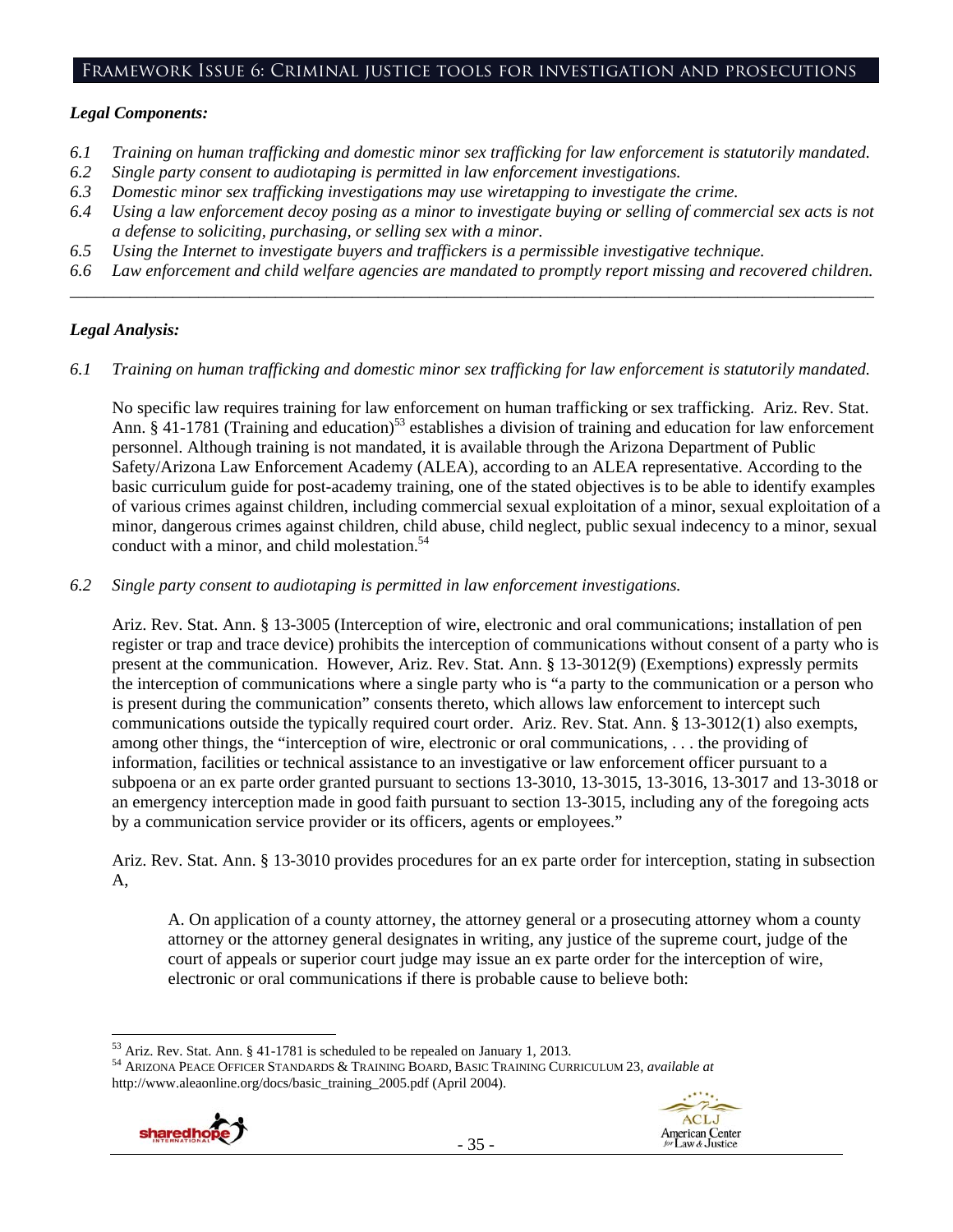- 1. A crime has been, is being or is about to be committed.
- 2. Evidence of that crime or the location of a fugitive from justice from that crime may be obtained by the interception.

"Crime" is defined in Ariz. Rev. Stat. Ann. § 13-3010(P) as meaning "murder, gaming, kidnapping, robbery, bribery, extortion, theft, an act in violation of chapter 23 of this title [Organized crime, fraud and terrorism], dealing in narcotic drugs, marijuana or dangerous drugs, sexual exploitation of children in violation of chapter 35.1 of this title or any felony that is dangerous to life, limb or property. Crime includes conspiracy to commit any of the offenses listed in this subsection."

Ariz. Rev. Stat. Ann. § 13-3015(A) (Emergency interception), states in part,

Notwithstanding any other provision of this chapter, if the attorney general or a county attorney or such prosecuting attorneys as they may designate in writing reasonably determines that an emergency situation exists involving immediate danger of death or serious physical injury to any person, and that such death or serious physical injury may be averted by interception of wire, electronic or oral communications before an order authorizing such interception can be obtained, the attorney general or a county attorney or his designee may specially authorize a peace officer or law enforcement agency to intercept such wire, electronic or oral communications.

If this provision is used, the person authorizing the emergency interception must apply "for an order authorizing the interception, in accordance with the provisions of section 13-3010. The application shall be made as soon as practicable, and in no event later than forty-eight hours after commencement of the emergency interception." Ariz. Rev. Stat. Ann. § 13-3015(B).

- 6.2.1 Recommendation: Amend Ariz. Rev. Stat. Ann. § 13-3010(P) definition of "crime" to expressly include Ariz. Rev. Stat. Ann. § 13-1307 (Sex trafficking) and Ariz. Rev. Stat. Ann. § 13-3212 (Child prostitution).
- *6.3 Domestic minor sex trafficking investigations may use wiretapping to investigate the crime.*

Ex parte orders for intercepting communications require probable cause that "[a] crime has been, is being or is about to be committed" and that "[e]vidence of that crime or the location of a fugitive from justice from that crime may be obtained by the interception." Ariz. Rev. Stat. Ann. § 13-3010(A). Evidence gathered through an emergency interception may be admissible, although Ariz. Rev. Stat. Ann. § 13-3015(C) (Emergency interception) requires the prosecutor to request authorization within 48 hours of the emergency interception by stating, "If the prosecuting attorney fails to obtain an authorization within forty-eight hours after commencement of the emergency interception, or if authorization to intercept communications is denied, the interception shall immediately terminate and any communications intercepted without judicial authorization may not be used as evidence in any criminal or civil proceeding against any person."

*6.4 Using a law enforcement decoy posing as a minor to investigate buying or selling of commercial sex acts is not a defense to soliciting, purchasing, or selling sex with a minor.* 

Ariz. Rev. Stat. Ann. § 13-3212(A)(4), (C) (Child prostitution) states that a person who, among other things, knowingly causes a minor to engage in prostitution, "[r]eceiv[es] any benefit for or on account of procuring or placing a minor in any place or in the charge or custody of any person for the purpose of prostitution, or who knowingly engages in prostitution with a minor under 15 years of age or with a minor known to be 15, 16, or 17 years of age is prohibited from using as a defense "that the other person is a peace officer posing as a minor or a person assisting a peace officer posing as a minor."

Similar prohibitions on using such a defense to the prosecution of a trafficker or buyer of sex with a minor are



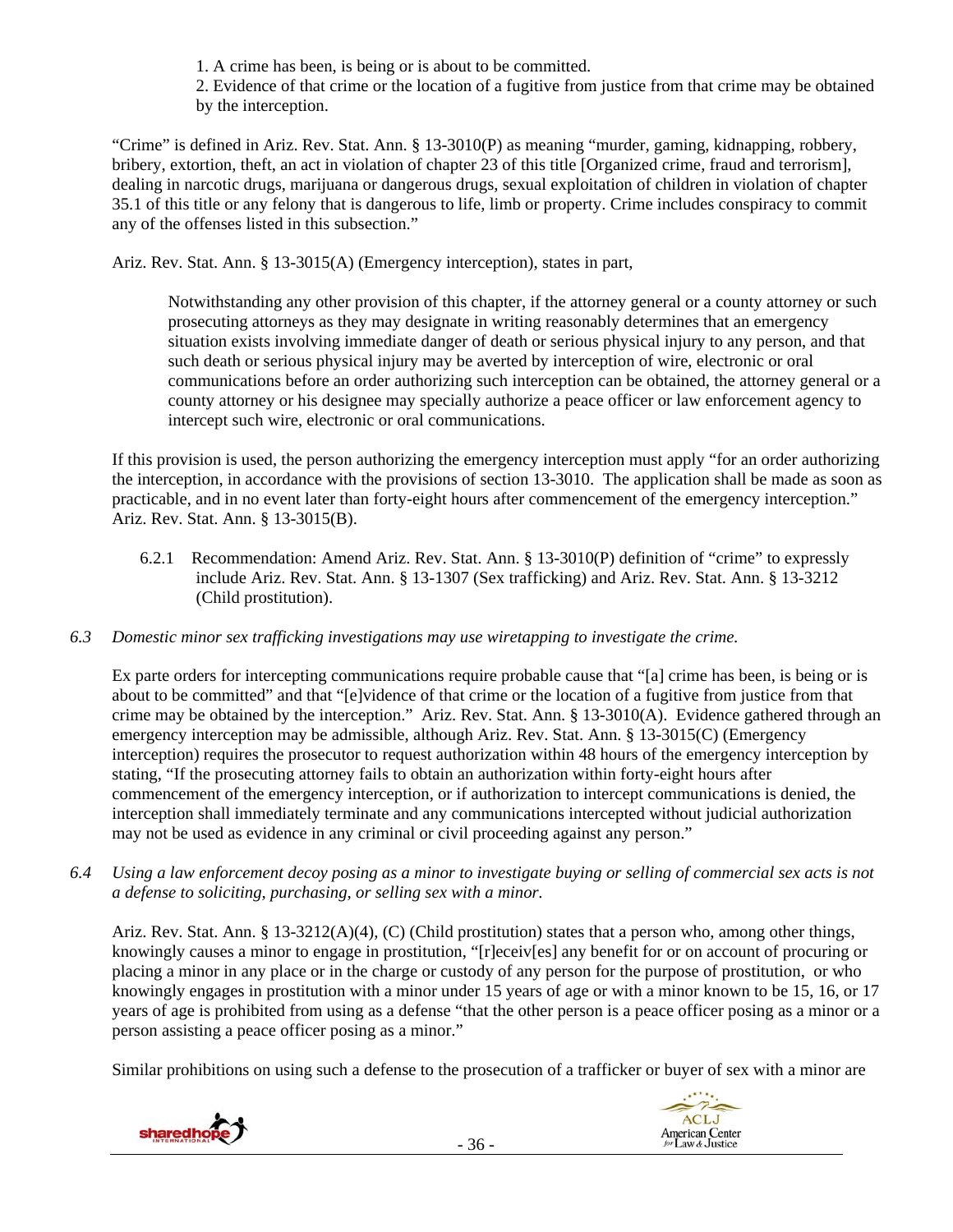found in Ariz. Rev. Stat. Ann. § 13-3560(B) (Aggravated luring a minor for sexual exploitation) and Ariz. Rev. Stat. Ann. § 13-3554(B) (Luring a minor for sexual exploitation). Ariz. Rev. Stat. Ann. § 13-3560(B) states, "It is not a defense to a prosecution for a violation of this section that the other person is not a minor or that the other person is a peace officer posing as a minor." Ariz. Rev. Stat. Ann. § 13-3554(B) states, "It is not a defense to a prosecution for a violation of this section that the other person is not a minor."

These methods of investigation are distinguished from entrapment by Ariz. Rev. Stat. Ann. § 13-206(C) (Entrapment), which states in part that "[a] person does not establish entrapment if the person was predisposed to commit the offense and the law enforcement officers or their agents merely provided the person with an opportunity to commit the offense. It is not entrapment for law enforcement officers or their agents merely to use a ruse or to conceal their identity."

## *6.5 Using the Internet to investigate buyers and traffickers is a permissible investigative technique.*

Ariz. Rev. Stat. Ann. § 13-3560(A) (Aggravated luring a minor for sexual exploitation) makes it a crime when a person "[k]nowing the character and content of the depiction, uses an electronic communication device to transmit at least one visual depiction of material that is harmful to minors for the purpose of initiating or engaging in communication with a recipient who the person knows or has reason to know is a minor" and "[b]y means of the communication, offers or solicits sexual conduct with the minor. The offer or solicitation may occur before, contemporaneously with, after or as an integrated part of the transmission of the visual depiction." Ariz. Rev. Stat. Ann. § 13-3560(B) states, "It is not a defense to a prosecution for a violation of this section that the other person is not a minor or that the other person is a peace officer posing as a minor."

# *6.6 Law enforcement and child welfare agencies are mandated to promptly report missing and recovered children.*

Ariz. Rev. Stat. Ann. § 8-810 (Missing children; notification; entry into databases) mandates reporting certain missing children by CPS, stating in relevant part in subsection A, "If child protective services receives a report made pursuant to section  $13-3620^{55}$  or receives information during the course of providing services that indicates a child is at risk of serious harm and the child's location is unknown, child protective services shall notify the appropriate law enforcement agency and provide the information required to make the record entry into the Arizona crime information center and the national crime information center missing person databases." Under subsection (B), "The appropriate law enforcement agency shall immediately enter the information provided by child protective services pursuant to subsection A of this section into the Arizona crime information center and the national crime center missing persons database."

. . . .

P. For purposes of this section:

. . . . 4. "Reportable offense" means any of the following:

<sup>(</sup>c) Child prostitution pursuant to section 13-3212. (d) Incest pursuant to section 13-3608.





 $\overline{a}$ 55 Ariz. Rev. Stat. Ann. § 13-3620 (Duty to report abuse, physical injury, neglect and denial or deprivation of medical or surgical care or nourishment of minors; medical records; exception; violation; classification; definitions) states,

A. Any person [as defined later in the statute] who reasonably believes that a minor is or has been the victim of physical injury, abuse, child abuse, a reportable offense or neglect that appears to have been inflicted on the minor by other than accidental means or that is not explained by the available medical history as being accidental in nature . . . shall immediately report or cause reports to be made of this information to a peace officer or to child protective services in the department of economic security, except if the report concerns a person who does not have care, custody or control of the minor, the report shall be made to a peace officer only. . . .

<sup>. . . .</sup> 

<sup>(</sup>a) Any offense listed in chapters 14 [Sexual offenses] and 35.1 [Sexual exploitation of children] of this title or section 13-3506.01 [Furnishing harmful items to minors; internet activity].

 <sup>. . . .</sup>